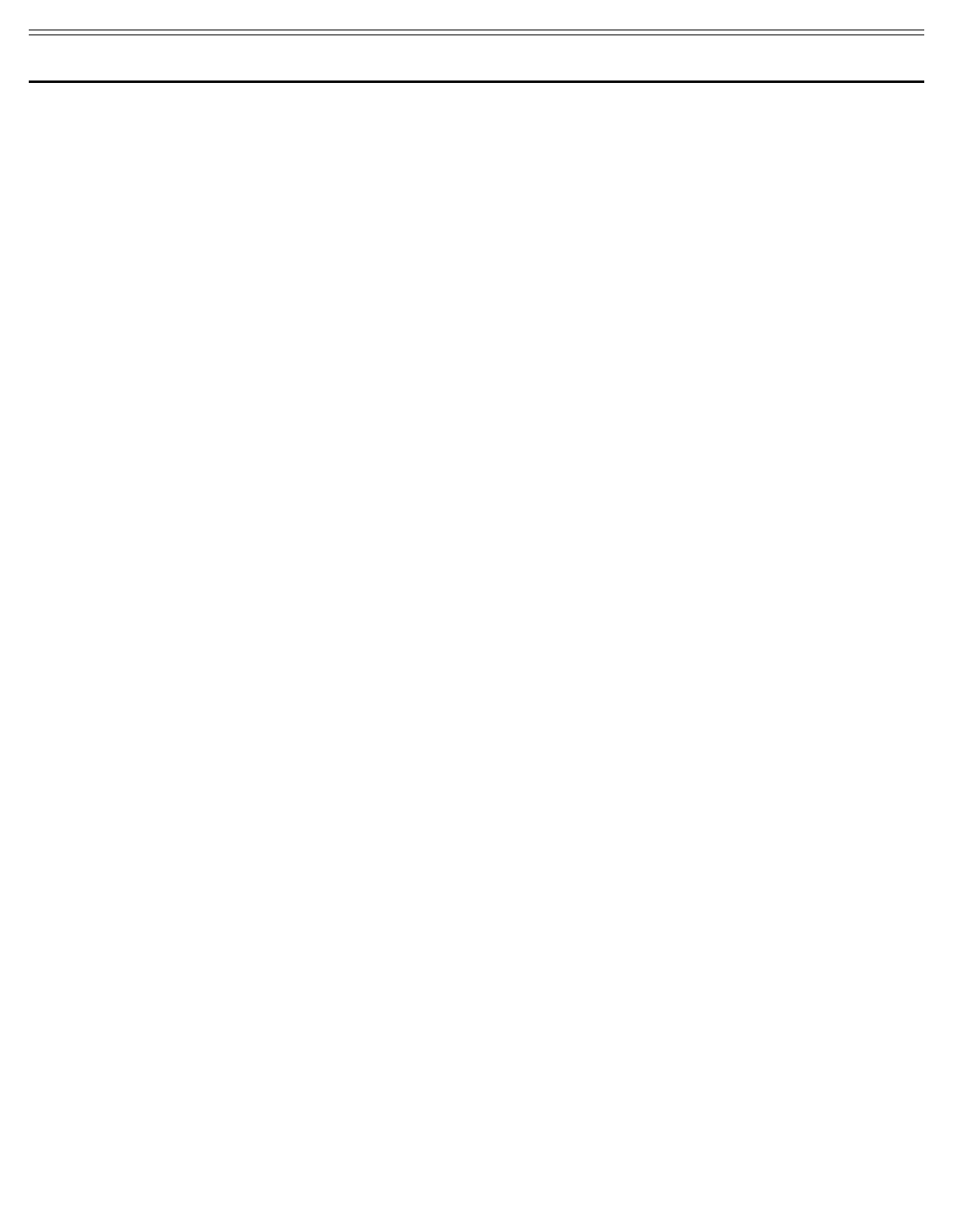### <span id="page-2-0"></span>**SAFEGUARD SCIENTIFICS, INC. QUARTERLY REPORT ON FORM 10-Q TABLE OF CONTENTS**

| <b>PART I - FINANCIAL INFORMATION</b>                                                                        |                 |
|--------------------------------------------------------------------------------------------------------------|-----------------|
| Item 1 - Financial Statements:                                                                               | Page            |
| Consolidated Balance Sheets (unaudited) – June 30, 2021 and December 31, 2020                                | $\overline{3}$  |
| Consolidated Statements of Operations (unaudited) – Three and Six Months Ended June 30, 2021 and 2020        | $\overline{4}$  |
| Condensed Consolidated Statements of Cash Flows (unaudited) – Six Months Ended June 30, 2021 and 2020        | $\overline{2}$  |
| Consolidated Statements of Changes in Equity (unaudited) – Three and Six Months Ended June 30, 2021 and 2020 | $6\overline{6}$ |
| <b>Notes to Consolidated Financial Statements (unaudited)</b>                                                | 8               |
| Item 2 – Management's Discussion and Analysis of Financial Condition and Results of Operations               | <u>16</u>       |
| <u>Item 3 – Quantitative and Qualitative Disclosures About Market Risk</u>                                   | 28              |
| <u>Item 4 – Controls and Procedures</u>                                                                      | 28              |
| <b>PART II - OTHER INFORMATION</b>                                                                           |                 |
| <u>Item <math>1 -</math> Legal Proceedings</u>                                                               | 29              |
| Item 1A - Risk Factors                                                                                       | 29              |
| <u>Item 2 – Unregistered Sales of Equity Securities and Use of Proceeds</u>                                  | 29              |
| Item 3 – Defaults Upon Senior Securities                                                                     | 29              |
| <u>Item 4 – Mine Safety Disclosures</u>                                                                      | 29              |
| Item $5 -$ Other Information                                                                                 | 29              |
| Item $6 -$ Exhibits                                                                                          | $\frac{30}{2}$  |
| <b>Signatures</b>                                                                                            | 31              |
| 2                                                                                                            |                 |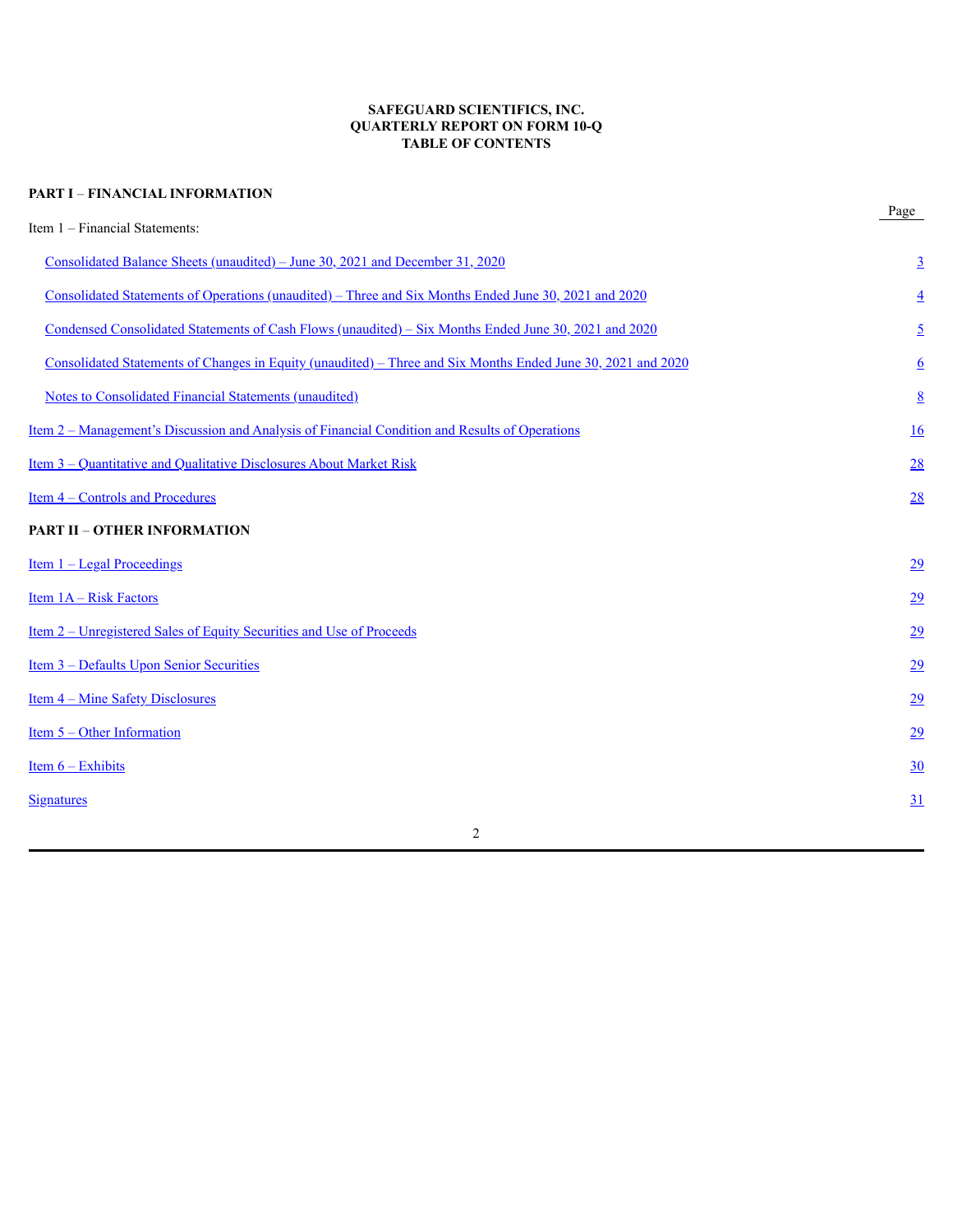### <span id="page-3-0"></span>**SAFEGUARD SCIENTIFICS, INC. CONSOLIDATED BALANCE SHEETS (Unaudited - In thousands, except share data)**

|                                                                                                            | June 30, 2021 |            |               |            |  |  |
|------------------------------------------------------------------------------------------------------------|---------------|------------|---------------|------------|--|--|
| <b>ASSETS</b>                                                                                              |               |            |               |            |  |  |
| <b>Current Assets:</b>                                                                                     |               |            |               |            |  |  |
| Cash and cash equivalents                                                                                  | $\mathbf S$   | 21,305     | <sup>\$</sup> | 15,601     |  |  |
| Restricted cash                                                                                            |               | 25         |               |            |  |  |
| Ownership interests                                                                                        |               | 22,694     |               |            |  |  |
| Prepaid expenses and other current assets                                                                  |               | 1,221      |               | 462        |  |  |
| Total current assets                                                                                       |               | 45,245     |               | 16,063     |  |  |
| Property and equipment, net                                                                                |               | 1,680      |               | 1,790      |  |  |
| Ownership interests and advances                                                                           |               | 37,391     |               | 50,398     |  |  |
| Other assets                                                                                               |               | 320        |               | 784        |  |  |
| <b>Total Assets</b>                                                                                        | \$            | 84,636     | $\mathbf{s}$  | 69,035     |  |  |
| <b>LIABILITIES AND EQUITY</b>                                                                              |               |            |               |            |  |  |
| <b>Current Liabilities:</b>                                                                                |               |            |               |            |  |  |
| Accounts payable                                                                                           | \$            | 29         | \$            | 56         |  |  |
| Accrued compensation and benefits                                                                          |               | 2,493      |               | 2,677      |  |  |
| Accrued expenses and other current liabilities                                                             |               | 446        |               | 410        |  |  |
| Lease liability - current                                                                                  |               | 350        |               | 327        |  |  |
| Total current liabilities                                                                                  |               | 3,318      |               | 3,470      |  |  |
| Lease liability - non-current                                                                              |               | 1,872      |               | 2,053      |  |  |
| Other long-term liabilities                                                                                |               | 50         |               | 637        |  |  |
| <b>Total Liabilities</b>                                                                                   |               | 5,240      |               | 6,160      |  |  |
| Commitments and contingencies (Note 9)                                                                     |               |            |               |            |  |  |
| Equity:                                                                                                    |               |            |               |            |  |  |
| Preferred stock, \$0.10 par value; 1,000 shares authorized                                                 |               |            |               |            |  |  |
| Common stock, \$0.10 par value; 83,333 shares authorized; 21,573 shares issued and outstanding at June 30, |               |            |               |            |  |  |
| 2021 and December 31, 2020                                                                                 |               | 2,157      |               | 2,157      |  |  |
| Additional paid-in capital                                                                                 |               | 806,447    |               | 807,582    |  |  |
| Treasury stock, at cost; 786 and 688 shares at June 30, 2021 and December 31, 2020, respectively           |               | (9,849)    |               | (10,200)   |  |  |
| Accumulated deficit                                                                                        |               | (719, 334) |               | (736, 639) |  |  |
| Accumulated other comprehensive loss                                                                       |               | (25)       |               | (25)       |  |  |
| <b>Total Equity</b>                                                                                        |               | 79,396     |               | 62,875     |  |  |
| <b>Total Liabilities and Equity</b>                                                                        | \$            | 84,636     | S             | 69,035     |  |  |
|                                                                                                            |               |            |               |            |  |  |

See Notes to Consolidated Financial Statements.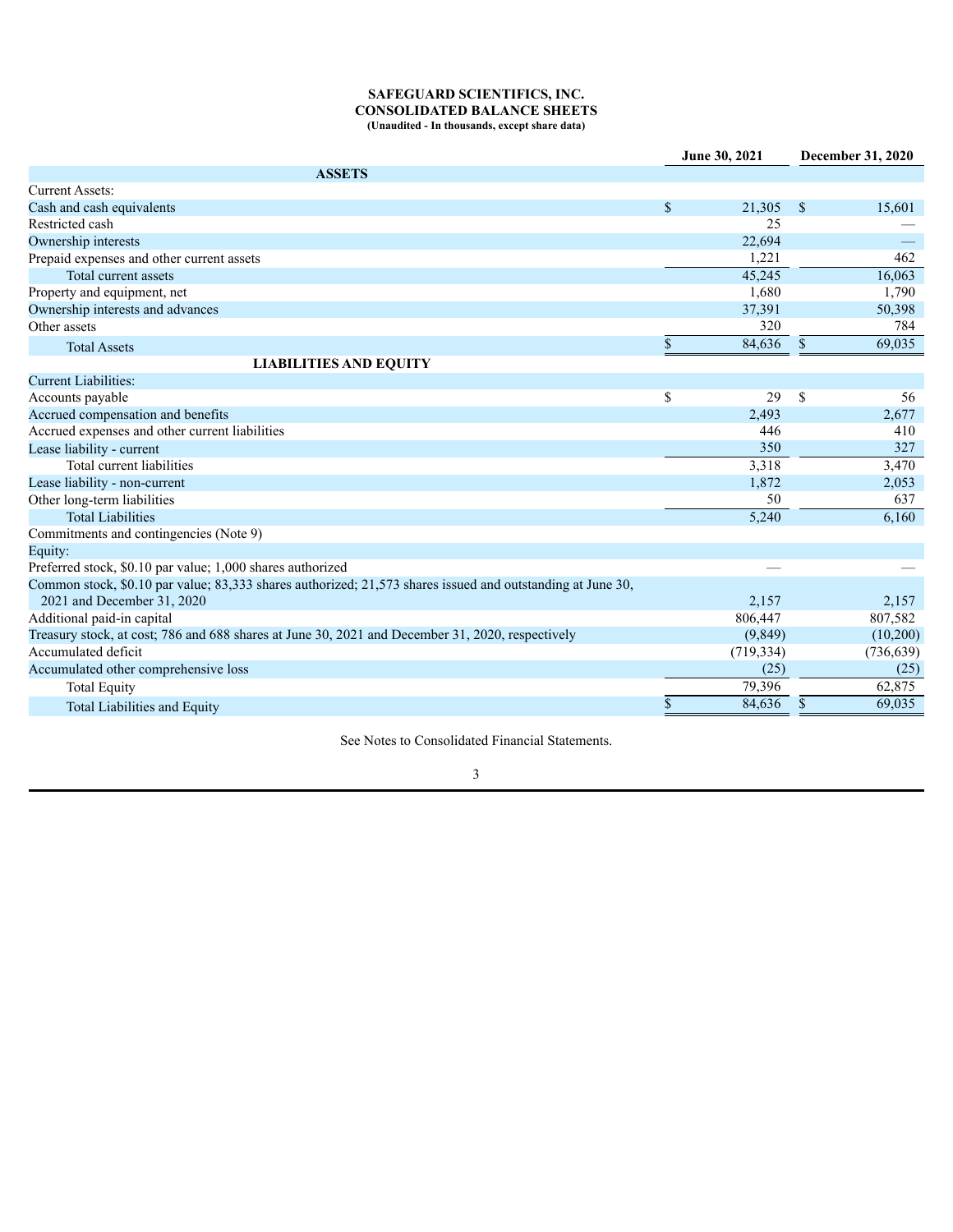#### <span id="page-4-0"></span>**SAFEGUARD SCIENTIFICS, INC. CONSOLIDATED STATEMENTS OF OPERATIONS (Unaudited - In thousands, except share and per share data)**

|                                                                    | Three Months Ended June 30, |    |             | Six Months Ended June 30, |          |    |             |
|--------------------------------------------------------------------|-----------------------------|----|-------------|---------------------------|----------|----|-------------|
|                                                                    | 2021                        |    | <b>2020</b> |                           | 2021     |    | <b>2020</b> |
| General and administrative expense                                 | 1,991                       | \$ | 2,028       | S                         | 4,454    |    | 5,560       |
| Operating loss                                                     | (1,991)                     |    | (2,028)     |                           | (4, 454) |    | (5,560)     |
| Other income (loss), net                                           | 6,733                       |    | (2,658)     |                           | 7,439    |    | (6,225)     |
| Interest income                                                    | 74                          |    | 52          |                           | 127      |    | 157         |
| Equity income (loss), net                                          | (5,136)                     |    | (5,277)     |                           | 14,193   |    | (14,291)    |
| Net income (loss) before income taxes                              | (320)                       |    | (9,911)     |                           | 17,305   |    | (25,919)    |
| Income tax benefit (expense)                                       |                             |    |             |                           |          |    |             |
| Net income (loss)                                                  | (320)                       | S. | (9,911)     | S                         | 17,305   |    | (25, 919)   |
|                                                                    |                             |    |             |                           |          |    |             |
| Net income (loss) per share:                                       |                             |    |             |                           |          |    |             |
| <b>Basic</b>                                                       | \$<br>$(0.02)$ \$           |    | $(0.48)$ \$ |                           | 0.83     | S. | (1.25)      |
| Diluted                                                            | \$<br>(0.02)                | -S | $(0.48)$ \$ |                           | 0.83     |    | (1.25)      |
| Weighted average shares used in computing income (loss) per share: |                             |    |             |                           |          |    |             |
| <b>Basic</b>                                                       | 20,856                      |    | 20,720      |                           | 20,879   |    | 20,703      |
| Diluted                                                            | 20,856                      |    | 20,720      |                           | 20,879   |    | 20,703      |

See Notes to Consolidated Financial Statements.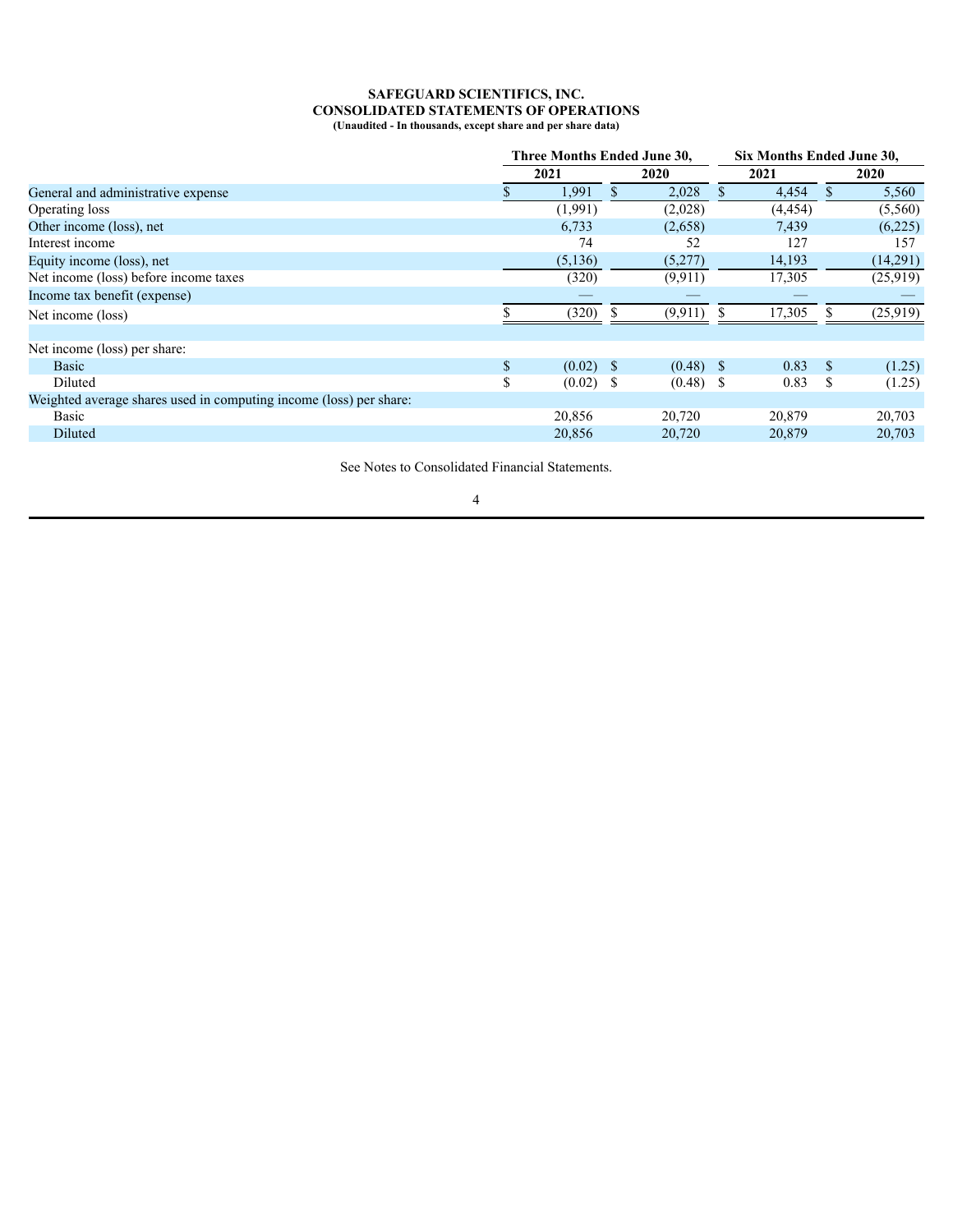#### <span id="page-5-0"></span>**SAFEGUARD SCIENTIFICS, INC. CONDENSED CONSOLIDATED STATEMENTS OF CASH FLOWS (Unaudited – In thousands)**

|                                                                   | Six Months Ended June 30, |  |             |  |  |
|-------------------------------------------------------------------|---------------------------|--|-------------|--|--|
|                                                                   | 2021                      |  | <b>2020</b> |  |  |
| <b>Cash Flows from Operating Activities:</b>                      |                           |  |             |  |  |
| Net cash used in operating activities                             | $(4,734)$ \$              |  | (5,775)     |  |  |
| <b>Cash Flows from Investing Activities:</b>                      |                           |  |             |  |  |
| Proceeds from sales of ownership interests                        | 13,151                    |  | 1,024       |  |  |
| Acquisitions of ownership interests                               |                           |  | (5,010)     |  |  |
| Advances and loans to ownership interests                         | (1,000)                   |  | (1,638)     |  |  |
| Net cash provided by (used in) investing activities               | 12,151                    |  | (5,624)     |  |  |
| <b>Cash Flows from Financing Activities:</b>                      |                           |  |             |  |  |
| Repurchases of Company common stock                               | (1,588)                   |  |             |  |  |
| Tax withholdings related to equity-based awards                   | (100)                     |  | (22)        |  |  |
| Net cash used in financing activities                             | (1,688)                   |  | (22)        |  |  |
| Net change in cash, cash equivalents and restricted cash          | 5,729                     |  | (11, 421)   |  |  |
| Cash, cash equivalents and restricted cash at beginning of period | 15,601                    |  | 25,053      |  |  |
| Cash, cash equivalents and restricted cash at end of period       | 21,330                    |  | 13,632      |  |  |
|                                                                   |                           |  |             |  |  |

See Notes to Consolidated Financial Statements.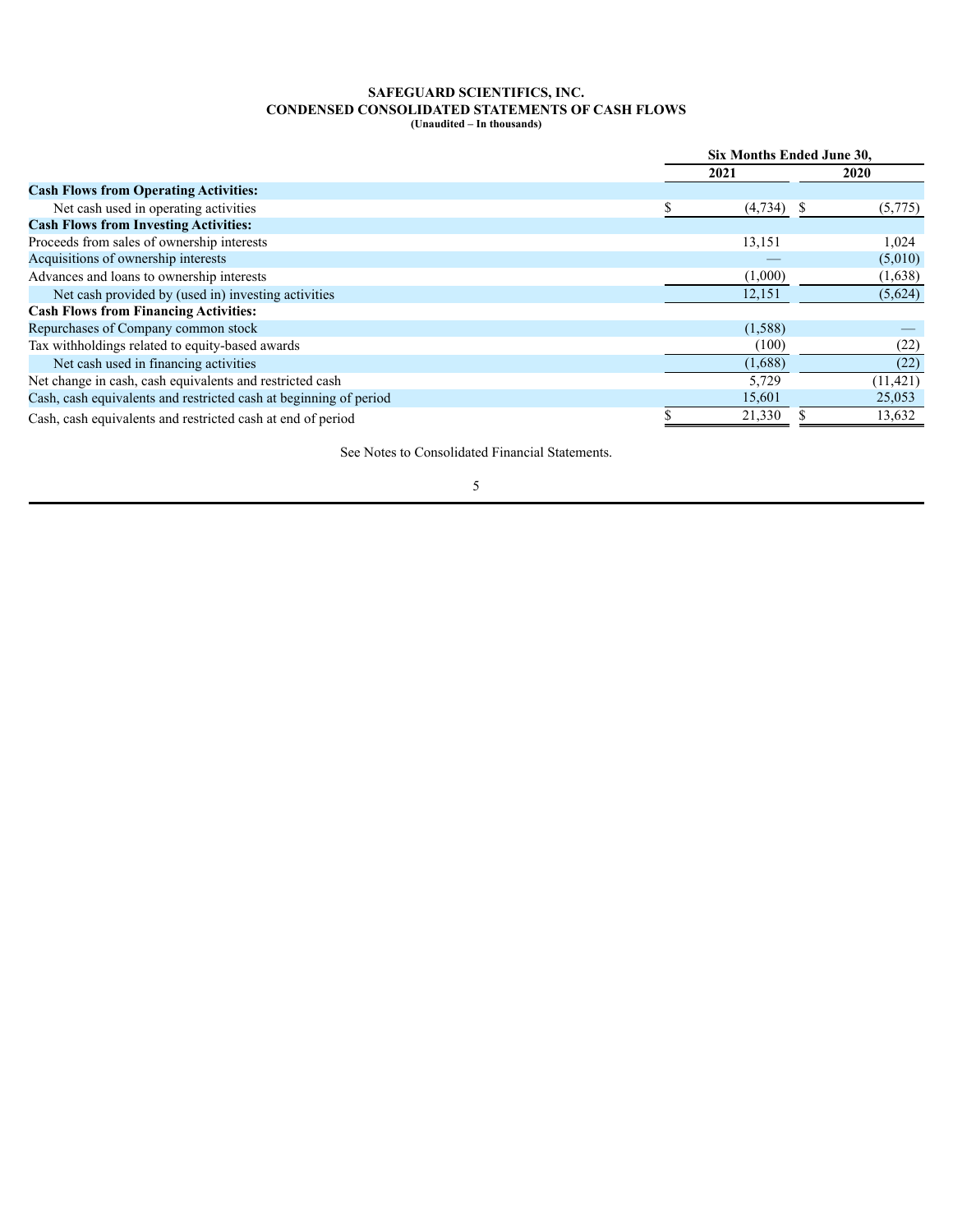### <span id="page-6-0"></span>**SAFEGUARD SCIENTIFICS, INC. CONSOLIDATED STATEMENTS OF CHANGES IN EQUITY (Unaudited – In thousands, except share data)**

|                                                 |              |             |                           |               |                     | <b>Additional</b> |               |                       |
|-------------------------------------------------|--------------|-------------|---------------------------|---------------|---------------------|-------------------|---------------|-----------------------|
|                                                 |              | Accumulated | <b>Accumulated Other</b>  |               | <b>Common Stock</b> | Paid-in           |               | <b>Treasury Stock</b> |
|                                                 | <b>Total</b> | Deficit     | <b>Comprehensive Loss</b> | <b>Shares</b> | Amount              | Capital           | <b>Shares</b> | Amount                |
| <b>Balance - December 31, 2020</b>              | \$62,875     | (736, 639)  | (25)                      | 21,573        | 2,157<br>\$         | 807,582           | 688           | \$(10,200)            |
| Net income                                      | 17,625       | 17,625      |                           |               |                     |                   |               |                       |
| Restricted stock awards, forfeitures and shares |              |             |                           |               |                     |                   |               |                       |
| repurchased for tax withholdings, net           | 370          |             |                           |               |                     | (593)             | (58)          | 963                   |
| Stock-based compensation expense                | 122          |             |                           |               |                     | 122               |               |                       |
| <b>Balance - March 31, 2021</b>                 | \$80,992     | (719, 014)  | (25)                      | 21,573        | 2,157<br>\$.        | 807,111           | 630           | (9,237)               |
| Net loss                                        | (320)        | (320)       |                           |               |                     |                   |               |                       |
| Repurchases of common stock                     | (1,588)      |             |                           |               |                     |                   | 229           | (1,588)               |
| Restricted stock awards, forfeitures and shares |              |             |                           |               |                     |                   |               |                       |
| repurchased for tax withholdings, net           | 137          |             |                           |               |                     | (839)             | (73)          | 976                   |
| Stock-based compensation expense                | 175          |             |                           |               |                     | 175               |               |                       |
| <b>Balance - June 30, 2021</b>                  | \$79,396     | (719, 334)  | (25)                      | 21,573        | 2,157<br>S.         | 806,447           | 786           | (9,849)               |

See Notes to Consolidated Financial Statements.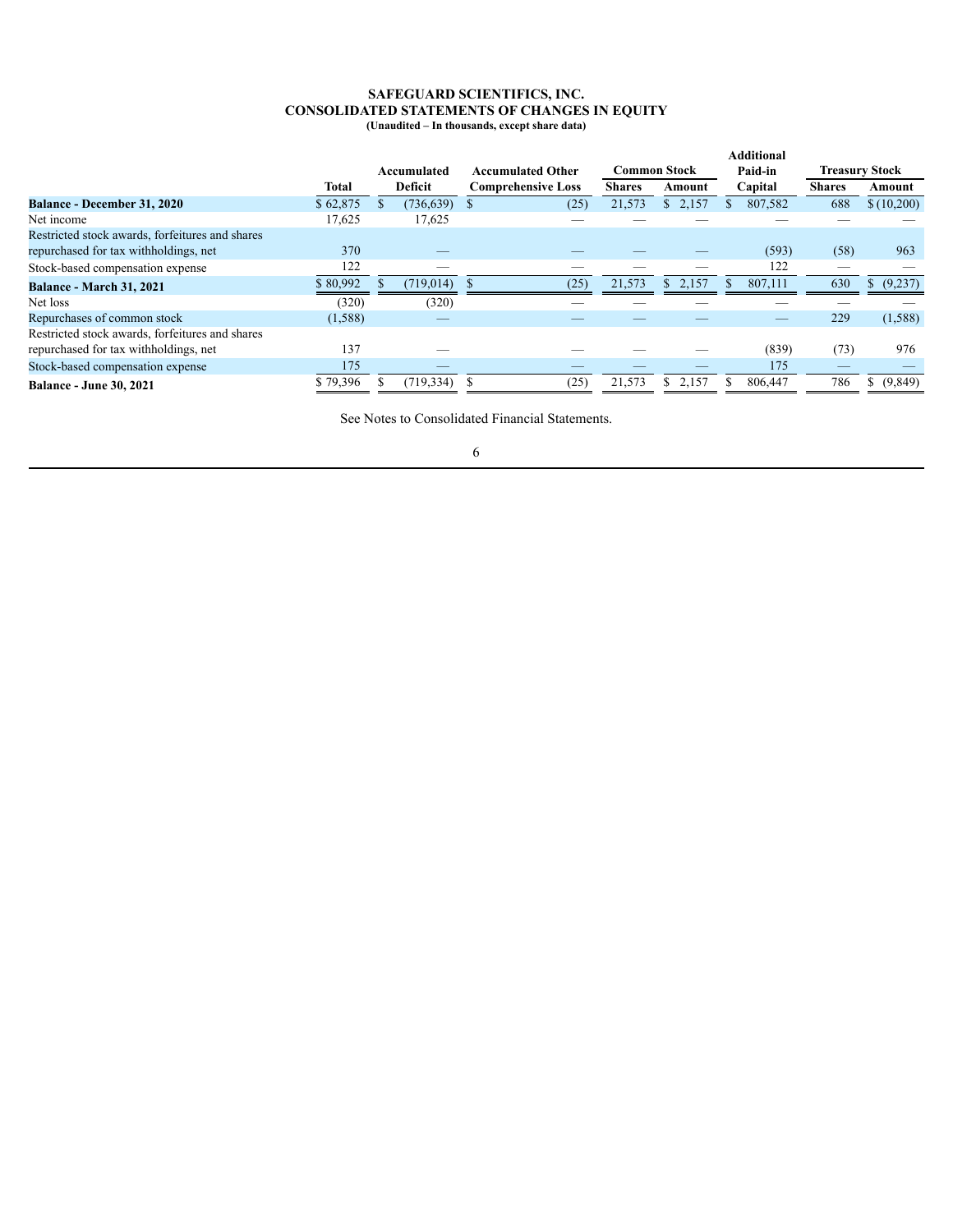#### **SAFEGUARD SCIENTIFICS, INC. CONSOLIDATED STATEMENTS OF CHANGES IN EQUITY (Unaudited – In thousands)**

|                                                 |           |             |            |                           |               |             |  | <b>Additional</b> |               |                       |
|-------------------------------------------------|-----------|-------------|------------|---------------------------|---------------|-------------|--|-------------------|---------------|-----------------------|
|                                                 |           | Accumulated |            | <b>Accumulated Other</b>  | Common Stock  |             |  | Paid-in           |               | <b>Treasury Stock</b> |
|                                                 | Total     |             | Deficit    | <b>Comprehensive Loss</b> | <b>Shares</b> | Amount      |  | Capital           | <b>Shares</b> | Amount                |
| <b>Balance - December 31, 2019</b>              | \$101,741 |             | (697, 223) | (25)                      | 21,573        | 2,157<br>\$ |  | 810,856           | 930           | \$(14,024)            |
| Net loss                                        | (16,008)  |             | (16,008)   |                           |               |             |  |                   |               |                       |
| Restricted stock awards, forfeitures and shares |           |             |            |                           |               |             |  |                   |               |                       |
| repurchased for tax withholdings, net           | 72        |             |            |                           |               |             |  | (32)              | (6)           | 104                   |
| Stock-based compensation expense                |           |             | ---        |                           |               |             |  |                   |               |                       |
| <b>Balance - March 31, 2020</b>                 | \$85,808  |             | (713, 231) | (25)                      | 21.573        | 2.157       |  | 810.827           | 924           | \$(13,920)            |
| Net loss                                        | (9,911)   |             | (9,911)    |                           |               |             |  |                   |               |                       |
| Restricted stock awards, forfeitures and shares |           |             |            |                           |               |             |  |                   |               |                       |
| repurchased for tax withholdings, net           | 72        |             |            |                           |               |             |  | (1,718)           | (114)         | 1,790                 |
| Stock-based compensation expense                | 146       |             |            |                           |               |             |  | 146               |               |                       |
| Change in accounting at ownership interests     | (1, 801)  |             | (1,801)    |                           |               |             |  |                   |               |                       |
| <b>Balance - June 30, 2020</b>                  | 74,314    |             | (724, 943) | (25)                      | 21,573        | S<br>2,157  |  | 809,255           | 810           | \$(12,130)            |

See Notes to Consolidated Financial Statements.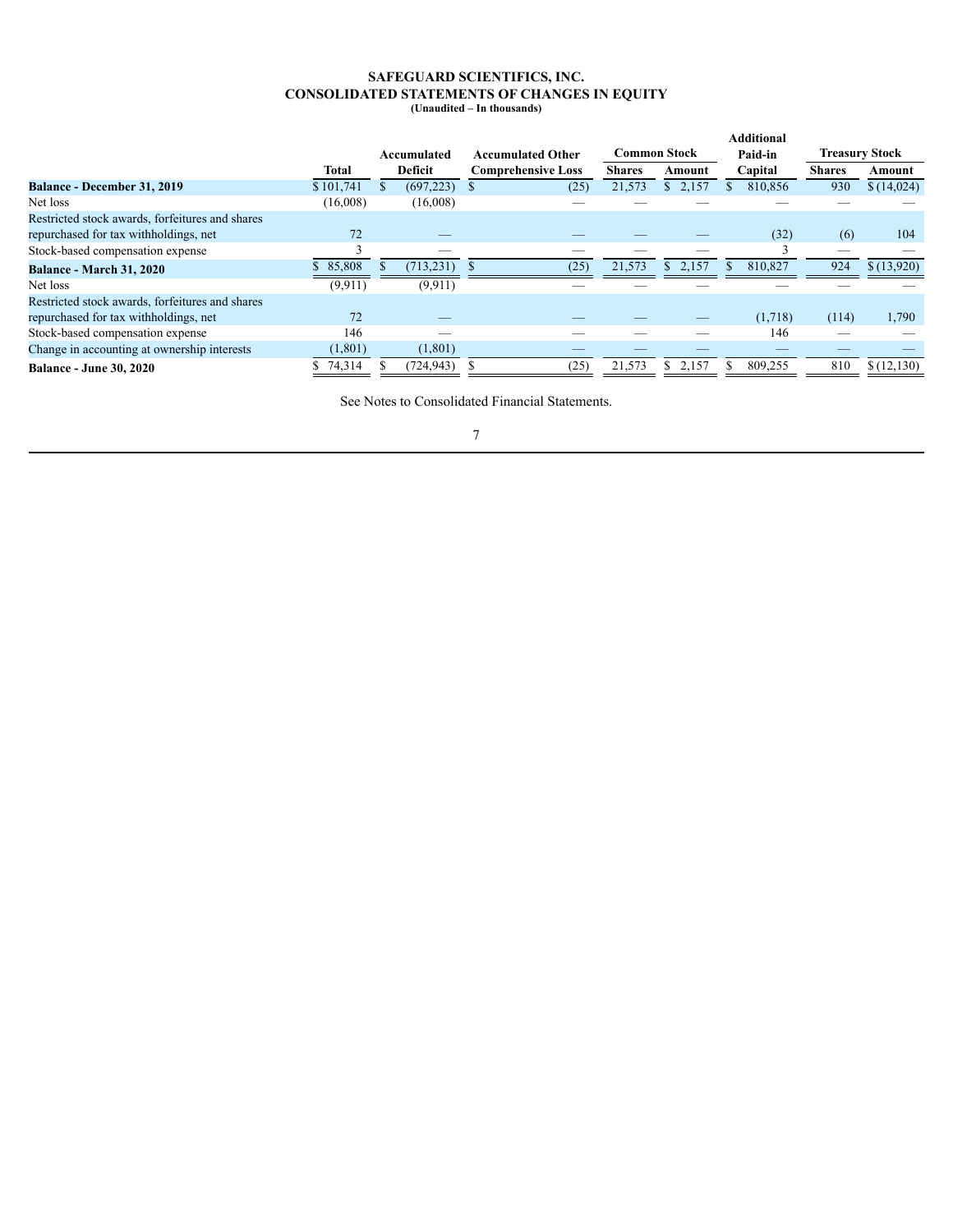#### <span id="page-8-0"></span>**1. General**

The accompanying unaudited interim Consolidated Financial Statements of Safeguard Scientifics, Inc. ("Safeguard" or the "Company") were prepared in accordance with accounting principles generally accepted in the United States of America and the interim financial statement rules and regulations of the SEC. In the opinion of management, these statements include all adjustments (consisting only of normal recurring adjustments) necessary for a fair presentation of the Consolidated Financial Statements. The interim operating results are not necessarily indicative of the results for a full year or for any interim period. Certain information and note disclosures normally included in financial statements prepared in accordance with accounting principles generally accepted in the United States of America have been condensed or omitted pursuant to such rules and regulations relating to interim financial statements. The Consolidated Financial Statements included in this Form 10-Q should be read in conjunction with Management's Discussion and Analysis of Financial Condition and Results of Operations included elsewhere in this Form 10-Q and with the Company's Consolidated Financial Statements and Notes thereto included in the Company's 2020 Annual Report on Form 10-K.

#### *Liquidity*

As of June 30, 2021 the Company had \$21.3 million of cash and cash equivalents.

In January 2018, Safeguard announced that the Company will not deploy any capital into new opportunities and will focus on supporting our existing companies and maximizing monetization opportunities to return value to shareholders. In that context, the Company has, is and will consider initiatives including, among others: the sale of individual ownership interests, the sale of certain or all ownership interests in secondary market transactions, or a combination thereof, as well as other opportunities to maximize shareholder value. As we seek to provide additional funding to existing companies where we have an ownership interest, we may be required to expend our cash or incur debt, which will decrease our liquidity. From time to time, we are engaged in discussions concerning acquisitions and dispositions which, if consummated, could impact our liquidity, perhaps significantly. Accordingly, the Company could also pursue other sources of capital in order to maintain its liquidity.

The Company believes that its cash and cash equivalents at June 30, 2021 will be sufficient to fund operations past one year from the issuance of these Consolidated Financial Statements.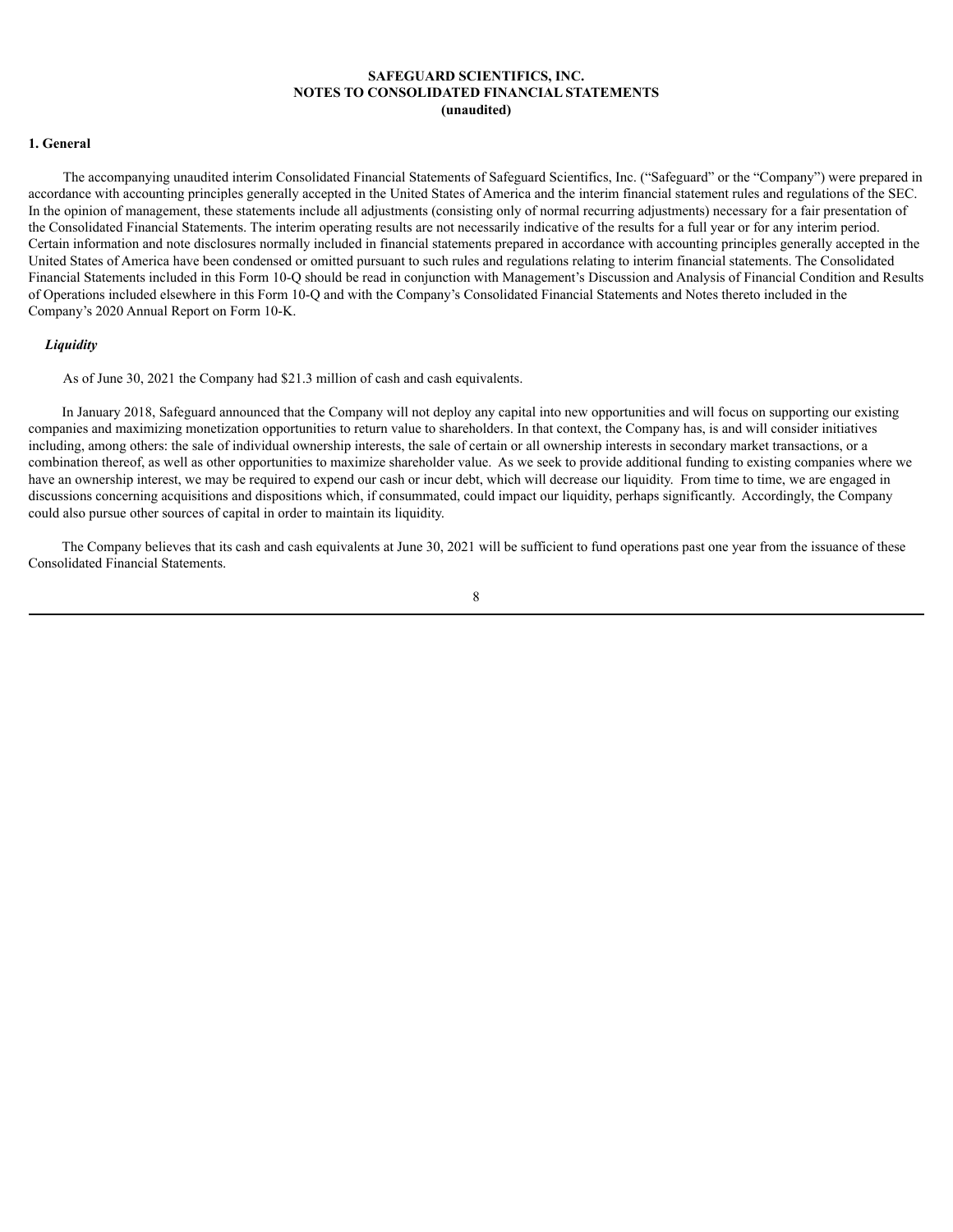#### **Principles of Accounting for Ownership Interests**

The Company accounts for its ownership interests, which primarily consist of equity interests in the form of common and preferred equity, using one of the following methods: Equity or Other. The accounting method applied is generally determined by the degree of the Company's influence over the entity, primarily determined by our voting interest in the entity.

In addition to holding voting and non-voting equity, the Company also periodically makes advances to its companies in the form of promissory notes which are included in the Ownership interests and advances on the Consolidated Balance Sheets.

*Equity Method.* The Company accounts for ownership interests whose results are not consolidated, but over which it exercises significant influence, under the equity method of accounting. Whether or not the Company exercises significant influence with respect to an ownership interest depends on the evaluation of several factors including, among others, representation on the board of directors and our ownership level, which is generally a 20% to 50% interest in the voting securities of a company, including voting rights associated with the Company's holdings in common, preferred and other convertible instruments in the company. Under the equity method of accounting, the Company does not reflect a company's financial statements within our Consolidated Financial Statements; however, our share of the income or loss of such company is reflected in Equity income (loss), net in the Consolidated Statements of Operations. The Company includes the carrying value of equity method companies in Ownership interests and advances on the Consolidated Balance Sheets. Any excess of the Company's cost over its underlying interest in the net assets of equity method companies that is allocated to intangible assets is amortized over the estimated useful lives of the related intangible assets. The Company reflects its share of the income or loss of the equity method companies on a one quarter lag. This reporting lag could result in a delay in recognition of the impact of changes in the business or operations of these companies.

When the Company's carrying value in an equity method company is reduced to zero, the Company records no further losses in its Consolidated Statements of Operations unless the Company has an outstanding guarantee obligation or has committed additional funding to such equity method company. When such equity method company subsequently reports income, the Company will not record its share of such income until it exceeds the amount of the Company's share of losses not previously recognized.

*Other Method.* We account for ownership interests in companies that are not accounted for under the equity method that do not have a readily determinable fair value under the fair value measurement alternative. Under the fair value measurement alternative, these ownership interests are based on our original cost less impairments, if any, plus or minus changes resulting from observable price changes in orderly transactions for the identical or a similar interest of the same issuer. Under this method, our share of the income or losses of such companies is not included in our Consolidated Statements of Operations, however, the result of observable price changes, if any, are reflected in Other income (loss), net. We include the carrying value of these interests in Ownership interests and advances on the Consolidated Balance Sheets.

The Company accounts for ownership interests that are not accounted for under the equity method and have a readily determinable fair value at fair value based on the closing stock price on the last trading day of the reporting period. As of June 30, 2021 those ownership interests consist of approximately 1.3 million shares of Bright Health Group ("Bright Health") common shares valued at \$22.7 million. The Company is restricted from trading these securities until December 2021 as a result of a six-month lock-up agreement resulting from the Bright Health Group initial public offering.

#### **Impairment of Ownership Interests and Advances**

On a periodic basis, but no less frequently than quarterly, the Company evaluates the carrying value of its ownership interests and advances for possible impairment based on achievement of business plan objectives and milestones, the estimated fair value of each company relative to its carrying value, the financial condition and prospects of the company and other relevant factors. The business plan objectives and milestones the Company considers include, among others, those related to financial performance, such as achievement of planned financial results or completion of capital raising activities, and those that are not primarily financial in nature, such as hiring of key employees or the establishment of strategic relationships.

Management then determines whether there has been an other than temporary decline in the value of its ownership interest in the company. Impairment is measured as the amount by which the carrying value of an asset exceeds its estimated fair value.

The estimated fair value of privately held companies is generally determined based on the value at which independent third parties have invested or have committed to invest in these companies or based on other valuation methods, including discounted cash flows, valuation of comparable public companies and the valuation of acquisitions of similar companies.

Impairment charges related to ownership interests in companies and funds accounted for under the equity method are included in Equity income (loss), net in the Consolidated Statements of Operations. Impairment charges related to ownership interests and funds accounted for at fair value or the fair value measurement alternative are included in Other income (loss), net in the Consolidated Statements of Operations.

The reduced cost basis of a previously impaired company accounted for using the Equity method is not written-up even if circumstances suggest the value of the company has subsequently recovered.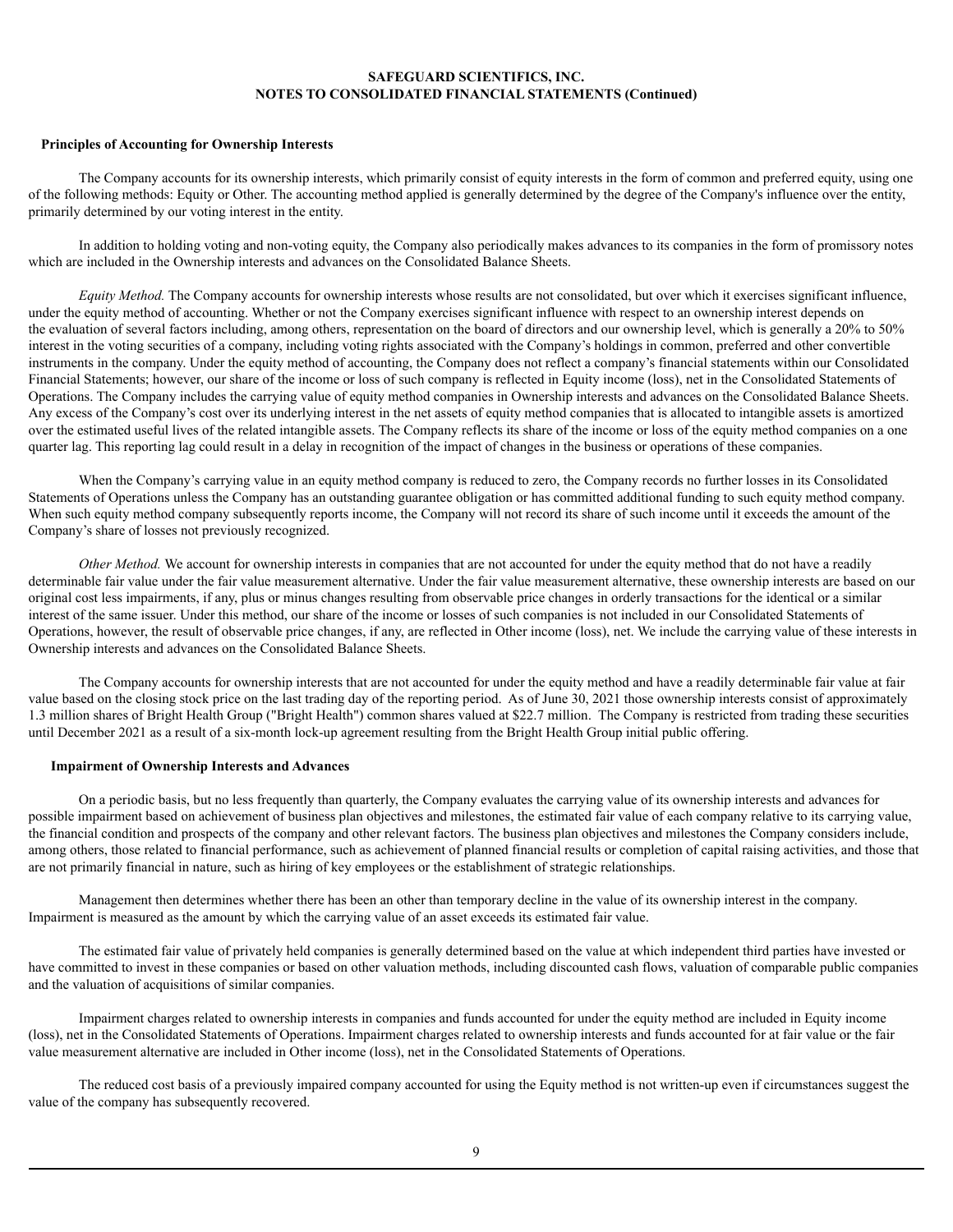#### **2. Ownership Interests and Advances**

The following summarizes the carrying value of the Company's ownership interests and advances.

|                                                          | June 30, 2021              |    | December 31, 2020 |  |  |
|----------------------------------------------------------|----------------------------|----|-------------------|--|--|
|                                                          | (Unaudited - In thousands) |    |                   |  |  |
| <b>Equity Method:</b>                                    |                            |    |                   |  |  |
| Companies                                                | 23,010                     | -S | 27,550            |  |  |
| Private equity funds                                     | 271                        |    | 271               |  |  |
|                                                          | 23,281                     |    | 27,821            |  |  |
| Other Method:                                            |                            |    |                   |  |  |
| Companies, fair value                                    | 22,694                     |    |                   |  |  |
| Companies, fair value measurement alternative            | 13,015                     |    | 19,683            |  |  |
| Private equity funds, fair value measurement alternative | 260                        |    | 268               |  |  |
|                                                          | 35,969                     |    | 19,951            |  |  |
| Advances to companies                                    | 835                        |    | 2,626             |  |  |
|                                                          | 60,085                     |    | 50,398            |  |  |

On March 31, 2021, Zipnosis, Inc. was acquired by another entity, Bright Health. The Company received \$3.3 million in cash proceeds, including escrows, and \$15.3 million in preferred equity in the acquiror in connection with this transaction. This ownership interest represented a security that did not have a readily determinable fair value. Due to the inherent uncertainty of determining the fair value of ownership interests that do not have a readily determinable fair value, this estimated value may differ significantly from the value that would have been reported had a ready market for the security existed, and it is reasonably possible that the difference could be material. The Company recognized a \$17.0 million gain on the sale, which is included in Equity income (loss), net in the Consolidated Statements of Operations. The fair value of the ownership interest received as a result of the acquisition was estimated based on evaluating several valuation methods available, including the value at which independent third parties have recently invested, the valuation of comparable public companies, and the present value of our expected outcomes. Assumptions considered within these methods include determining which public companies are comparable, projecting forward revenues, selecting an appropriate valuation multiple, discounts to apply for the lack of marketability or lack of comparability, other factors and the relative weight to apply to each valuation method available. Due to the unobservable nature of some of these inputs, we have determined this initial estimate to be a Level 3 fair value measurement. During the three months ended June 30, 2021, Bright Health completed an initial public offering that resulted in our ownership interest converting into approximately 1.3 million common shares. Accordingly, the Bright Health common shares represent an ownership interest with a readily determinable fair value (Level 1), which will subsequently be measured at fair value with unrealized gains (losses) being reported as a component of Other income (loss), net. As a result of these changes, the Company recognized an additional \$7.4 million unrealized gain on Bright Health during the the three months ended June 30, 2021. Subsequent to the quarter, the fair value of the Bright Health ownership interest declined to approximately \$11 million as of August 10, 2021.

During the six months ended June 30, 2021, WebLinc, Inc. was acquired by another entity. The Company received \$3.2 million in initial cash proceeds and may receive additional amounts over the next 18 months based on certain transactional performance activities, which could be partially offset by indemnifiable claims. The Company recognized a \$0.5 million initial loss on the sale, which is included in Equity income (loss). To the extent additional amounts are collected as contingencies are resolved, those amounts will be recorded as gain on the sale and included within Equity income (loss). QuanticMind was acquired during the first quarter by another entity, however there were no resultant proceeds to the Company. There was no resulting gain or loss due to this equity method ownership interest being impaired during the prior year.

During the six months ended June 30, 2021, the Company's ownership interest in T-REX Group, Inc., which was accounted for using the fair value measurement alternative, was acquired for \$3.0 million in cash. The Company recognized a \$0.7 million gain, which is included in Other income (loss), net. Hoopla was also acquired during the first quarter of 2021 by another entity, however there were no resultant proceeds to the Company. There was no resulting gain or loss due to this Other method ownership interest being impaired during the prior year.

In April 2021, Velano Vascular was acquired by another entity. The Company received \$3.4 million in initial cash proceeds and recorded a \$1.8 million gain for the three and six months ended June 30, 2021. The Company may receive additional amounts over the next 15 months from the resolution of escrow contingencies.

During the three and six months ended June 30, 2021, the Company recorded an impairment of \$2.5 million related to reduced expectations for certain Other ownership interests.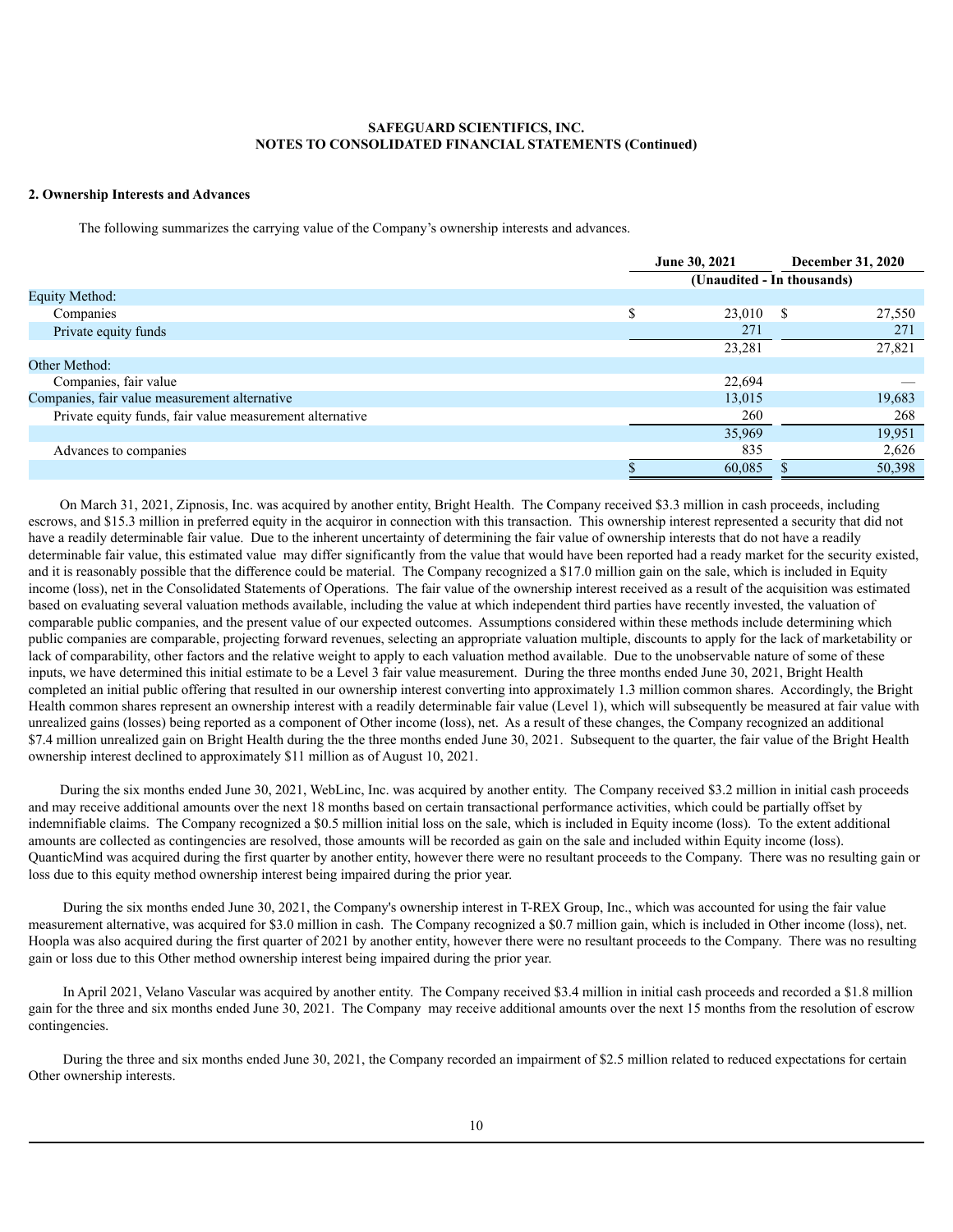#### *Summarized Financial Information*

The following table summarizes the statement of operations data for the companies accounted for under the equity method for the three and six months ended June 30, 2021 and 2020, respectively. These results have been compiled from the respective companies' financial statements, reflect certain historical adjustments, and are reported on a one quarter lag basis. Results of operations of the companies are excluded for periods prior to their acquisition, subsequent to their disposition and subsequent to the discontinuation of equity method of accounting. Historical results are not adjusted when the Company exits, writesoff or discontinues the equity method of accounting.

|                               |                            | Three Months Ended June 30, |      |           |      | Six Months Ended June 30, |  |           |
|-------------------------------|----------------------------|-----------------------------|------|-----------|------|---------------------------|--|-----------|
|                               | 2021                       |                             | 2020 |           | 2021 |                           |  | 2020      |
|                               | (Unaudited - In thousands) |                             |      |           |      |                           |  |           |
| <b>Results of Operations:</b> |                            |                             |      |           |      |                           |  |           |
| Revenue                       |                            | 30.482                      |      | 35.296    |      | 70.650                    |  | 82.710    |
| Gross profit                  |                            | 17.873                      |      | 18.730    |      | 46.101                    |  | 48,236    |
| Net loss                      |                            | (28, 681)                   |      | (28, 866) |      | (51,702)                  |  | (43, 470) |

#### **3. Acquisitions of Ownership Interests**

The following is a summary of additional deployments during the six month period ended June 30, 2021:

During the six months ended June 30, 2021, Syapse raised \$68 million of preferred equity which reduced the Company's ownership interest to approximately 11%. The Company recorded a \$7.3 million dilution gain as a result of this transaction, which is included in Equity income (loss), net in the Consolidated Statements of Operation. Syapse drives healthcare transformation through precision medicine, enabling provider systems to improve clinical outcomes, streamline operations, and shift to new payment models.

During the six months ended June 30, 2021, the Company funded an additional \$1.0 million of convertible loans to Trice Medical, Inc. The Company had previously deployed an aggregate of \$10.8 million. Trice is focused on orthopedic diagnostics using fully integrated camera-enabled technologies to provide clinical solutions to physicians.

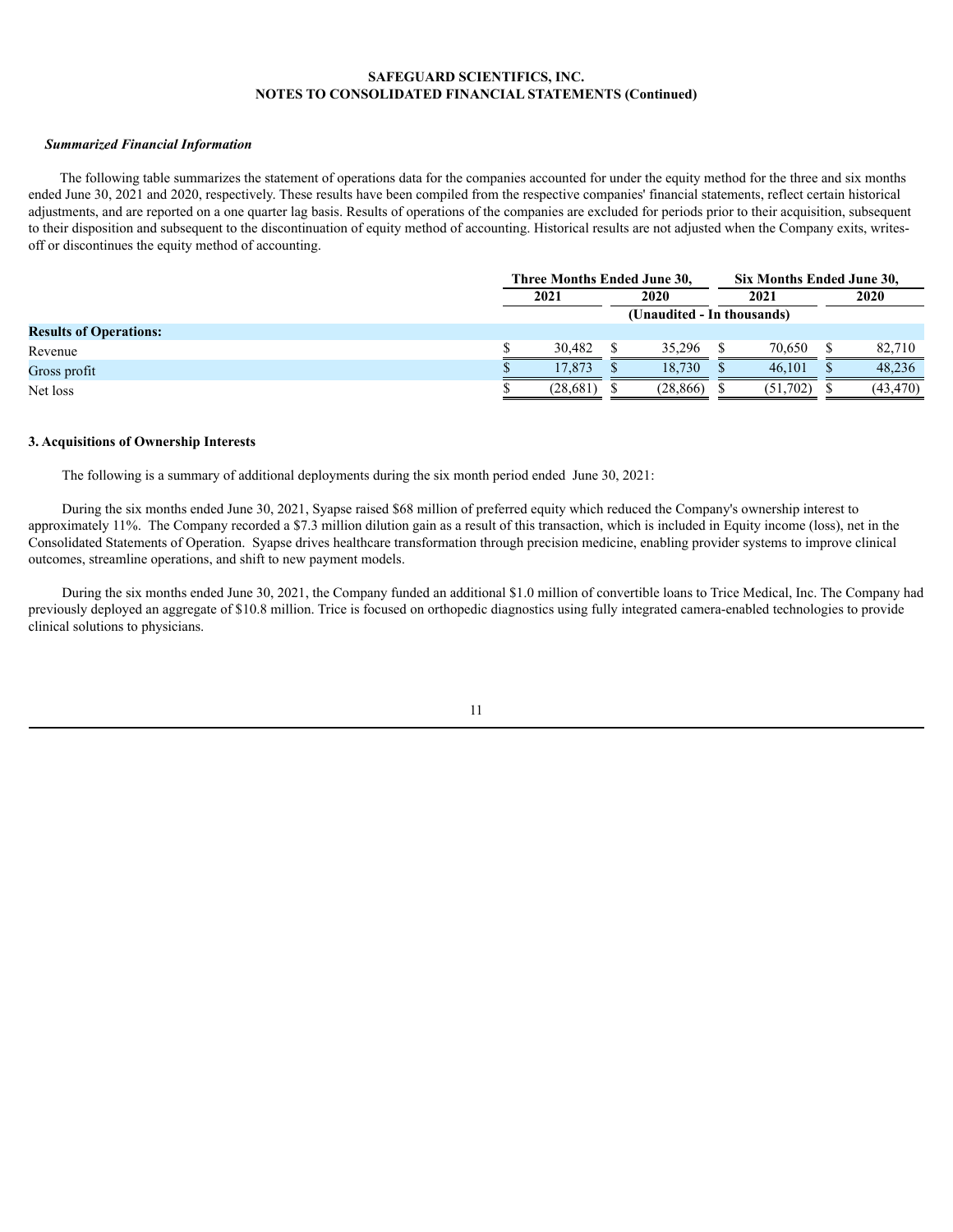#### **4. Fair Value Measurements**

The Company categorizes its financial instruments into a three-level fair value hierarchy that prioritizes the inputs to valuation techniques used to measure fair value. The fair value hierarchy gives the highest priority to quoted prices in active markets for identical assets or liabilities (Level 1) and the lowest priority to unobservable inputs (Level 3). If the inputs used to measure fair value fall within different levels of the hierarchy, the category level is based on the lowest priority level input that is significant to the fair value measurement of the instrument.

Cash and cash equivalents and accounts payable approximate fair value due to their short term nature. The Company did not have any Level 2 or Level 3 financial assets or liabilities measured at fair value on a recurring basis as of June 30, 2021 or December 31, 2020.

|                             | Carrying | Fair Value Measurement at June 30, |                |         |  |
|-----------------------------|----------|------------------------------------|----------------|---------|--|
|                             | Value    | <b>Level 1</b>                     | <b>Level 2</b> | Level 3 |  |
|                             |          | (Unaudited - In thousands)         |                |         |  |
| Cash and cash equivalents   | \$21,305 | \$21,305                           |                |         |  |
| Restricted cash equivalents | \$25     | \$25                               |                |         |  |
| Ownership interests         | \$22,694 | \$22,694                           |                |         |  |

|                           | Carrying |                            | <b>Fair Value Measurement at</b><br><b>December 31, 2020</b> |         |
|---------------------------|----------|----------------------------|--------------------------------------------------------------|---------|
|                           | Value    | <b>Level 1</b>             | <b>Level 2</b>                                               | Level 3 |
|                           |          | (Unaudited - In thousands) |                                                              |         |
| Cash and cash equivalents | \$15.601 | \$15.601                   |                                                              |         |

Ownership interests accounted for at fair value as of June 30, 2021 consist of approximately 1.3 million common shares of Bright Health. The trading securities are carried at fair value based on the closing stock price on the last trading day of the reporting period. The Company is restricted from trading these securities until December 2021 as a result of a six-month lock-up agreement from the Bright Health Group initial public offering.

#### **5. Stock-Based Compensation**

Stock-based compensation expense was recognized in the Consolidated Statements of Operations as follows:

|                                    | Three Months Ended June 30.  |  |                            | Six Months Ended June 30, |     |      |            |
|------------------------------------|------------------------------|--|----------------------------|---------------------------|-----|------|------------|
|                                    | <b>2020</b><br>$202^{\circ}$ |  | 2021                       |                           |     | 2020 |            |
|                                    |                              |  | (Unaudited - In thousands) |                           |     |      |            |
| General and administrative expense | 740                          |  | 441                        |                           | 985 |      | IJΖ        |
|                                    | 740                          |  | 441                        |                           | 985 |      | くつつ<br>ے ب |

Stock-based compensation consists of time based awards to employees, liability based awards to employees to be settled in stock, performance based awards to employees, other non-employee grants and liability based awards to Directors for quarterly and annual services. During the six months ended June 30, 2021 and 2020, the Company awarded 64 thousand and 67 thousand restricted stock awards, respectively to non-employee directors for compensation. The Company also issued 30 thousand shares for employee services and 4 thousand shares for non-employee services during the six months ended June 30, 2021, respectively, based on the terms of service agreements.

#### **6. Income Taxes**

The Company recorded no consolidated income tax benefit (expense) for the three and six months ended June 30, 2021 and 2020. The Company has recorded a valuation allowance to reduce its net deferred tax asset to an amount that is more likely than not to be realized in future years. Accordingly, the tax provision that would have been recognized in the three and six months ended June 30, 2021 was offset by changes in the valuation allowance. During the three and six months ended June 30, 2021, the Company had no material changes in uncertain tax positions.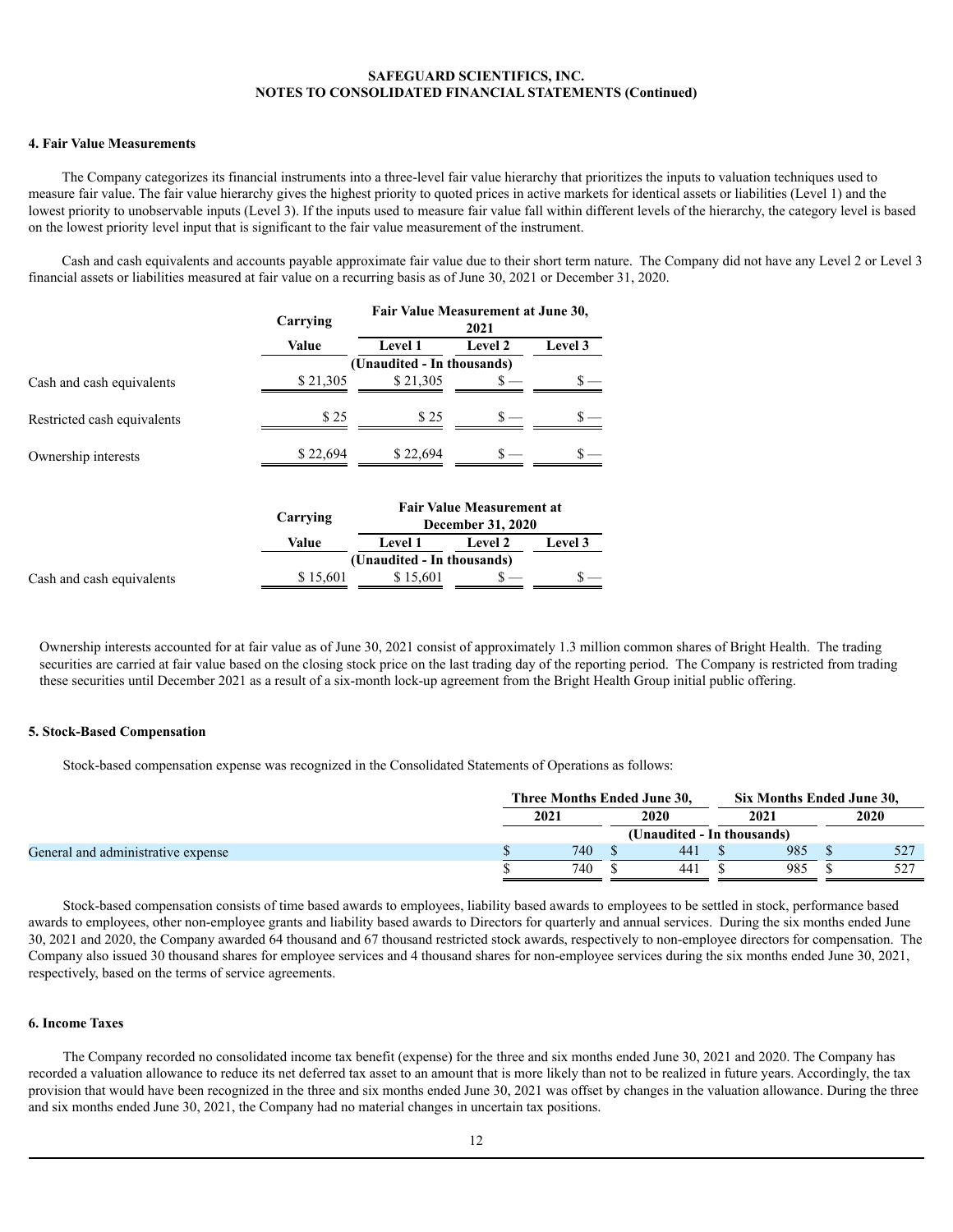### **7. Net Income (Loss) Per Share**

The calculations of net income (loss) per share were as follows:

|                                                      | Three Months Ended June 30, |              |              |              | Six Months Ended June 30, |                                                   |          |          |
|------------------------------------------------------|-----------------------------|--------------|--------------|--------------|---------------------------|---------------------------------------------------|----------|----------|
|                                                      |                             | 2021<br>2020 |              | 2021         |                           | <b>2020</b>                                       |          |          |
|                                                      |                             |              |              |              |                           | (Unaudited - In thousands, except per share data) |          |          |
| <b>Basic:</b>                                        |                             |              |              |              |                           |                                                   |          |          |
| Net income (loss)                                    | \$                          | (320)        | <sup>S</sup> | $(9.911)$ \$ |                           | 17,305                                            |          | (25,919) |
| Weighted average common shares outstanding           |                             | 20,856       |              | 20,720       |                           | 20,879                                            |          | 20,703   |
| Net income (loss) per share                          |                             | (0.02)       |              | (0.48)       |                           | 0.83                                              |          | (1.25)   |
| Diluted:                                             |                             |              |              |              |                           |                                                   |          |          |
| Net income (loss) for dilutive share computation     |                             | (320)        | <sup>S</sup> | $(9,911)$ \$ |                           | 17,305                                            | <b>S</b> | (25,919) |
| Number of shares used in basic per share computation |                             | 20,856       |              | 20,720       |                           | 20,879                                            |          | 20,703   |
| Unvested restricted stock and DSU's                  |                             |              |              |              |                           |                                                   |          |          |
| Employee stock options                               |                             |              |              |              |                           |                                                   |          |          |
| Weighted average common shares outstanding           |                             | 20,856       |              | 20.720       |                           | 20.879                                            |          | 20,703   |
|                                                      |                             |              |              |              |                           |                                                   |          |          |
| Net income (loss) per dilutive share                 |                             | (0.02)       |              | (0.48)       |                           | 0.83                                              |          | (1.25)   |

Basic and diluted average common shares outstanding for purposes of computing net income (loss) per share includes outstanding common shares and vested deferred stock units (DSUs).

If an equity method company has dilutive stock options, unvested restricted stock, DSUs or warrants, diluted net income (loss) per share is computed by first deducting the income attributable to the potential exercise of the dilutive securities of the company from net income (loss). Any impact is shown as an adjustment to net income (loss) for purposes of calculating diluted net income (loss) per share.

Diluted earnings per share do not reflect the following potential shares of common stock that would have an anti-dilutive effect or have unsatisfied performance or market conditions:

- At June 30, 2021 and 2020, options to purchase 43 thousand and 151 thousand shares of common stock, respectively, at prices ranging from \$10.37 to \$17.11 and \$10.37 to \$17.11, respectively, were excluded from the calculations.
- At June 30, 2021 and 2020, unvested restricted stock, performance-based stock units and DSUs convertible into 0.3 million and 0.3 million shares of stock, respectively, were excluded from the calculations.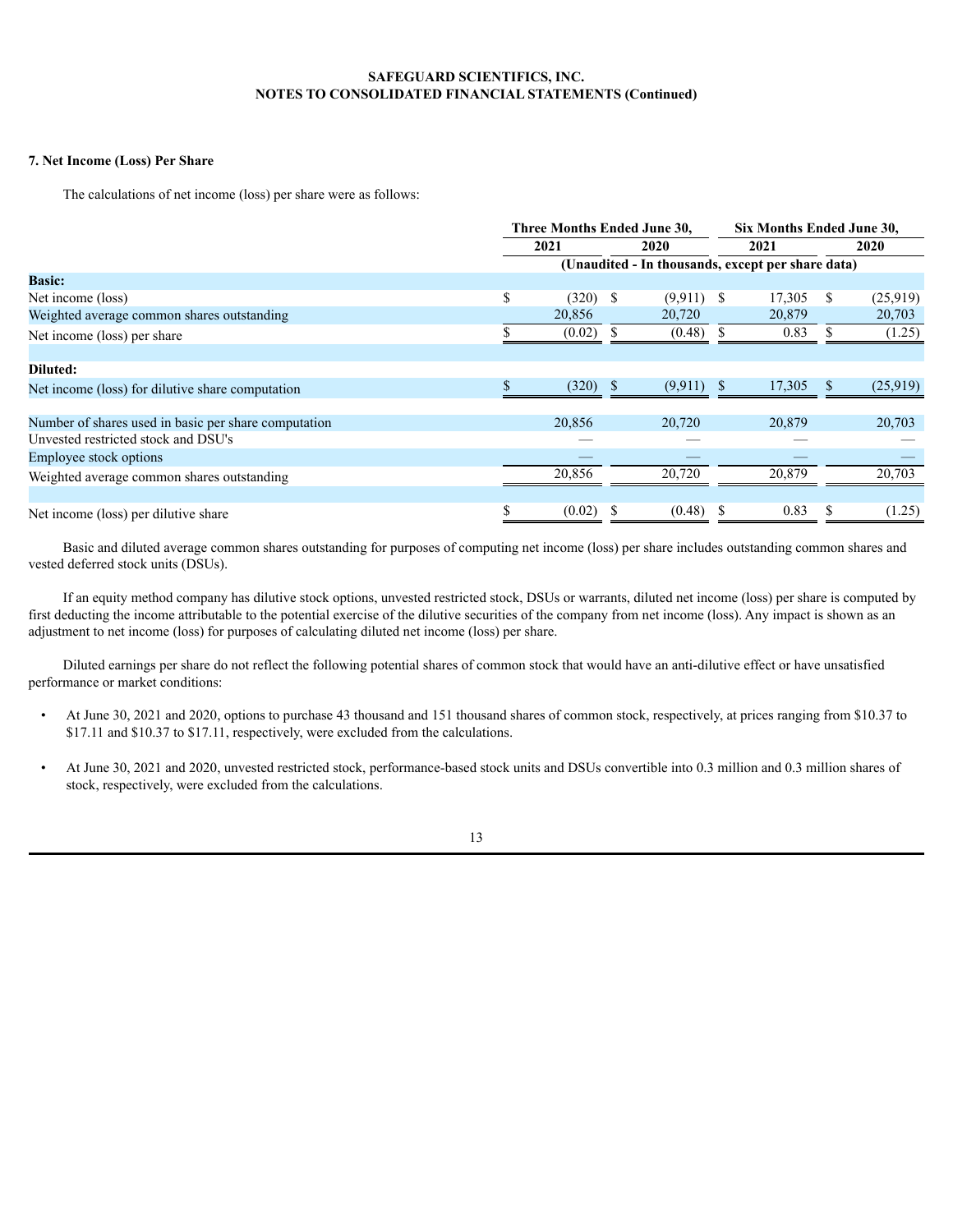### **8. Segment Reporting**

The Company operates as one operating segment based upon the similar nature of its technology-driven companies, the functional alignment of the organizational structure, and the reports that are regularly reviewed by the chief operating decision maker for the purpose of assessing performance and allocating resources. As of June 30, 2021, the Company held ownership interests accounted for using the equity method in 9 non-consolidated companies.

Certain of the Company's ownership interests as of June 30, 2021 included the following:

| <b>Company Name</b>     | Safeguard Primary Ownership as of June 30, 2021 | <b>Accounting Method</b> |
|-------------------------|-------------------------------------------------|--------------------------|
| Aktana, Inc.            | 15.0%                                           | Equity                   |
| Clutch Holdings, Inc.   | 41.8%                                           | Equity                   |
| Flashtalking            | 13.2%                                           | Other                    |
| InfoBionic, Inc.        | $25.2\%$                                        | Equity                   |
| Lumesis, Inc.           | 43.4%                                           | Equity                   |
| MediaMath, Inc.         | 13.3%                                           | Other                    |
| meQuilibrium            | 32.0%                                           | Equity                   |
| Moxe Health Corporation | 27.6%                                           | Equity                   |
| Prognos Health Inc.     | 28.5%                                           | Equity                   |
| Syapse, Inc.            | 11.1%                                           | Equity                   |
| Trice Medical, Inc.     | 16.6%                                           | Equity                   |

As of June 30, 2021 and December 31, 2020, all of the Company's assets were located in the United States.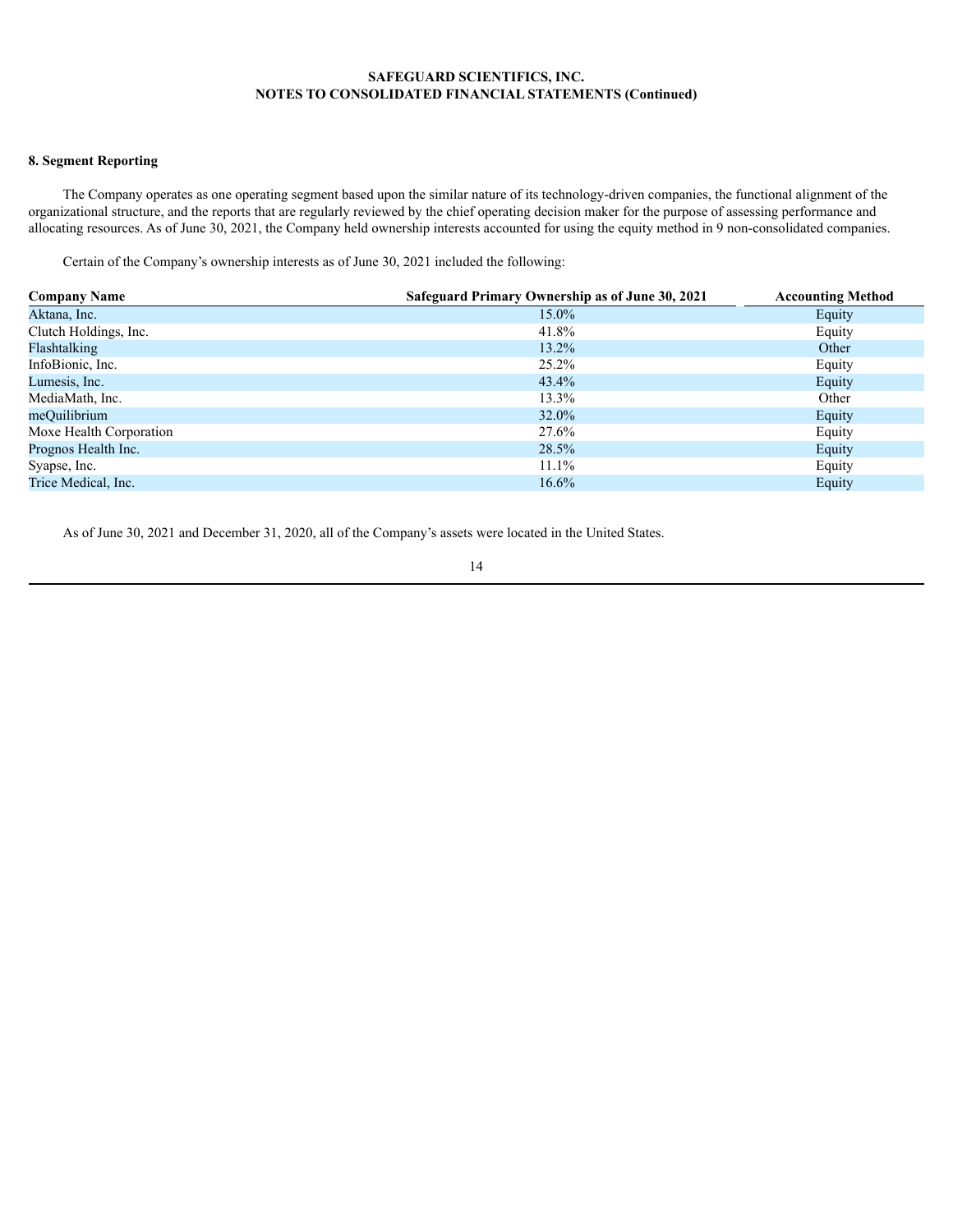#### **9. Commitments and Contingencies**

In March 2019, the Company entered into a sublease of its prior corporate headquarters office space beginning in June 2019. The term of the sublease is through April 2026, the same as the Company's underlying lease. Fixed sublease payments to the Company are escalating over the term of the sublease and are reported as a component of general and administrative expenses.

A summary of the Company's operating lease cash flows at June 30, 2021 follows:

|                                      |   | <b>Operating lease payments</b> | <b>Expected sublease receipts</b> |
|--------------------------------------|---|---------------------------------|-----------------------------------|
|                                      |   | (Unaudited - In thousands)      |                                   |
| 2021 (six months ending December 31) | S | 298                             | 265<br>- \$                       |
| 2022                                 |   | 601                             | 540                               |
| 2023                                 |   | 607                             | 556                               |
| 2024                                 |   | 613                             | 573                               |
| 2025                                 |   | 619                             | 590                               |
| 2026                                 |   | 207                             | 199                               |
| Thereafter                           |   |                                 |                                   |
| Total future minimum lease payments  |   | 2,945                           | 2,723                             |
| Less imputed interest                |   | (724)                           |                                   |
| Total operating lease liabilities    |   | 2,221                           |                                   |

The Company and the companies in which it holds ownership interests are involved in various claims and legal actions arising in the ordinary course of business. In the current opinion of the Company, it is not reasonably possible that the ultimate disposition of these matters will have a material adverse effect on the Company's consolidated financial position or results of operations, however, no assurance can be given as to the outcome of these actions, and one or more adverse rulings could have a material adverse effect on the Company's consolidated financial position and results of operations or that of its companies. The Company records costs associated with legal fees as such services are rendered.

The Company has provided a guarantee, which is fully funded by escrowed funds held by a third party, of \$3.8 million at June 30, 2021 which related to one of the Company's private equity fund interests.

In 2018, the Board of Directors (the "Board") of the Company adopted a long-term incentive plan, which was amended in February 2019 and June 2020, known as the Amended and Restated Safeguard Scientifics Transaction Bonus Plan, (the "LTIP"). The purpose of the LTIP is to promote the interests of the Company and its shareholders by providing an additional incentive to employees to maximize the value of the Company in connection with the execution of the business strategy that the Company adopted and announced in January 2018. The June 2020 amendment lowered the level of the first threshold and the resulting bonus pool percentage as an incentive to employees to accelerate actions consistent with the business strategy. Under the LTIP, participants, which include certain current and former employees, have received awards that may result in cash payments in connection with sales of the Company's ownership interests ("Sale Transaction(s)"). The LTIP provides for a bonus pool corresponding to: (i) specified vesting thresholds or (ii) specified events. In the first case, the bonus pool will range from an amount equal to 0.2% (previously 1.0%) of received proceeds at the first threshold to 1.3% at higher thresholds and no bonus pool will be created if the transaction consideration is less than certain minimum thresholds. In the second case, a minimum pool will be created and paid under specified circumstances. The bonus pool will be allocated and paid to participants in the LTIP based on the product of (i) the participant's applicable bonus pool percentage and (ii) the bonus pool calculated as of the vesting date, minus any previously paid portion of the bonus pool. Any portion of the bonus pool available as of the applicable vesting date that is reserved will be allocated in connection with each vesting date so that the entire bonus pool available as of such vesting date is allocated and payable to participants. Subject to the terms of the LTIP, payments under the LTIP will be paid in cash within 60 days of the applicable vesting date. All current officers and employees of the Company are eligible to participate in the LTIP. The Board, in its sole discretion, will determine the participants to whom awards are granted under the LTIP. The Company paid \$0.4 million during the six months ended June 30, 2021 and has accrued approximately \$1.9 million under the LTIP as of June 30, 2021, all of which is estimated as current accrued compensation.

The Company recorded severance expense for certain employees of \$0.8 million during the six months ended June 30, 2021 in accordance with existing employment arrangements. During the three and six months ended June 30, 2021, cash payments of \$0.4 and \$0.9 million, respectively, were made pursuant to obligations under these arrangements and prior actions. Remaining amounts to be paid pursuant to severance agreements aggregate to \$0.1 million. Accrued compensation of previously deferred amounts of \$0.4 million was also paid during the quarter ended June 30, 2021. Additional contingent amounts could be paid based on continued participation in prior awards granted pursuant to the LTIP. The Company has agreements with certain remaining employees that provide for severance payments to the employee in the event the employee is terminated without cause or an employee terminates his employment for "good reason." The maximum aggregate exposure under employment and severance agreements for remaining employees was approximately \$0.8 million at June 30, 2021.

In June 2011, the Company's former ownership interest, Advanced BioHealing, Inc. ("ABH") was acquired by Shire plc ("Shire"). Prior to the expiration of the escrow period in March 2012, Shire filed a claim against all amounts held in escrow related to the sale based principally upon a United States Department of Justice ("DOJ") false claims act investigation relating to ABH (the "Investigation"). In connection with the Investigation, in July 2015 the Company received a Civil Investigation Demand-Documentary Material ("CID") from the DOJ regarding ABH and Safeguard's relationship with ABH. Pursuant to the CID, the Company provided the requested materials and information. To the Company's knowledge, the CID was related to multiple qui tam ("whistleblower") actions, one of which was filed in 2014 by an ex-employee of ABH that named the Company and one of the Company's employees along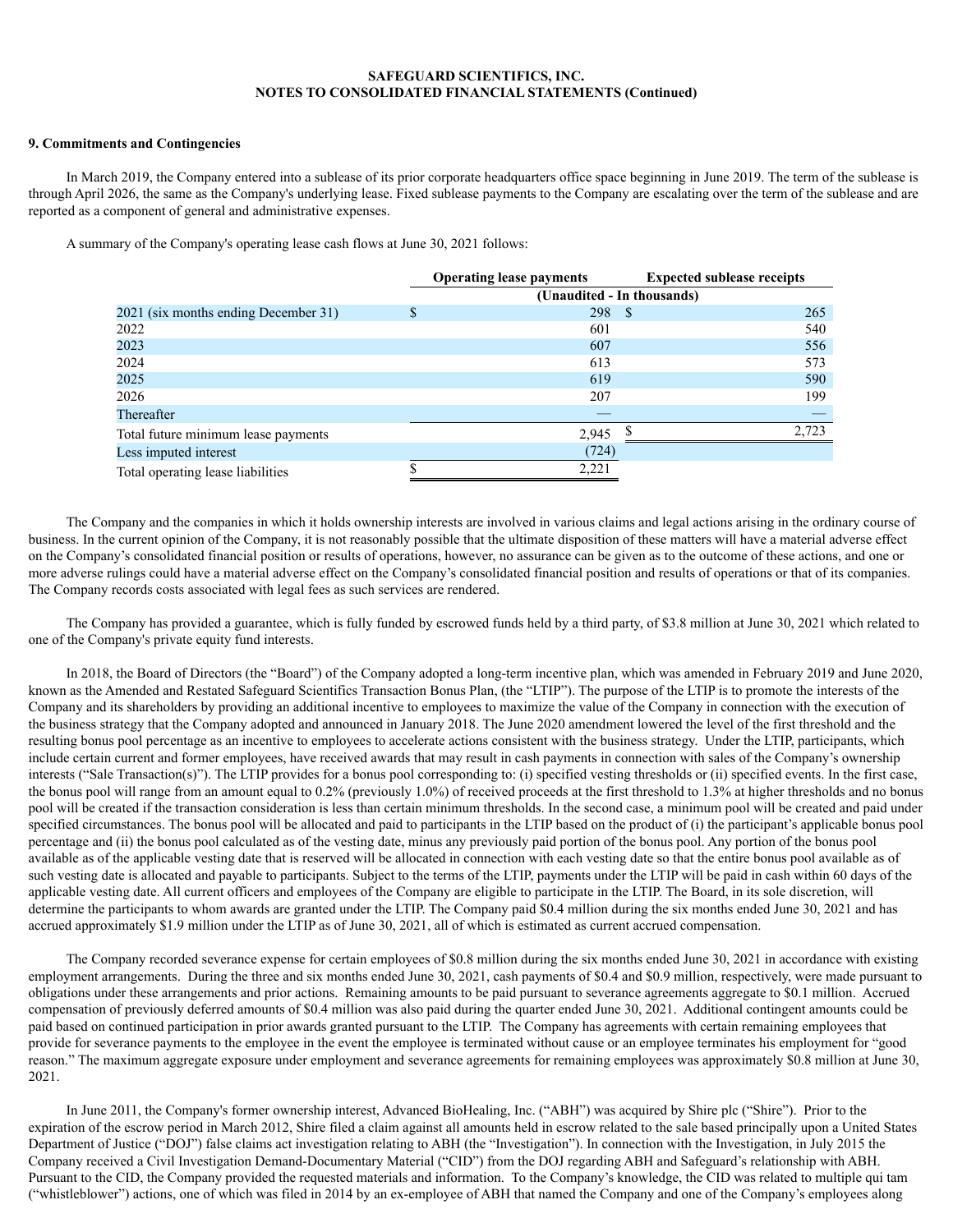with other entities and individuals as defendants. At this time, the DOJ has declined to pursue the qui tam action as it relates to the Company and such Company employee.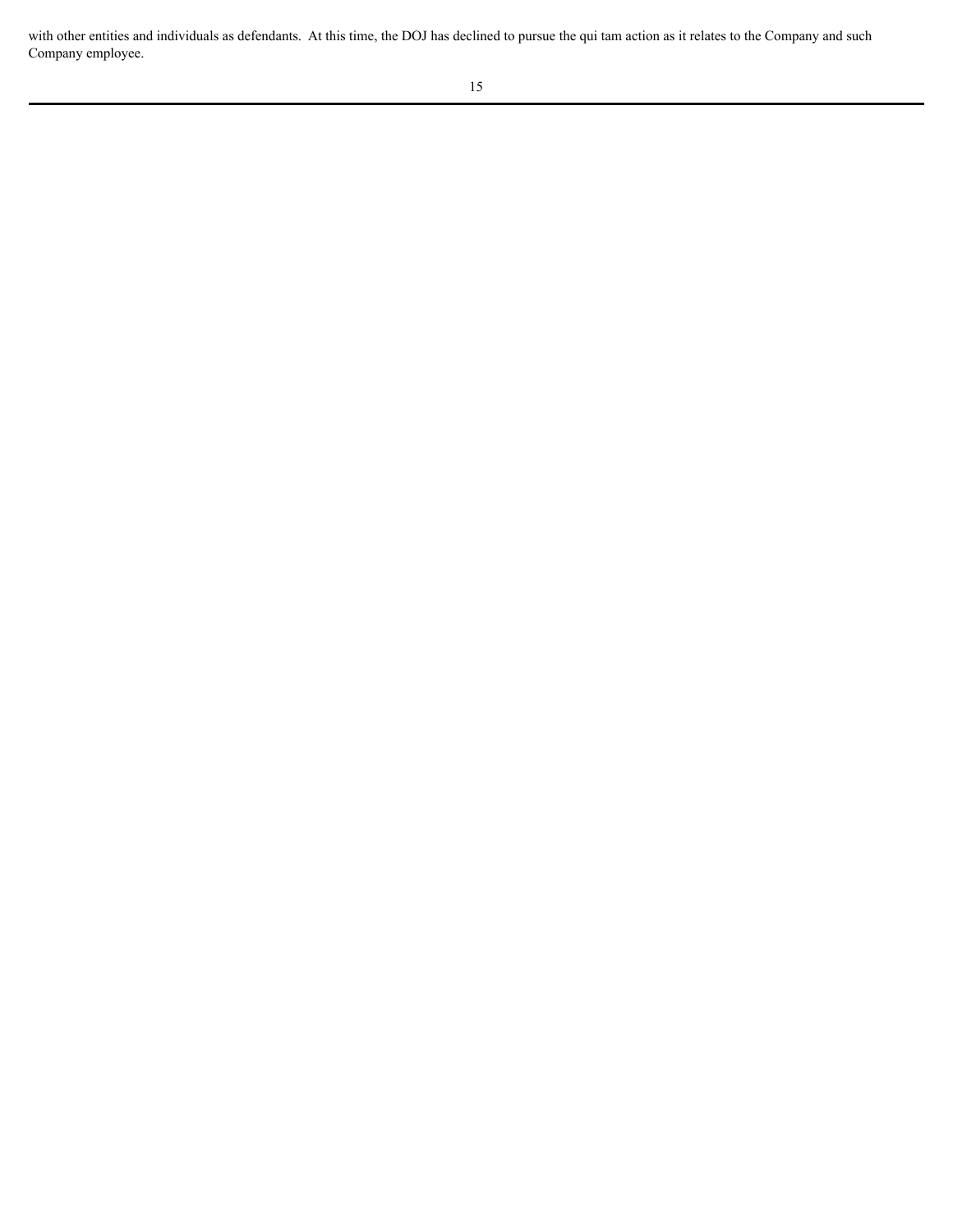#### **10. Equity**

In July 2015, the Company's Board of Directors authorized the Company, from time to time and depending on market conditions, to repurchase up to \$25.0 million of the Company's outstanding common stock. The Company has not repurchased any shares under such authorization during 2020 or the six months ended June 30, 2021.

In May 2021, the Company's Board of Directors authorized a new \$6.0 million share repurchase program using existing funds in accordance with the requirements of Rule 10b5-1 and Rule 10b-18 under the Securities Exchange Act of 1934, as amended. During the quarter ended June 30, 2021, the Company repurchased 229,286 shares for an aggregate price of \$1.6 million at an average cost at \$6.93 per share.

#### **11. Subsequent Event**

During July 2021, Flashtalking signed a definitive agreement to be acquired by another entity. The Company expects to receive cash proceeds of approximately \$43 million.

#### <span id="page-17-0"></span>**Item 2.** *Management's Discussion and Analysis of Financial Condition and Results of Operations*

#### **Cautionary Note Concerning Forward-Looking Statements**

This Quarterly Report on Form 10-Q contains forward-looking statements that are based on current expectations, estimates, forecasts and projections about Safeguard Scientifics, Inc. ("Safeguard" or "we"), the industries in which we operate and other matters, as well as management's beliefs and assumptions and other statements regarding matters that are not historical facts. These statements include, in particular, statements about our plans, strategies and prospects. For example, when we use words such as "projects," "expects," "anticipates," "intends," "plans," "believes," "seeks," "estimates," "should," "would," "could," "will," "opportunity," "potential" or "may," variations of such words or other words that convey uncertainty of future events or outcomes, we are making forward-looking statements within the meaning of Section 27A of the Securities Act of 1933 and Section 21E of the Securities Exchange Act of 1934. Our forward-looking statements are subject to risks and uncertainties. Factors that could cause actual results to differ materially, include, among others, our ability to make good decisions about the deployment of capital, the fact that our ownership interests may vary from period to period, our substantial capital requirements and absence of liquidity from our holdings, fluctuations in the market prices of our publicly traded holdings, competition, our inability to obtain maximum value for our ownership interests, or at all, and the return of value to our shareholders, our ability to attract and retain qualified employees, our ability to execute our strategy, market valuations in sectors in which our ownership interests operate, our inability to control our ownership interests, our need to manage our assets to avoid registration under the Investment Company Act of 1940, and risks associated with our ownership interests and their performance, including the fact that most of our ownership interests have a limited history and a history of operating losses, face intense competition and may never be profitable, the effect of economic conditions in the business sectors in which Safeguard's ownership interests operate, including the impact of COVID-19, compliance with government regulation and legal liabilities, all of which are discussed in Item 1A. "Risk Factors" in Safeguard's Annual Report on Form 10-K and updated, as applicable, in "Factors that May Affect Future Results" and Item 1A. "Risk Factors" below. Many of these factors are beyond our ability to predict or control. In addition, as a result of these and other factors, our past financial performance should not be relied on as an indication of future performance. All forward-looking statements attributable to us, or to persons acting on our behalf, are expressly qualified in their entirety by this cautionary statement. We undertake no obligation to publicly update or revise any forward-looking statements, whether as a result of new information, future events or otherwise, except as required by law. In light of these risks and uncertainties, the forward-looking events and circumstances discussed in this report might not occur.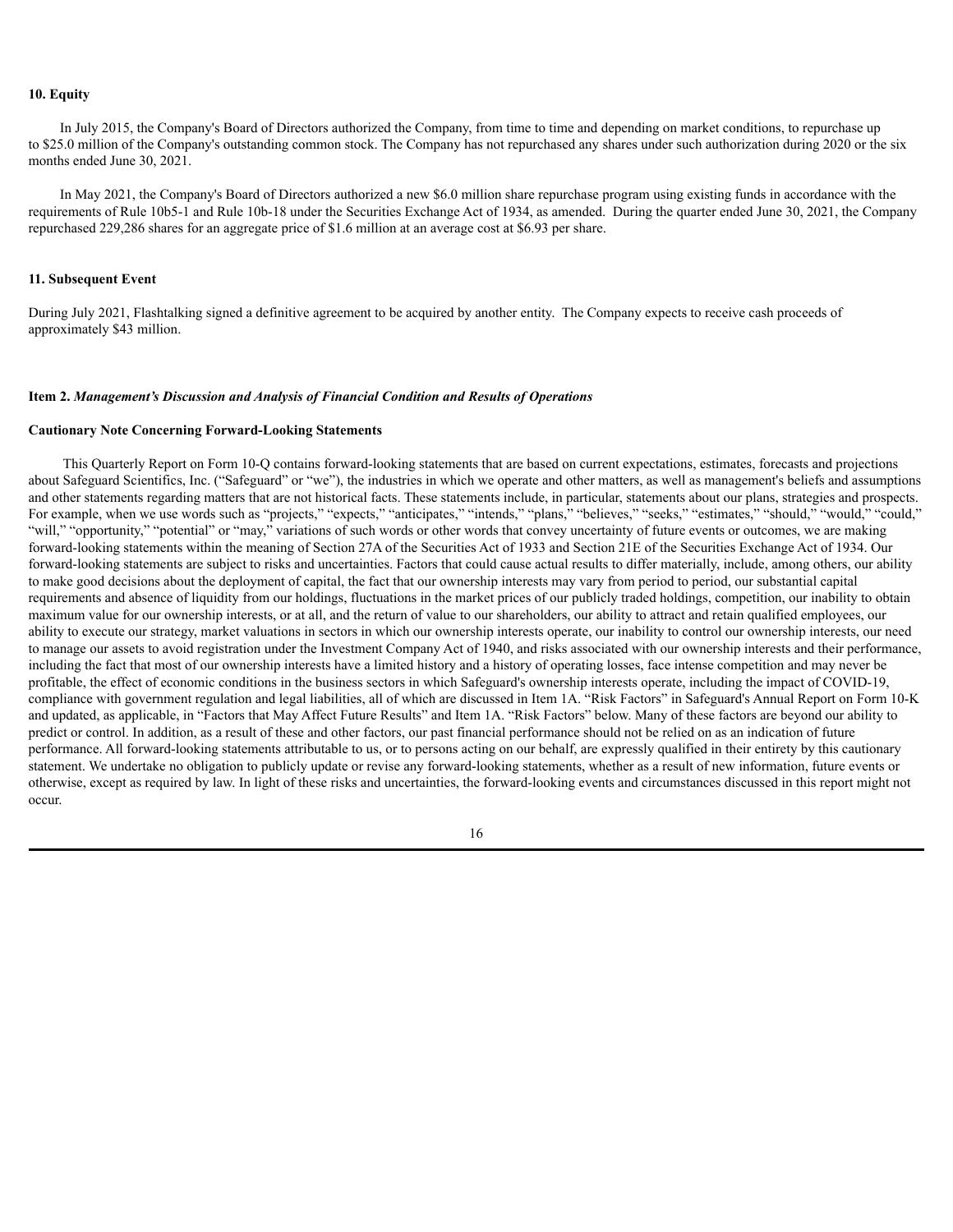#### **Business Overview**

Over the recent past, Safeguard has provided capital and relevant expertise to fuel the growth of technology-driven businesses. In many, but not all cases, we are actively involved, influencing development through board representation and management support, in addition to the influence we exert through our equity ownership. We also continue to hold relatively small equity interests in other enterprises where we do not exert significant influence and do not participate in management activities. In some cases, those ownership interests relate to residual interests from prior larger interests or from companies that acquired companies in which we had ownership interests.

In January 2018, Safeguard announced that we will not deploy any capital into new opportunities and will focus on supporting our existing companies and maximizing monetization opportunities to enable the return of value to shareholders. In that context, we have, are and will consider initiatives including, among others: the sale of our ownership interests, the sale of certain or all ownership interests in secondary market transactions, or a combination thereof, as well as other opportunities to maximize shareholder value. We initiated the return of value to shareholders in 2019 with a \$1.00 per share special dividend. We anticipate additional actions could occur in the future, once significant dispositions occur, in the form of stock repurchases and/or special dividends based on available cash resources, prevailing market conditions and other factors.

#### **Results of Operations**

We operate as one operating segment based upon the similar nature of our technology-driven companies, the functional alignment of the organizational structure, and the reports that are regularly reviewed by the chief operating decision maker for the purpose of assessing performance and allocating resources.

There is intense competition in the markets in which our companies operate. Additionally, the markets in which these companies operate are characterized by rapidly changing technology, evolving industry standards, frequent introduction of new products and services, shifting distribution channels, evolving government regulation, frequently changing intellectual property landscapes and changing customer demands. Their future success depends on each company's ability to execute its business plan and to adapt to its respective rapidly changing market.

The following is a listing of certain of our ownership interests as of June 30, 2021 and 2020, respectively.

| Safeguard Primary Ownership as of June 30, |          |          |                          |  |  |  |  |  |
|--------------------------------------------|----------|----------|--------------------------|--|--|--|--|--|
| <b>Company Name</b>                        | 2021     | 2020     | <b>Accounting Method</b> |  |  |  |  |  |
| Aktana, Inc.                               | $15.0\%$ | 17.5%    | Equity                   |  |  |  |  |  |
| Clutch Holdings, Inc.                      | 41.8%    | 41.2%    | Equity                   |  |  |  |  |  |
| Flashtalking                               | 13.2%    | 13.4%    | Other                    |  |  |  |  |  |
| InfoBionic, Inc.                           | 25.2%    | 25.2%    | Equity                   |  |  |  |  |  |
| Lumesis, Inc.                              | 43.4%    | $43.5\%$ | Equity                   |  |  |  |  |  |
| MediaMath, Inc.                            | 13.3%    | 13.3%    | Other                    |  |  |  |  |  |
| meQuilibrium                               | 32.0%    | 32.0%    | Equity                   |  |  |  |  |  |
| Moxe Health Corporation                    | 27.6%    | 29.9%    | Equity                   |  |  |  |  |  |
| Prognos Health Inc.                        | 28.5%    | 28.7%    | Equity                   |  |  |  |  |  |
| Syapse, Inc.                               | $11.1\%$ | 19.6%    | Equity                   |  |  |  |  |  |
| Trice Medical, Inc.                        | $16.6\%$ | 16.6%    | Equity                   |  |  |  |  |  |
|                                            |          |          |                          |  |  |  |  |  |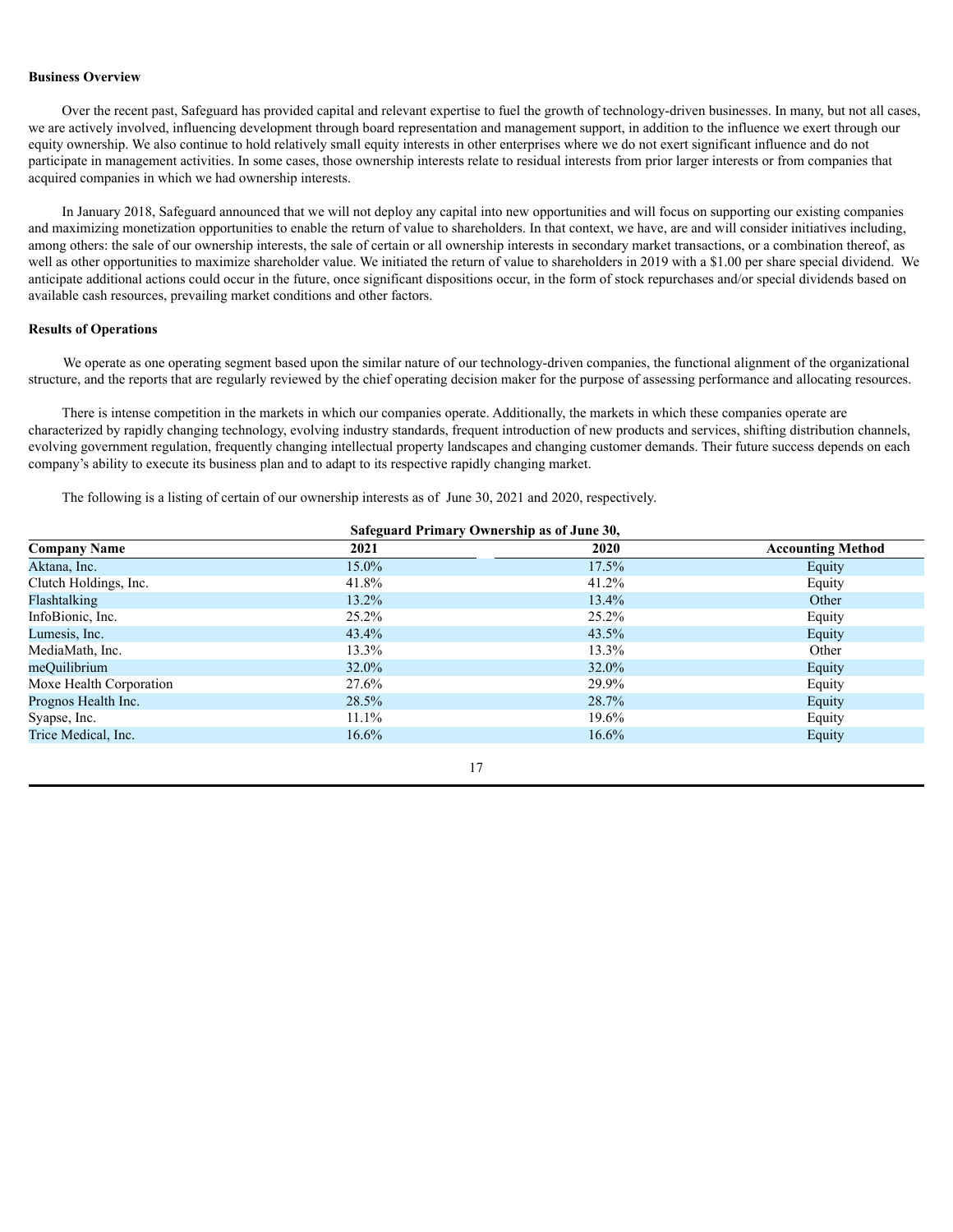#### *Three months ended June 30, 2021 versus the three months ended June 30, 2020*

|                                    | Three Months Ended June 30, |  |                |                 |       |  |
|------------------------------------|-----------------------------|--|----------------|-----------------|-------|--|
|                                    | 2021<br>2020                |  |                | <b>Variance</b> |       |  |
|                                    |                             |  | (In thousands) |                 |       |  |
| General and administrative expense | (1,991)                     |  | (2,028)        |                 | 37    |  |
| Other income (loss), net           | 6,733                       |  | (2,658)        |                 | 9.391 |  |
| Interest income                    | 74                          |  | 52             |                 | 22    |  |
| Equity income (loss), net          | (5, 136)                    |  | (5,277)        |                 | 141   |  |
|                                    | (320)                       |  | (9.911)        |                 | 9.591 |  |

*General and Administrative Expense.* Our general and administrative expenses consist primarily of employee compensation, stock based compensation, insurance, office costs, and professional services. General and administrative expense decreased for the three months ended June 30, 2021 as compared to the prior year quarter due to lower employee compensation of \$0.3 million and various other lower costs, which were partially offset by higher stock based compensation of \$0.3 million and higher insurance costs of \$0.1 million. General and administrative expense includes stock based compensation of \$0.7 million for the three months ended June 30, 2021 as compared to \$0.4 million in the comparable prior year quarter. The increase in stock based compensation is the result of a larger proportion of management's compensation being settled in vested stock. General and administrative expenses include amounts estimated for the Transaction Bonus Plan (the "LTIP"), which is a component of employee compensation. As described in Note 9, the LTIP provides a cash bonus pool to employees based upon meeting certain thresholds of sales of the Company's ownership interests. Expense recognized pursuant to the LTIP was \$0.3 million and \$0.3 million for the three month period ended June 30, 2021 and 2020, respectively. The Company paid \$0.4 million during the quarter in accordance with the terms of the LTIP, and the remaining \$1.9 million accrual is presented as a current liability at June 30, 2021.

*Other Income (loss), net*. Other income (loss), net increased \$9.4 million for the three months ended June 30, 2021 compared to the prior year quarter. During the three months ended June 30, 2021, the Company recorded an unrealized gain of \$7.4 million related to the observable price change and additional price movements in Bright Health common stock resulting from the initial public offering and subsequent trading activity. The Company also recorded a \$1.8 million gain resulting from the acquisition of Velano Vascular by another entity during the quarter. During the three months ended June 30, 2021, the Company recorded an impairment of \$2.5 million related to reduced expectations for certain Other ownership interests. During the three months ended June 30, 2020, the Company recorded impairments of \$2.7 million related to the ownership interests of T-REX, b8ta and an other interest accounted for under the Other method. The impairments were determined based on continued declines in the fair value of our ownership interests resulted from reduced expectations and extended exit timelines.

*Interest Income.* Interest income increased during the three months ended June 30, 2021 as compared to the prior year period primarily attributable to a higher average balance of advances to ownership interests.

*Equity Income (loss), net.* Equity income (loss), net increased \$0.1 million for the three months ended June 30, 2021 compared to the prior year period. The components of equity income (loss), net for the three months ended June 30, 2021 and 2020 were as follows:

|                                                   | Three Months Ended June 30, |              |  |                |  |          |
|---------------------------------------------------|-----------------------------|--------------|--|----------------|--|----------|
|                                                   |                             | 2021         |  | 2020           |  | Variance |
|                                                   |                             |              |  | (In thousands) |  |          |
| Gains on sales of ownership interests, net        |                             | 280          |  | 100            |  | 180      |
| Unrealized dilution gains                         |                             |              |  | 690            |  | (690)    |
| Loss on impairments                               |                             |              |  | (3,000)        |  | 3,000    |
| Share of loss of our equity method companies, net |                             | (5,416)      |  | (3,067)        |  | (2,349)  |
|                                                   |                             | $(5,136)$ \$ |  | (5,277)        |  | 141      |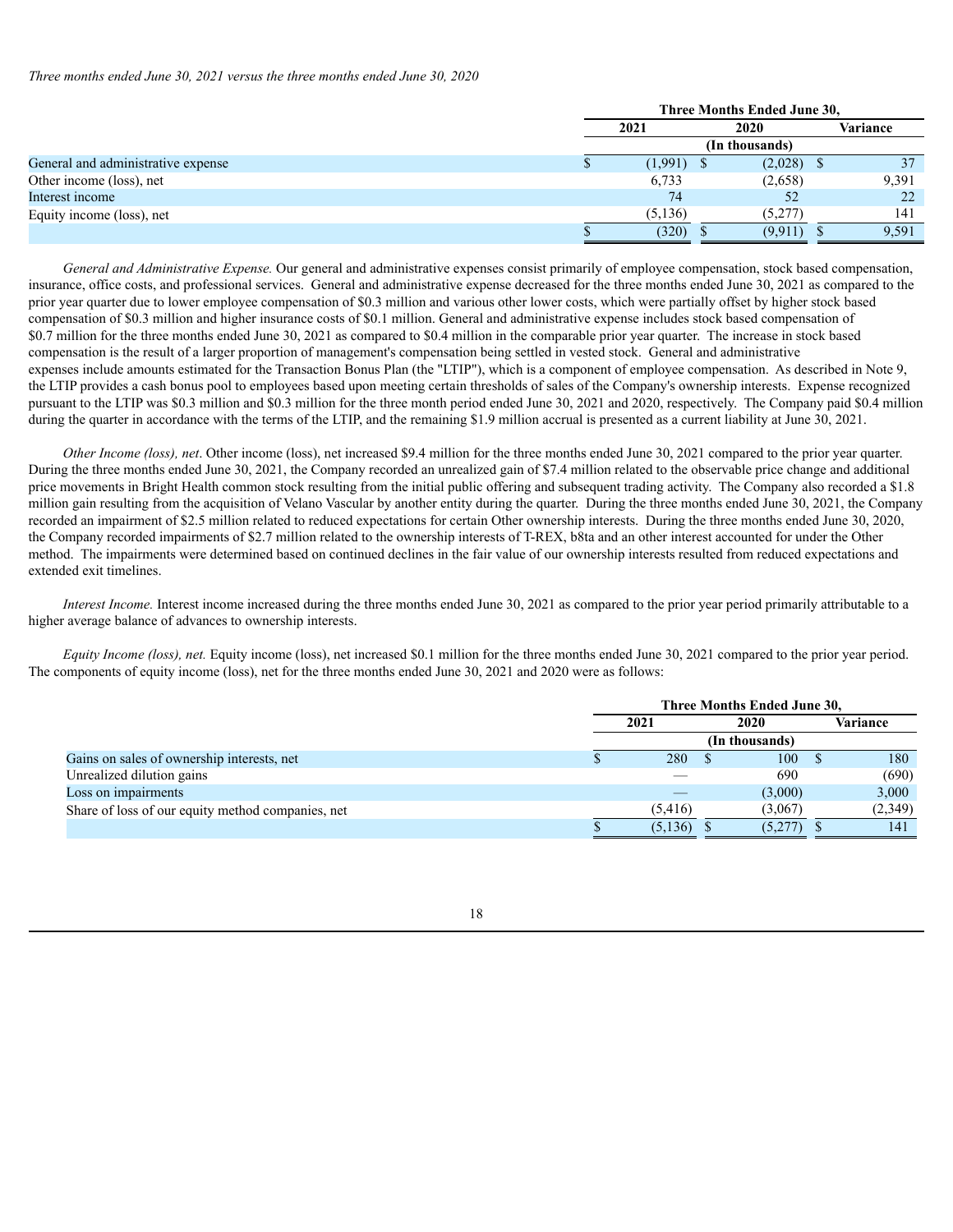There were no material gains on sales of ownership interests, net, unrealized dilution gains or impairments during the three months ended June 30, 2021. During the three months ended June 30, 2020, the Company recorded an impairment of \$3.0 million related to the ownership interest of Sonobi, Inc. accounted for under the equity method. The impairment was primarily determined based on our reduced valuation expectations upon an exit. The change in our share of loss of our equity method companies for the three months ended June 30, 2021 compared to the prior year period of \$2.3 million was due to an increase in losses associated with our ownership interests.

#### *Six Months Ended June 30, 2021 versus the Six Months Ended June 30, 2020*

|                                    | Six Months Ended June 30, |  |                |  |          |
|------------------------------------|---------------------------|--|----------------|--|----------|
|                                    | 2021                      |  | 2020           |  | Variance |
|                                    |                           |  | (In thousands) |  |          |
| General and administrative expense | (4,454)                   |  | (5,560)        |  | 1,106    |
| Other income (loss), net           | 7,439                     |  | (6,225)        |  | 13,664   |
| Interest income                    | 127                       |  | 157            |  | (30)     |
| Equity income (loss), net          | 14.193                    |  | (14.291)       |  | 28,484   |
|                                    | 17,305                    |  | (25,919)       |  | 43,224   |

*General and Administrative Expense.* General and administrative expense decreased \$1.1 million for the six months ended June 30, 2021 compared to the prior year period primarily due to decreases in employee compensation of \$0.4 million, lower severance expenses of \$1.0 million, lower office rental costs of \$0.1 million, lower professional fees of \$0.1 million and other various costs, which were partially offset by higher stock based compensation of \$0.5 million and higher insurance costs of \$0.2 million. General and administrative expense also includes stock based compensation of \$1.0 million for the six months ended June 30, 2021 as compared to \$0.5 million in the comparable prior year. Stock based compensation expense for the six months ended June 30, 2021 includes the impact of a larger proportion of management's compensation, including a portion of existing accruals under the management incentive plan, that are paid in vested stock as well as Director compensation, which is paid entirely in vested stock.

*Other Income (loss), net*. Other income (loss), net increased \$13.7 million for the six months ended June 30, 2021 compared to the prior year period. During the six months ended June 30, 2021, the Company recorded an unrealized gain of \$7.4 million related to the observable price change and additional price movements in Bright Health common stock resulting from the initial public offering and subsequent trading activity. The Company also recorded a \$1.8 million gain resulting from the acquisition of Velano Vascular and \$0.7 million from the acquisition of T-Rex by other entities. During the six months ended June 30, 2021, the Company recorded an impairment of \$2.5 million related to reduced expectations for certain Other ownership interests. During the six months ended June 30, 2020, the Company recorded impairments of \$7.8 million related to the ownership interests of T-REX, b8ta, Velano Vascular and others accounted for under the Other method. The impairments were determined based on declines in the fair value of our ownership interests resulting from reduced valuation expectations and extended exit timelines resulting from the more challenging mergers and acquisitions environment related to COVID-19 and the related uncertain economic impact. Partially offsetting these impairments, the six months ended June 30, 2020 also included a \$1.5 million non-cash gain for our ownership interest in Flashtalking based upon an observable price change.

*Interest Income.* Interest income decreased during the six months ended June 30, 2021 compared to the prior year period primarily attributable to lower average advances to ownership interests and lower average cash equivalent balances at lower rates.

*Equity Income (loss), net.* Equity income (loss), net increased \$28.5 million for the six months ended June 30, 2021 compared to the prior year period. The components of equity income (loss), net for the six months ended June 30, 2021 and 2020 were as follows:

|                                                   | Six Months Ended June 30, |  |                |  |          |
|---------------------------------------------------|---------------------------|--|----------------|--|----------|
|                                                   | 2021<br>2020              |  |                |  | Variance |
|                                                   |                           |  | (In thousands) |  |          |
| Gains on sales of ownership interests             | 16,788                    |  | 125            |  | 16,663   |
| Unrealized dilution gains                         | 7,302                     |  | 690            |  | 6.612    |
| Loss on impairments                               |                           |  | (9,200)        |  | 9,200    |
| Share of loss of our equity method companies, net | (9,897)                   |  | (5,906)        |  | (3,991)  |
|                                                   | 14.193                    |  | (14,291)       |  | 28,484   |

During the six months ended June 30, 2021, Zipnosis, Inc. was acquired by another entity, Bright Health. The Company received \$3.3 million in cash proceeds and \$15.3 million in preferred equity in the acquiror in connection with this transaction. This ownership interest represented a security that did not have a readily determinable fair value. Due to the inherent uncertainty of determining the fair value of ownership interests that did not have a readily determinable fair value, this estimated value could have differed significantly from the value that would have been reported had a ready market for the security existed, and it is reasonably possible that the difference could be material. The Company recognized a \$17.0 million gain on the sale, which is included in Equity income (loss), net in the Consolidated Statements of Operations. The fair value of the ownership interest received as a result of the acquisition was estimated based on evaluating several valuation methods available, including the value at which independent third parties recently invested, the valuation of comparable public companies, and the present value of our expected outcomes. Assumptions considered within these methods included determining which public companies are comparable, projecting forward revenues, selecting an appropriate valuation multiple, discounts to apply for the lack of marketability or lack of comparability, other factors and the relative weight to apply to each valuation method available. Due to the unobservable nature of some of these inputs, we determined the initial estimate to be a Level 3 fair value measurement. During the three months ended June 30, 2021, Bright Health completed an initial public offering that resulted in our ownership interest converting into approximately 1.3 million common shares. Accordingly, the Bright Health common shares represent an ownership interest with a readily determinable fair value (Level 1), which will subsequently be measured at fair value with unrealized gains (losses) being recognized as a component of Other income (loss), net. As a result of these changes, the Company recognized an additional \$7.4 million unrealized gain during the six months ended June 30, 2021. Subsequent to the quarter, the fair value of the Bright Health ownership interest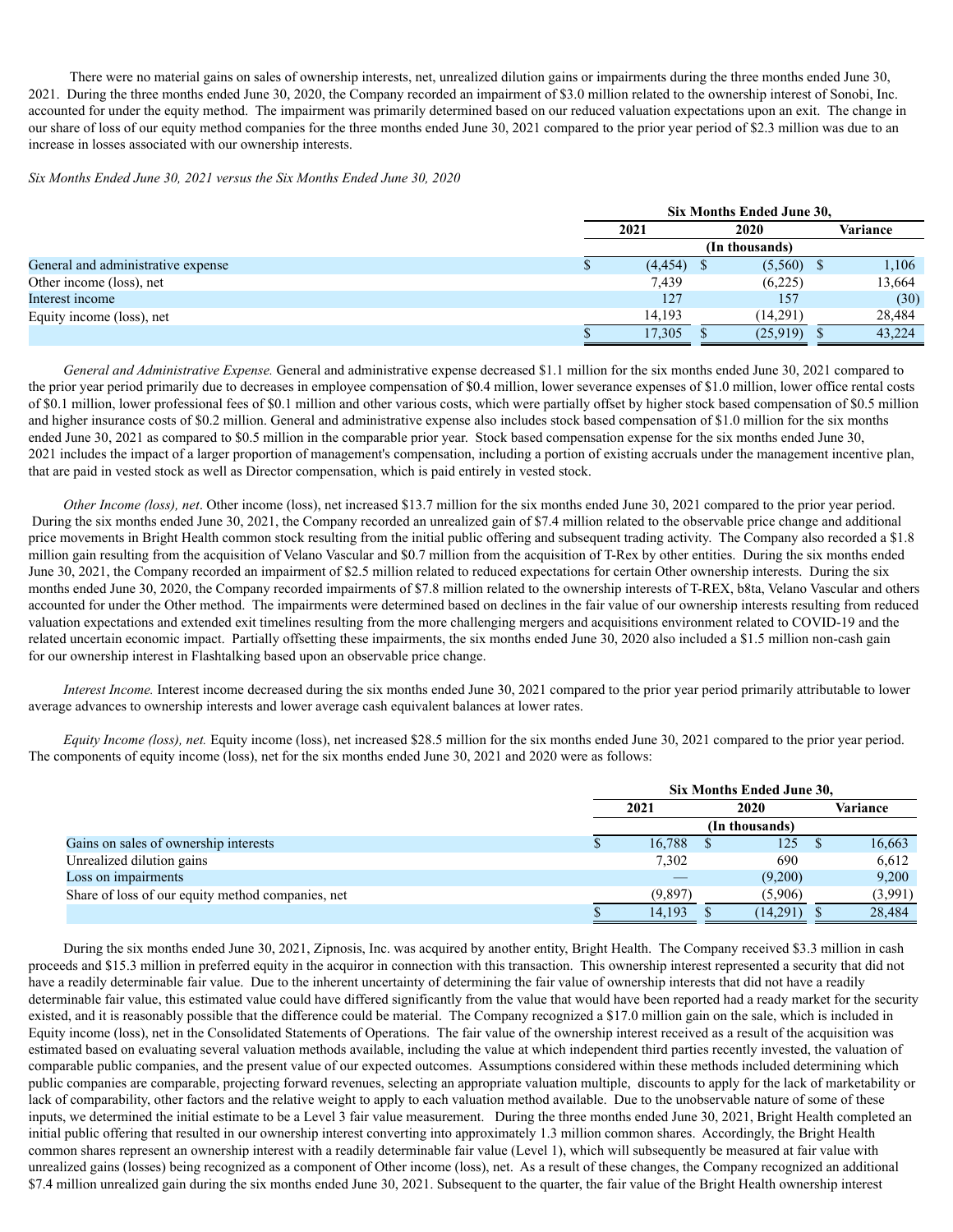declined to approximately \$11 million as of August 10, 2021.

During the six months ended June 30, 2021, WebLinc, Inc. was acquired by another entity. The Company received \$3.2 million in initial cash proceeds and may receive additional amounts over the next 18 month period following the transaction based on certain transactional performance activities, which could be partially offset by indemnifiable claims. The Company recognized a \$0.5 million initial loss on the sale, which is included in Equity income (loss). To the extent additional amounts are collected as contingencies are resolved, those amounts will be recorded as gain on the sale and included within Equity income (loss). QuanticMind was acquired during the six months ended June 30, 2021 by another entity, however there were no resultant proceeds to the Company. There was no resulting gain or loss due to this equity method ownership interest being impaired during the prior year.

The gains on sales of ownership interests for the six months ended June 30, 2020 is comprised of the settlement of various escrow arrangements or other minor contingencies related to prior transactions.

The unrealized dilution gains for the six months ended June 30, 2021 was the result of Syapse, who raised additional equity capital that diluted the Company's interest in those entities. The unrealized dilution gains for the six months ended June 30, 2020 were the result of meQuilibrium and Syapse.

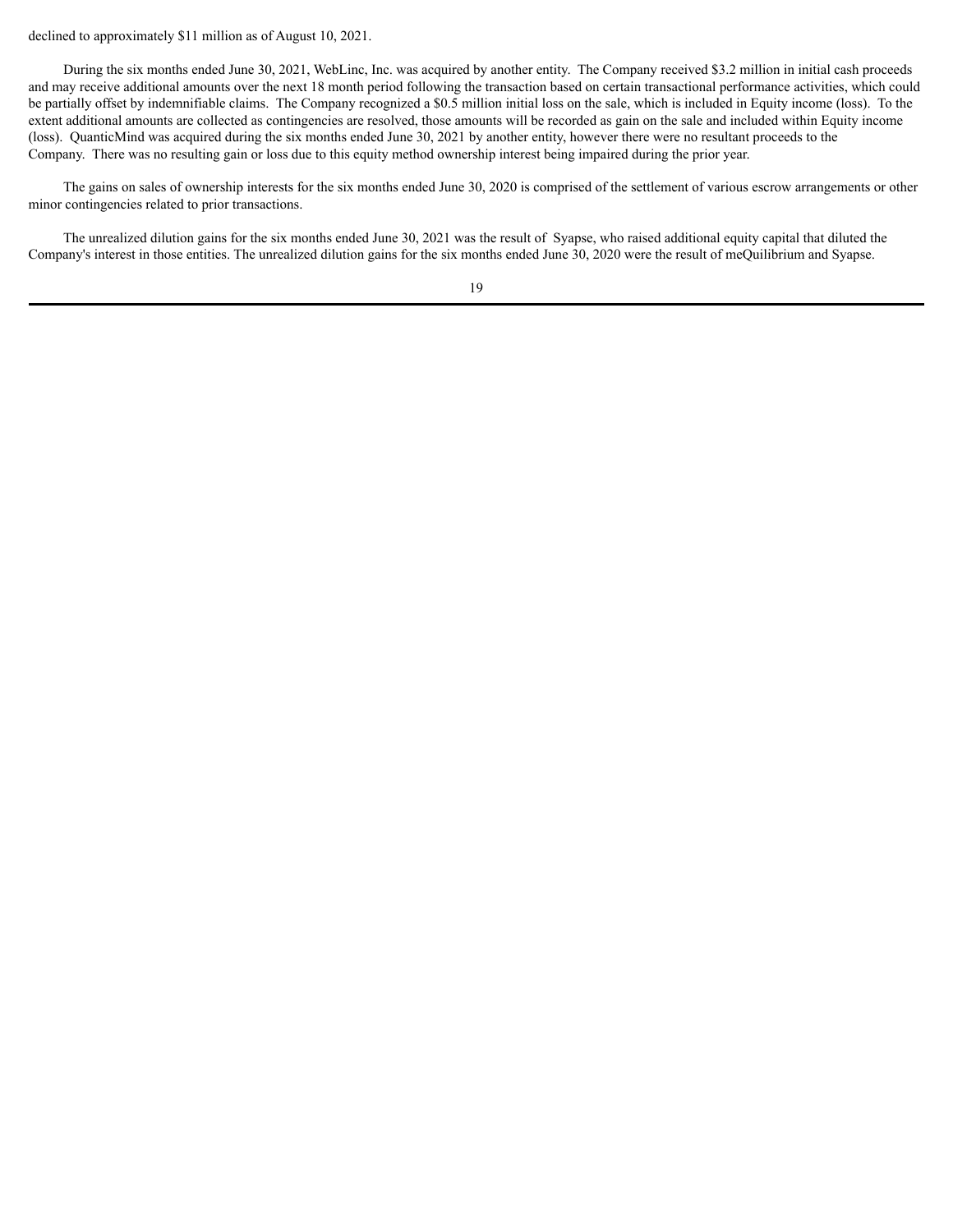There were no impairments during the six months ended June 30, 2021. The Company recorded impairments of \$9.2 million during the six months ended June 30, 2020 related to the ownership interests of Sonobi, WebLinc, Inc. and QuanticMind, Inc. accounted for under the equity method. The impairments were determined based on declines in the fair value of our ownership interests resulting from reduced valuation expectations and extended exit timelines resulting from the more challenging mergers and acquisitions environment related to COVID-19 and the related uncertain economic impact.

The change in our share of loss of our equity method companies for the three months ended June 30, 2021 compared to the prior year period of \$4.0 million was due to an increase in losses associated with our ownership interests.

#### *Income Tax Benefit (Expense)*

Income tax benefit (expense) was \$0.0 million for the three and six months ended June 30, 2021 and 2020. We have recorded a valuation allowance to reduce our net deferred tax asset to an amount that is more likely than not to be realized in future years. Accordingly, the income tax provision that would have been recognized in the six months ended June 30, 2021 and 2020 was offset by changes in the valuation allowance.

#### *Liquidity and Capital Resources*

As of June 30, 2021, we had \$21.3 million of cash and cash equivalents.

In January 2018, Safeguard announced that we will not deploy any capital into new opportunities and will focus on supporting our existing ownership interests and maximizing monetization opportunities to return value to shareholders. In that context, we have, are and will consider initiatives including, among others: the sale of individual ownership interests, the sale of certain ownership interests in secondary market transactions, or a combination thereof, as well as other opportunities to maximize shareholder value.

In 2015, the Company's Board of Directors authorized us, from time to time and depending on market conditions, to repurchase up to \$25.0 million of the Company's outstanding common stock. During the year ended December 31, 2020 and the six months ended June 30, 2021, we did not repurchase any shares under this authorization. In May 2021, the Company's Board of Directors authorized a new \$6.0 million share repurchase program using existing funds in accordance with the requirements of Rule 10b5-1 and Rule 10b-18 under the Securities Exchange Act of 1934, as amended. The Company purchased 229,286 shares under this program at an aggregate cost of \$1.6 million, or \$6.93 per share.

Our ability to generate liquidity from transactions involving our ownership interests has been adversely affected from time to time by adverse circumstances in the U.S. capital markets and other factors, including the impact of COVID-19. We may be requested to provide additional capital to our companies, which may cause us to face liquidity issues that will constrain our ability to execute our business strategy and limit our ability to provide financial support to all of our existing companies in the amounts that we desire. The transactions we enter into in pursuit of our strategy could increase or decrease our liquidity at any point in time. As we seek to provide additional funding to existing companies where we have an ownership interest or commit capital to other initiatives, we may be required to expend our cash or incur debt, which will decrease our liquidity. Conversely, as we dispose of our interests in our ownership interests, we may receive proceeds from such sales, which could increase our liquidity. From time to time, we are engaged in discussions concerning acquisitions and dispositions which, if consummated, could impact our liquidity, perhaps significantly. Accordingly, the Company could also pursue other sources of capital in order to maintain its liquidity. The Company believes that its cash and cash equivalents at June 30, 2021 will be sufficient to fund operations past one year from the issuance of these financial statements.

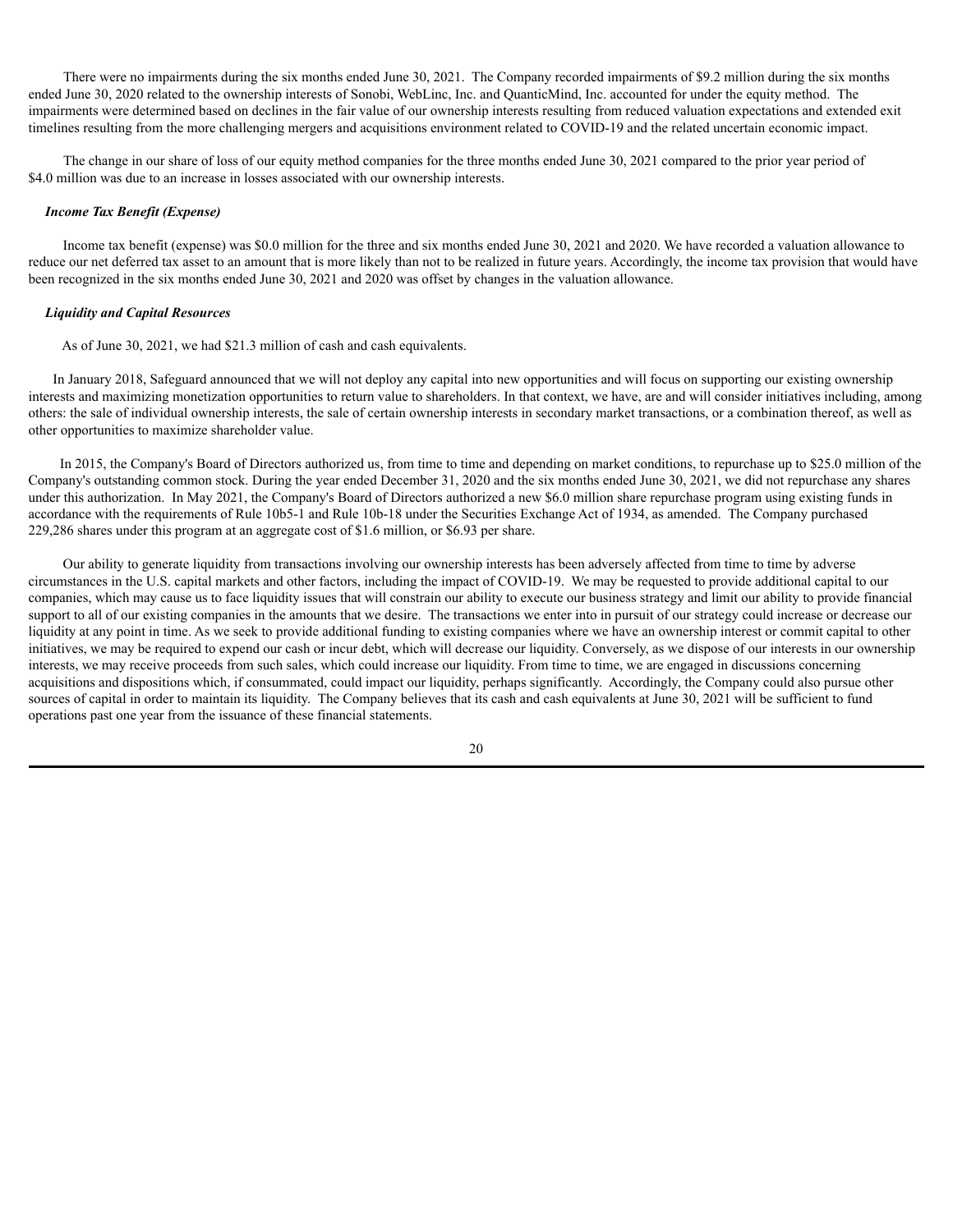#### *Analysis of Consolidated Cash Flows*

Cash flow activity was as follows:

|                                                     | Six Months Ended June 30, |  |                |  |          |  |  |
|-----------------------------------------------------|---------------------------|--|----------------|--|----------|--|--|
|                                                     | 2021                      |  |                |  | Variance |  |  |
|                                                     |                           |  | (In thousands) |  |          |  |  |
| Net cash used in operating activities               | (4,734)                   |  | (5,775)        |  | 1,041    |  |  |
| Net cash (used in) provided by investing activities | 12.151                    |  | (5,624)        |  | 17,775   |  |  |
| Net cash used in financing activities               | (1,688)                   |  | (22)           |  | (1,666)  |  |  |
|                                                     | 5,729                     |  | (11, 421)      |  | 17.150   |  |  |

#### *Net Cash Used In Operating Activities*

Net cash used in operating activities decreased by \$1.0 million for the six months ended June 30, 2021 compared to the prior year period. The activity during the six months ended June 30, 2021 was primarily the result of net income for the period, which was offset by various non-cash adjustments such as \$14.2 million of equity income. The activity during the six months ended June 30, 2020 was primarily the result of various non-cash adjustments to net loss, including \$14.3 million of equity loss and \$7.8 million of impairments to Other method ownership interests, which were partially offset by non-cash gains of \$1.5 million for an observable price change.

#### *Net Cash (Used in) Provided by Investing Activities*

Net cash (used in) provided by investing activities increased by \$17.8 million for the six months ended June 30, 2021 compared to the prior year period. The increase primarily related to proceeds received from the WebLinc, Zipnosis, T-REX and Velano transactions that aggregated to \$13.2 million as well as lower advances and acquisitions of ownership interests in 2021 as compared to 2020.

#### *Net Cash Used In Financing Activities*

Net cash used in financing activities increased by \$1.7 million for the six months ended June 30, 2021 compared to the prior year. The increase was primarily the result of \$1.6 million in repurchases of our common stock.

#### **Contractual Cash Obligations and Other Commercial Commitments**

The following table summarizes our contractual obligations and other commercial commitments as of June 30, 2021, by period due or expiration of the commitment.

|                                        | <b>Payments Due by Period</b>       |     |                  |                  |               |  |  |  |  |
|----------------------------------------|-------------------------------------|-----|------------------|------------------|---------------|--|--|--|--|
|                                        | 2021<br><b>Total</b><br>(remainder) |     | 2022 and<br>2023 | 2024 and<br>2025 | After<br>2025 |  |  |  |  |
|                                        |                                     |     | (In millions)    |                  |               |  |  |  |  |
| Contractual Cash Obligations:          |                                     |     |                  |                  |               |  |  |  |  |
| Operating leases (a)                   | 2.9                                 |     |                  |                  | 0.2           |  |  |  |  |
| Total Contractual Cash Obligations (b) | 2.9                                 | 0.3 | 1.2              | 1.2              | 0.2           |  |  |  |  |

(a) In 2015, we entered into an agreement for the lease of our former principal executive offices which expires in April 2026. In March 2019, we entered into a sublease for these offices which is expected to result in future aggregate sublease receipts of \$2.7 million through April 2026.

(b) The maximum aggregate exposure under employment and severance agreements for remaining employees was approximately \$0.8 million at June 30, 2021 (not reflected in the table above).

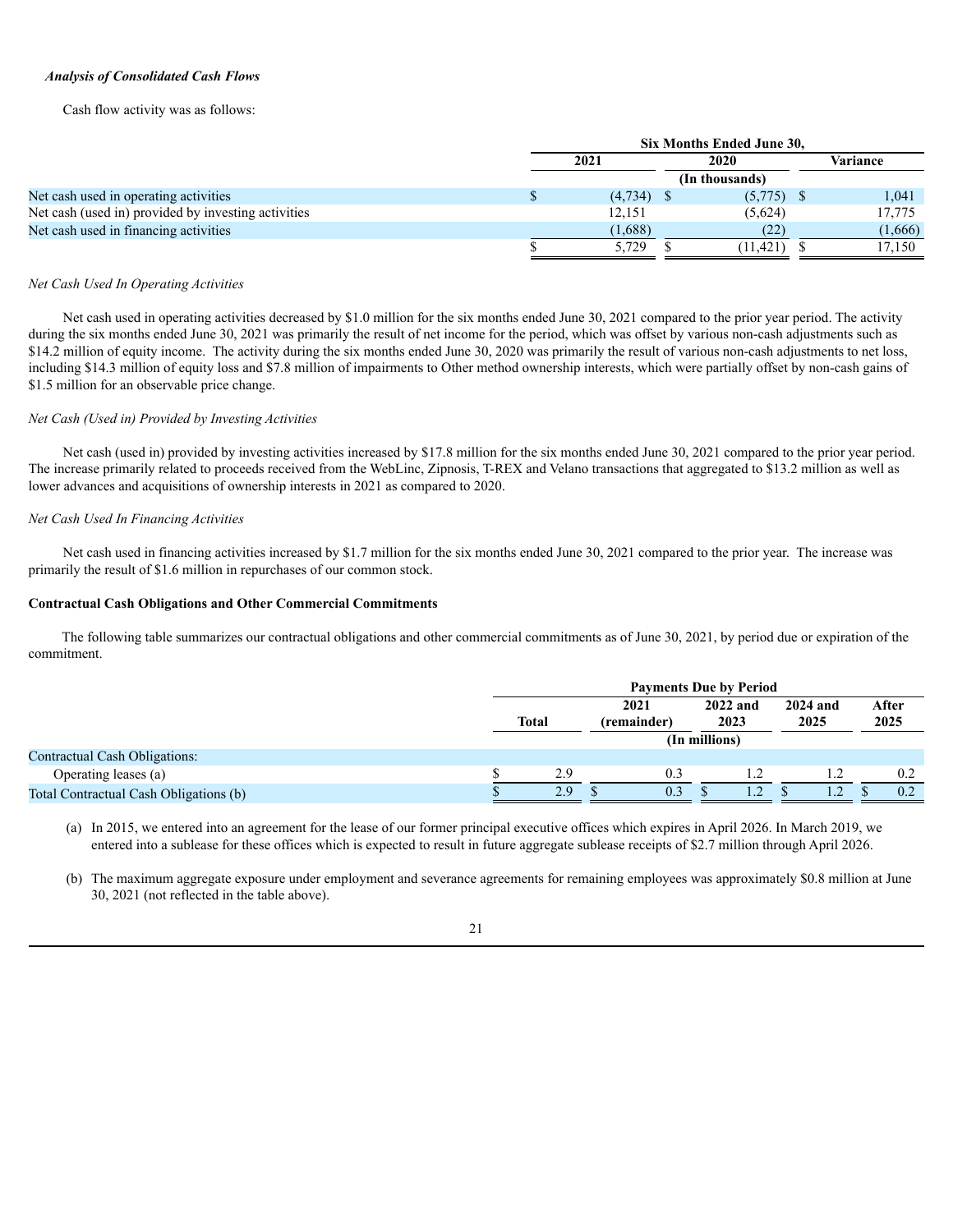#### **Factors That May Affect Future Results**

You should carefully consider the information set forth below. The following risk factors describe situations in which our business, financial condition and/or results of operations could be materially harmed, and the value of our securities may be adversely affected. You should also refer to other information included or incorporated by reference in this report.

### The effects of the COVID-19 pandemic may adversely affect the businesses, financial conditions and operating results of the companies in which we have an ownership interest, as well as our ability to monetize such interests, and it may also cause us to increase the amount of additional capital we will *need to provide to such companies.*

To varying degrees, the economic and market conditions caused by the COVID-19 pandemic have, and continue to, negatively impact the companies in which we have ownership interests, including, without limitation, their operations, supply chains, sales infrastructures and the demand for their products and services. This is negatively affecting their businesses, financial conditions and operating results. As a result, we may be required to provide additional capital to certain companies, which may cause us to face liquidity issues that will constrain our ability to execute our business strategy and limit our ability to provide financial support to all of our existing companies in the amounts that we desire. The COVID-19 pandemic is also impacting the mergers and acquisitions market for certain companies, which in some cases has resulted in lower valuation expectations and extended exit timelines for such companies. This, in turn, could negatively affect the amount and timing of the monetization opportunities for such companies and our ability to return value to shareholders.

#### The intended monetization of our company interests and the return of value to shareholders are subject to factors beyond our control.

In January 2018, we announced that we will not deploy any capital into new companies. We will instead focus on supporting, and maximizing monetization opportunities for, our existing company interests to return value to shareholders. However, this strategic plan may require providing additional capital and operational support to such existing companies and we may not be able to sell our company interests during any specific time frame or otherwise on desirable terms, if at all, and there can be no assurance as to how long this process will take or the results that this process will yield. There can be no assurance as to whether we will realize the value of escrowed proceeds, holdbacks or other contingent consideration, if any, associated with the sale of our company interests. Additionally, there can be no assurance that we will be able to satisfy our liabilities during this process. Further, the method, timing and amount of any return of value resulting from the monetization of existing company interests will be at the discretion of our Board of Directors and will depend on market and business conditions and our overall liabilities, capital structure and liquidity position.

### A disposition of one or more of our company interests may occur at a time that will yield less value than if we held such interests for a longer period of *time.*

Our companies are at various stages in their lifecycles. The value of our interests in our companies at any point in time is highly dependent on the progress and success such companies have made at such time with respect to the development and marketing of their products and services and that value may fluctuate significantly. In order to effect our strategy of monetizing our interests in our companies, we may dispose of such interests at a time prior to the applicable company reaching its maximum value. Doing so will result in a return of value to shareholders that is less than that which may have been returned if we retained our interests in such company for a longer period of time

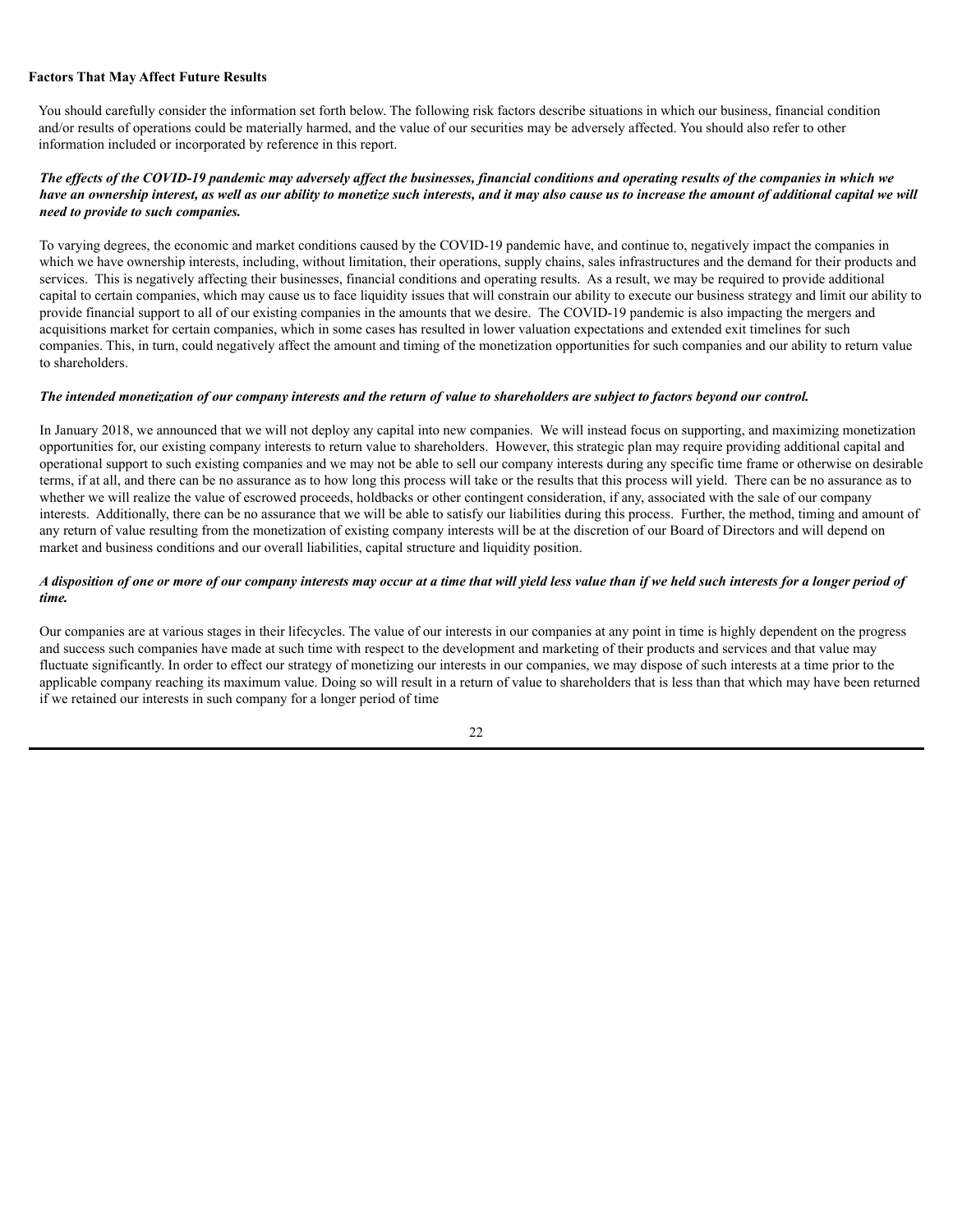### Our principal business strategy depends upon our ability to make good decisions regarding the deployment of capital into, and subsequent disposition of, *our existing company interests and, ultimately, the performance of such companies, which is uncertain.*

If we make poor decisions regarding the deployment of capital into, and subsequent disposition of, our existing companies, our business strategy will not succeed. If such companies do not succeed, the value of our assets could be significantly reduced and require substantial impairments or write-offs and our results of operations and the price of our common stock would be adversely affected. The risks relating to our companies include:

- most of our companies have a history of operating losses and/or limited operating history;
- the intense competition affecting the products and services our companies offer could adversely affect their businesses, financial condition, results of operations and prospects for growth;
- the inability to adapt to changing marketplaces;
- the inability to manage growth;
- the need for additional capital to fund their operations, which we may not be able to fund or which may not be available from third parties on acceptable terms, if at all;
- the inability to protect their proprietary rights and/or infringing on the proprietary rights of others;
- that our companies could face legal liabilities from claims made against them based upon their operations, products or work;
- the impact of economic downturns on their operations, results and growth prospects;
- the inability to attract and retain qualified personnel;
- the existence of government regulations and legal uncertainties may place financial burdens on the businesses of our companies; and
- the inability to plan for and manage catastrophic events.

These and other risks are discussed in detail under the caption "Risks Related to Our Companies" below.

#### As we execute against our strategy, a significant amount of our deployed capital may be concentrated in companies operating in the same or similar *industries, limiting our diversification.*

Our capital deployments could be concentrated in several companies that operate in the same or similar industries. This may cause us to be more susceptible to any single economic, regulatory or other occurrence affecting those particular industries than we would otherwise be if our companies operated in more diversified industries.

### Our business model does not rely upon, or plan for, the receipt of operating cash flows from our companies. Our companies do not provide us with cash flow from their operations. We rely on cash on hand, liquidity events and our ability to generate cash from capital raising activities to finance our *operations.*

We need capital to fund the capital needs of our existing companies. We also need cash to finance our corporate overhead and meet our existing funding commitments. As a result, we have substantial cash requirements. Our companies do not provide us with cash flow from their operations. To the extent our companies generate any cash from operations, they generally retain the funds to develop their own businesses. As a result, we must rely on cash on hand, company liquidity events and new capital raising activities to meet our cash needs. If we are unable to find ways of monetizing our holdings of company interests or raising additional capital on attractive terms, we may face liquidity issues that will require us to constrain our ability to execute our business strategy and limit our ability to provide financial support to our existing companies.

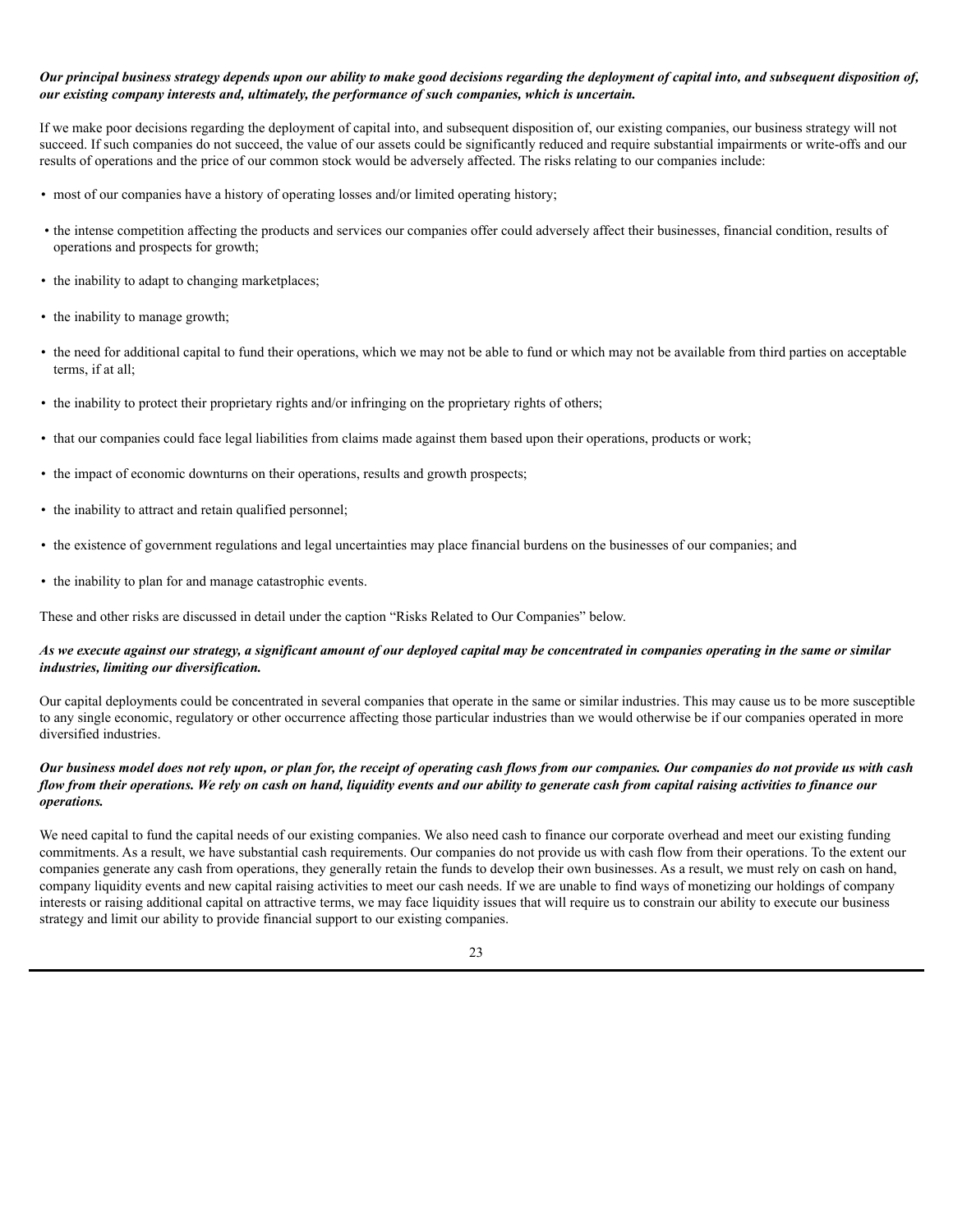#### We may be unable to obtain maximum value for our holdings or to sell our holdings on a timely basis.

We hold significant positions in our companies. If we were to divest all or part of our holdings in a company, we may have to sell our interests at a relative discount to intrinsic value. For companies with publicly traded stock, we may be unable to sell our holdings at then-quoted market prices. The trading volume and public float in the common stock of a publicly traded company in which we have an interest may be small relative to our holdings. As a result, any significant open-market divestiture by us of our holdings in such a company, if possible at all, would likely have a material adverse effect on the market price of its common stock and on our proceeds from such a divestiture. Additionally, we may not be able to take our companies public as a means of monetizing our position or creating shareholder value. Registration and other requirements under applicable securities laws and contractual restrictions also may adversely affect our ability to dispose of our company holdings on a timely basis.

### *Our success is dependent on our senior management.*

Our success is dependent on our senior management team's ability to execute our strategy. In connection with our new strategy announced in 2018, we made a series of management changes intended to streamline our organizational structure and reduce our operating costs and since then we have made, and may make, further management changes from time to time. A loss of one or more of the remaining members of our senior management team without adequate replacement could have a material adverse effect on us.

#### Our business strategy may not be successful if valuations in the market sectors in which our companies participate decline.

Our strategy involves creating value for our shareholders by helping our companies build value and, if appropriate, accessing the public and private capital markets. Therefore, our success is dependent on the value of our companies as determined by the public and private capital markets. Many factors, including reduced market interest, may cause the market value of our companies to decline. If valuations in the market sectors in which our companies participate decline, their access to the public and private capital markets on terms acceptable to them may be limited.

#### Our companies could make business decisions that are not in our best interests or with which we do not agree, which could impair the value of our *holdings.*

Although we currently own a significant, influential interest in some of our companies, we do not maintain a controlling interest in any of our companies. Acquisitions of interests in companies in which we share or have no control, and the dilution of our interests in or a further reduction of our control of companies, will involve additional risks that could cause the performance of our interests and our operating results to suffer, including:

- the management teams or other equity or debt holders of our companies having economic or business interests or objectives that are different from ours; and
- the companies not taking our advice with respect to the financial or operating issues they may encounter.

Our inability to control our companies also could prevent us from assisting them, financially or otherwise, or could prevent us from liquidating our interests in them at a time or at a price that is favorable to us. Additionally, our companies may not act in ways that are consistent with our business strategy. These factors could hamper our ability to maximize returns on our interests and cause us to incur losses on our interests in these companies.

#### We may have to buy, sell or retain assets when we would otherwise not wish to do so in order to avoid registration under the Investment Company Act.

The Investment Company Act of 1940 regulates companies which are engaged primarily in the business of investing, reinvesting, owning, holding or trading in securities. Under the Investment Company Act, a company may be deemed to be an investment company if it owns investment securities with a value exceeding 40% of the value of its total assets (excluding government securities and cash items) on an unconsolidated basis, unless an exemption or safe harbor applies. We refer to this test as the "40% Test." Securities issued by companies other than consolidated companies are generally considered "investment securities" for purposes of the Investment Company Act, unless other circumstances exist which actively involve the company holding such interests in the management of the underlying company. We are a company that partners with growth-stage companies to build value; we are not engaged primarily in the business of investing, reinvesting or trading in securities. We are in compliance with the 40% Test. Consequently, we do not believe that we are an investment company under the Investment Company Act.

We monitor our compliance with the 40% Test and seek to conduct our business activities to comply with this test. It is not feasible for us to be regulated as an investment company because the Investment Company Act rules are inconsistent with our strategy of actively helping our companies in their efforts to build value. In order to continue to comply with the 40% Test, we may need to take various actions which we would otherwise not pursue. For example, we may be limited in the manner or timing in which we sell our interests in a company. Our ownership levels also may be affected if our companies are acquired by third parties or if our companies issue stock which dilutes our ownership interest. The actions we may need to take to address these issues while maintaining compliance with the 40% Test could adversely affect our ability to create and realize value at our companies.

### The COVID-19 pandemic may adversely affect parties with obligations to us, including the subtenant of our previous office space.

In March 2019, we entered into a sublease of our prior corporate headquarters office space beginning in June 2019. The term of the sublease is through April 2026, the same as our underlying lease. Fixed sublease payments to us are escalating over the term of the sublease. We remain obligated under the original lease for such office space and, in the event the subtenant of such office space fails to satisfy its obligations under the sublease, we would be required to satisfy our obligations directly to the landlord under such original lease.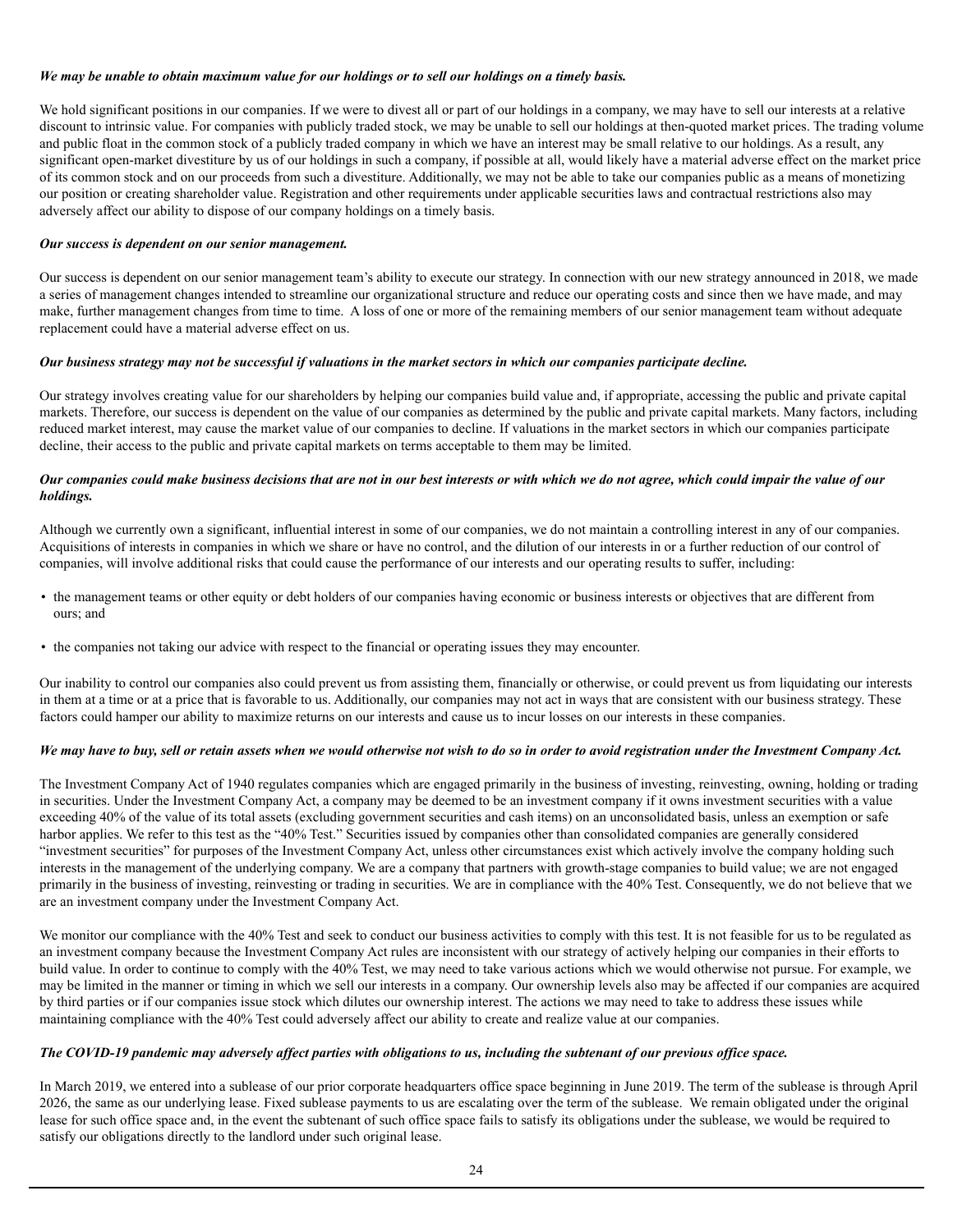#### **Risks Related to Our Companies**

### Most of our companies have a history of operating losses and/or limited operating history and may never be profitable.

Most of our companies have a history of operating losses and/or limited operating history, have significant historical losses and may never be profitable. Many have incurred substantial costs to develop and market their products, have incurred net losses and cannot fund their cash needs from operations. We expect that the operating expenses of certain of our companies will increase substantially in the foreseeable future as they continue to develop products and services, increase sales and marketing efforts, and expand operations.

#### Our companies face intense competition, which could adversely affect their business, financial condition, results of operations and prospects for growth.

There is intense competition in the technology marketplaces, and we expect competition to intensify in the future. Our business, financial condition, and results of operations will be materially adversely affected if our companies are not able to compete successfully. Many of the present and potential competitors may have greater financial, technical, marketing and other resources than those of our companies. This may place our companies at a disadvantage in responding to the offerings of their competitors, technological changes or changes in client requirements. Also, our companies may be at a competitive disadvantage because many of their competitors have greater name recognition, more extensive client bases and a broader range of product offerings. In addition, our companies may compete against one another.

### The success or failure of many of our companies is dependent upon the ultimate effectiveness of newly-created technologies, medical devices, financial *services, healthcare diagnostics, etc.*

Our companies' business strategies are often highly dependent upon the successful launch and commercialization of an innovative technology or device, including, without limitation, technologies or devices used in healthcare, financial services or digital media. Despite all of our efforts to understand the research and development underlying the innovation or creation of such technologies and devices before we deploy capital into a company, sometimes the performance of the technology or device does not match our expectations or those of such company. In those situations, it is likely that we will incur a partial or total loss of the capital which we deployed in such company.

### *Our companies may fail if they do not adapt to changing marketplaces.*

If our companies fail to adapt to changes in technology and customer and supplier demands, they may not become or remain profitable. There is no assurance that the products and services of our companies will achieve or maintain market penetration or commercial success, or that the businesses of our companies will be successful.

The technology marketplaces are characterized by:

- rapidly changing technology;
- evolving industry standards;
- frequent introduction of new products and services;
- shifting distribution channels;
- evolving government regulation;
- frequently changing intellectual property landscapes; and
- changing customer demands.

Our future success will depend on our companies' ability to adapt to these evolving marketplaces. They may not be able to adequately or economically adapt their products and services, develop new products and services or establish and maintain effective distribution channels for their products and services. If our companies are unable to offer competitive products and services or maintain effective distribution channels, they will sell fewer products and services and forego potential revenue, possibly causing them to lose money. In addition, we and our companies may not be able to respond to the marketplace changes in an economically efficient manner, and our companies may become or remain unprofitable.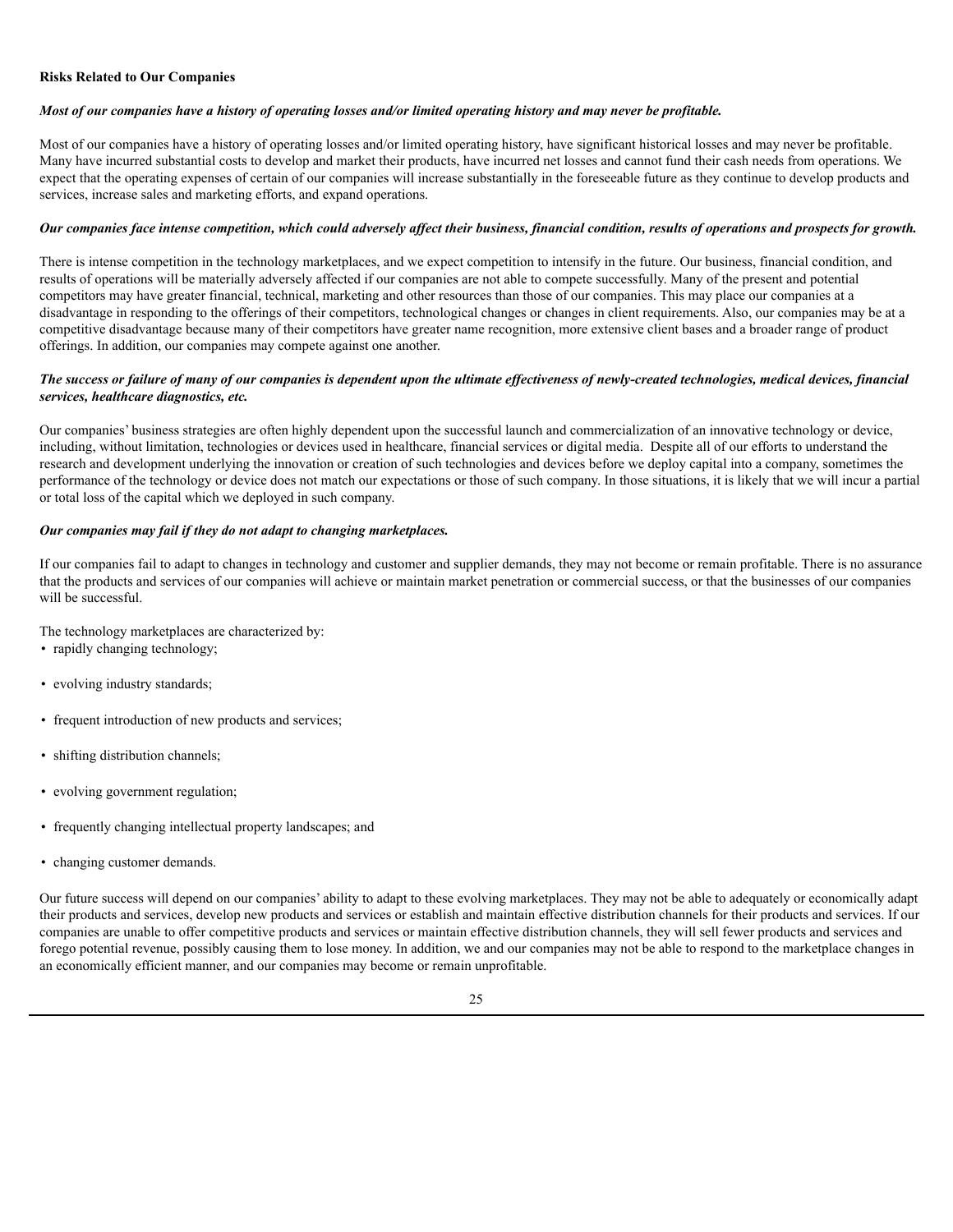#### Our companies may grow rapidly, including through acquisitions of other businesses, and may be unable to manage their growth.

We expect some of our companies to grow rapidly, including through acquisitions of other businesses. Such growth often places considerable operational, managerial, integration and financial strain on a business. To successfully manage such growth, our companies must, among other things:

- improve, upgrade and expand their business infrastructures;
- successfully integrate and operate any newly acquired businesses;
- scale up production operations;
- develop appropriate financial reporting controls;
- attract and retain qualified personnel; and
- maintain appropriate levels of liquidity.

If our companies are unable to manage their growth successfully, their ability to respond effectively to competition and to achieve or maintain profitability will be adversely affected. Further, a material weakness in any of our companies' internal controls over their financial reporting could result in material misstatements in our Consolidated Financial Statements. These misstatements could result in a restatement of our Consolidated Financial Statements, cause us to fail to meet our reporting obligations and/or cause investors to lose confidence in our reported financial information, leading to a decline in our stock price.

### Based on our business model, some or all of our companies will need to raise additional capital to fund their operations at any given time. We may not be able to, or decline to, fund some or all of such amounts and such amounts may not be available from third parties on acceptable terms, if at all. Further, if our companies do raise additional capital from third parties, either debt or equity, such capital may rank senior to, or dilute, our interests in such *companies.*

We cannot be certain that our companies will be able to obtain additional financing on favorable terms when needed, if at all. We may not be able to, or decline to, provide our companies with sufficient capital resources to enable them to reach a cash-flow positive position or a sale of the company. General economic disruptions and downturns may also negatively affect the ability of some of our companies to fund their operations from other stockholders and capital sources. We also may fail to accurately project the capital needs of companies. If our companies need capital, but are not able to raise capital from us or other outside sources, they may need to cease or scale back operations. In such event, our interest in any such company will become less valuable. If our companies raise additional capital from third parties, either debt or equity, such capital may be dilutive, making our interests less valuable or if such capital ranks senior to the capital we have deployed, such capital may entitle its holders to receive returns of capital before we are entitled to receive any return of our deployed capital. Also, in the event of any insolvency, liquidation, dissolution, reorganization or bankruptcy of one or more our companies, holders of such company's instruments that rank senior to our deployed capital will typically be entitled to receive payment in full before we receive any return of our deployed capital. After returning such senior capital, such company may not have any remaining assets to use for returning capital to us, causing us to lose some or all of our deployed capital in such company.

### *Economic disruptions and downturns may negatively af ect our companies*' *plans and their results of operations.*

Many of our companies are largely dependent upon outside sources of capital to fund their operations. Disruptions in the availability of capital from such sources will negatively affect the ability of such companies to pursue their business models and will force such companies to revise their growth and development plans accordingly. Any such changes will, in turn, negatively affect our ability to realize the value of our capital deployments in such companies.

In addition, downturns in the economy as well as possible governmental responses to such downturns and/or to specific situations in the economy could affect the business prospects of certain of our companies, including, but not limited to, in the following ways: weaknesses in the financial services industries; reduced business and/or consumer spending; and/or systemic changes in the ways the healthcare system operates in the United States.

# Some of our companies may be unable to protect their proprietary rights and may infringe on the proprietary rights of others.

Our companies assert various forms of intellectual property protection. Intellectual property may constitute an important part of our companies' assets and competitive strengths. Federal law, most typically copyright, patent, trademark and trade secret laws, generally protects intellectual property rights. Although we expect that our companies will take reasonable efforts to protect the rights to their intellectual property, third parties may develop similar intellectual property independently. Moreover, the complexity of international trade secret, copyright, trademark and patent law, coupled with the limited resources of our companies and the demands of quick delivery of products and services to market, create a risk that our companies' efforts to prevent misappropriation of their technology will prove inadequate.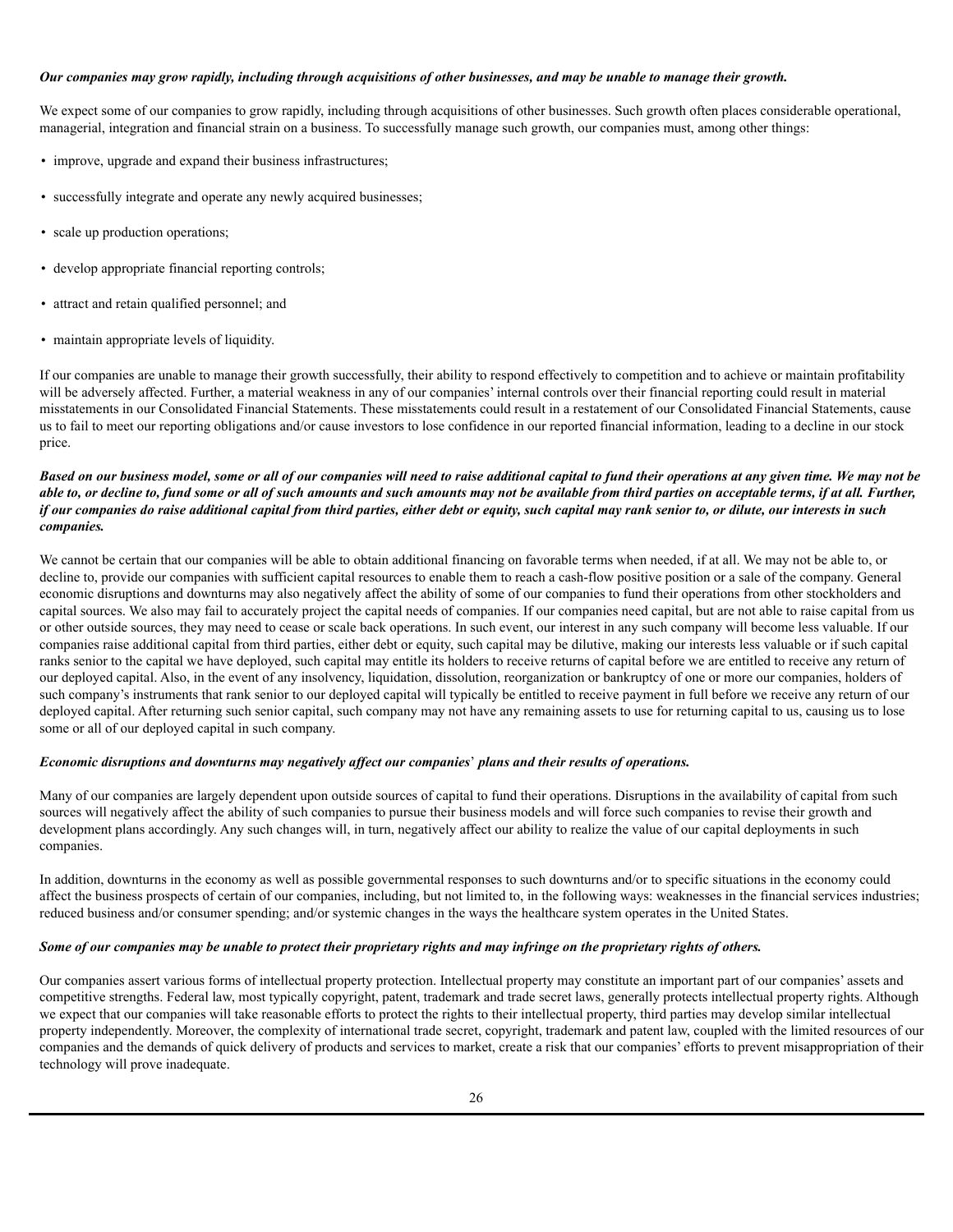Some of our companies also license intellectual property from third parties and it is possible that they could become subject to infringement actions based upon their use of the intellectual property licensed from those third parties. Our companies generally obtain representations as to the origin and ownership of such licensed intellectual property. However, this may not adequately protect them. Any claims against our companies' proprietary rights, with or without merit, could subject the companies to costly litigation and divert their technical and management personnel from other business concerns. If our companies incur costly litigation and their personnel are not effectively deployed, the expenses and losses incurred by our companies will increase and their profits, if any, will decrease.

Third parties have and may assert infringement or other intellectual property claims against our companies based on their patents or other intellectual property claims. Even though we believe our companies' products do not infringe any third party's patents, they may have to pay substantial damages, possibly including treble damages, if it is ultimately determined that they do. They may have to obtain a license to sell their products if it is determined that their products infringe on another person's intellectual property. Our companies might be prohibited from selling their products before they obtain a license, which, if available at all, may require them to pay substantial royalties. Even if infringement claims against our companies are without merit, defending these types of lawsuits takes significant time, is expensive and may divert management attention from other business concerns.

### Certain of our companies could face legal liabilities from claims made against their operations, products or work.

Because the manufacture and sale of certain company products entail an inherent risk of product liability, certain of our companies maintain product liability insurance. Although none of our current companies have experienced any material losses in this regard, there can be no assurance that they will be able to maintain or acquire adequate product liability insurance in the future and any product liability claim could have a material adverse effect on a company's financial stability, revenues and results of operations. In addition, many of the engagements of our companies involve projects that are critical to the operation of their clients' businesses. If our companies fail to meet their contractual obligations, they could be subject to legal liability, which could adversely affect their business, operating results and financial condition. Our companies' contracts typically include provisions designed to limit their exposure to legal claims relating to their services and products. However, these provisions may not protect our companies or may not be enforceable. Also, some of our companies depend on their relationships with their clients and their reputation for high-quality services and integrity to retain and attract clients. As a result, claims made against our companies' work may damage their reputation, which in turn could impact their ability to compete for new work and negatively impact their revenue and profitability.

#### *Our companies*' *success depends on their ability to attract and retain qualified personnel.*

Our companies depend upon their ability to attract and retain senior management and key personnel, including trained technical and marketing personnel. Our companies also will need to continue to hire additional personnel as they expand. Although our current companies have not been the subject of a work stoppage, any future work stoppage could have a material adverse effect on their respective operations. A shortage in the availability of the requisite qualified personnel or work stoppage would limit the ability of our companies to grow, to increase sales of their existing products and services, and to launch new products and services.

### *Government regulations and legal uncertainties may place financial burdens on the businesses of our companies.*

Manufacturers of medical diagnostic devices and operators of laboratory facilities are subject to strict federal and state regulation regarding validation and the quality of manufacturing and laboratory facilities. Failure to comply with these quality regulation systems requirements could result in civil or criminal penalties or enforcement proceedings, including the recall of a product or a "cease distribution" order. The enactment of any additional laws or regulations that affect healthcare insurance policy and reimbursement (including Medicare reimbursement) could negatively affect some of our companies. If Medicare or private payers change the rates at which our companies or their customers are reimbursed by insurance providers for their products, such changes could adversely impact our companies.

### *Some of our companies may be subject to significant environmental, health, data security and safety regulation.*

Some of our companies may be subject to licensing and regulation under federal, state and local laws and regulations relating to the protection of the environment and human health and safety, including laws and regulations relating to the handling, transportation and disposal of medical specimens, infectious and hazardous waste and radioactive materials, as well as to the safety and health of manufacturing and laboratory employees. In addition, some of our companies are subject to federal, state and local financial securities and data security regulations, including, without limitation, the Health Insurance Portability and Accountability Act of 1996, as amended, the California Consumer Privacy Act and the European General Data Protection Regulation, which impose varying degrees of additional obligations, costs and risks upon such companies, including the imposition of significant penalties in the event of any non-compliance. Further, the federal Occupational Safety and Health Administration has established extensive requirements relating to workplace safety. Compliance with such regulations could increase operating costs at certain of our companies, and the failure to comply could negatively affect the operations and results of some of our companies.

#### *Catastrophic events may disrupt our companies*' *businesses.*

Some of our companies are highly automated businesses and rely on their network infrastructure, various software applications and many internal technology systems and data networks for their customer support, development, sales and marketing and accounting and finance functions. Further, some of our companies provide services to their customers from data center facilities in multiple locations. Some of these data centers are operated by third parties, and the companies have limited control over those facilities. A disruption or failure of these systems or data centers in the event of a natural disaster, telecommunications failure, power outage, cyber-attack, war, terrorist attack or other catastrophic event could cause system interruptions, reputational harm, delays in product development, breaches of data security and loss of critical data. Such an event could also prevent the companies from fulfilling customer orders or maintaining certain service level requirements, particularly in respect of their SaaS offerings. While certain of our companies have developed certain disaster recovery plans and maintain backup systems to reduce the potentially adverse effect of such events, a catastrophic event that resulted in the destruction or disruption of any of their data centers or their critical business or information technology systems could severely affect their ability to conduct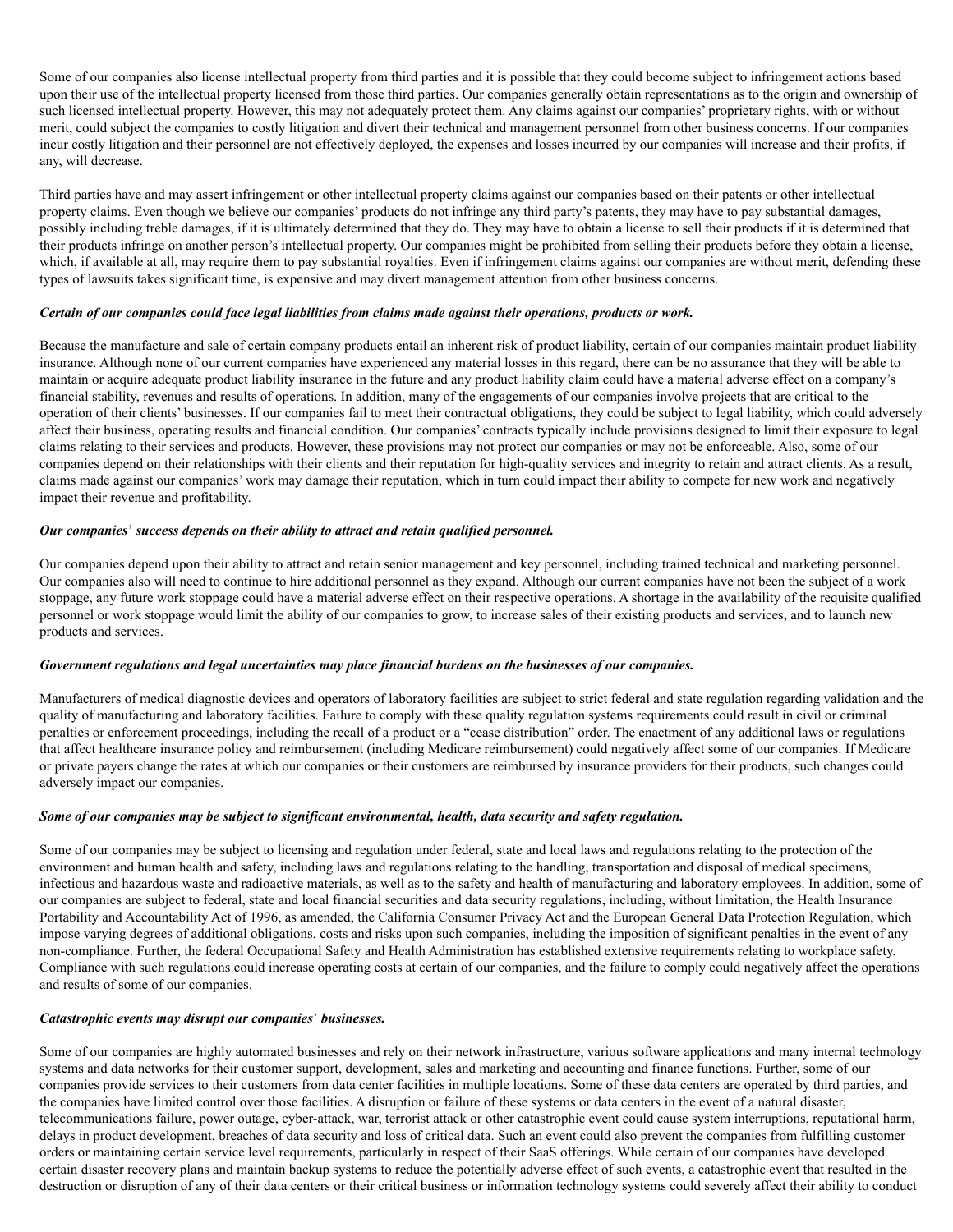normal business operations and, as a result, their business, operating results and financial condition could be adversely affected.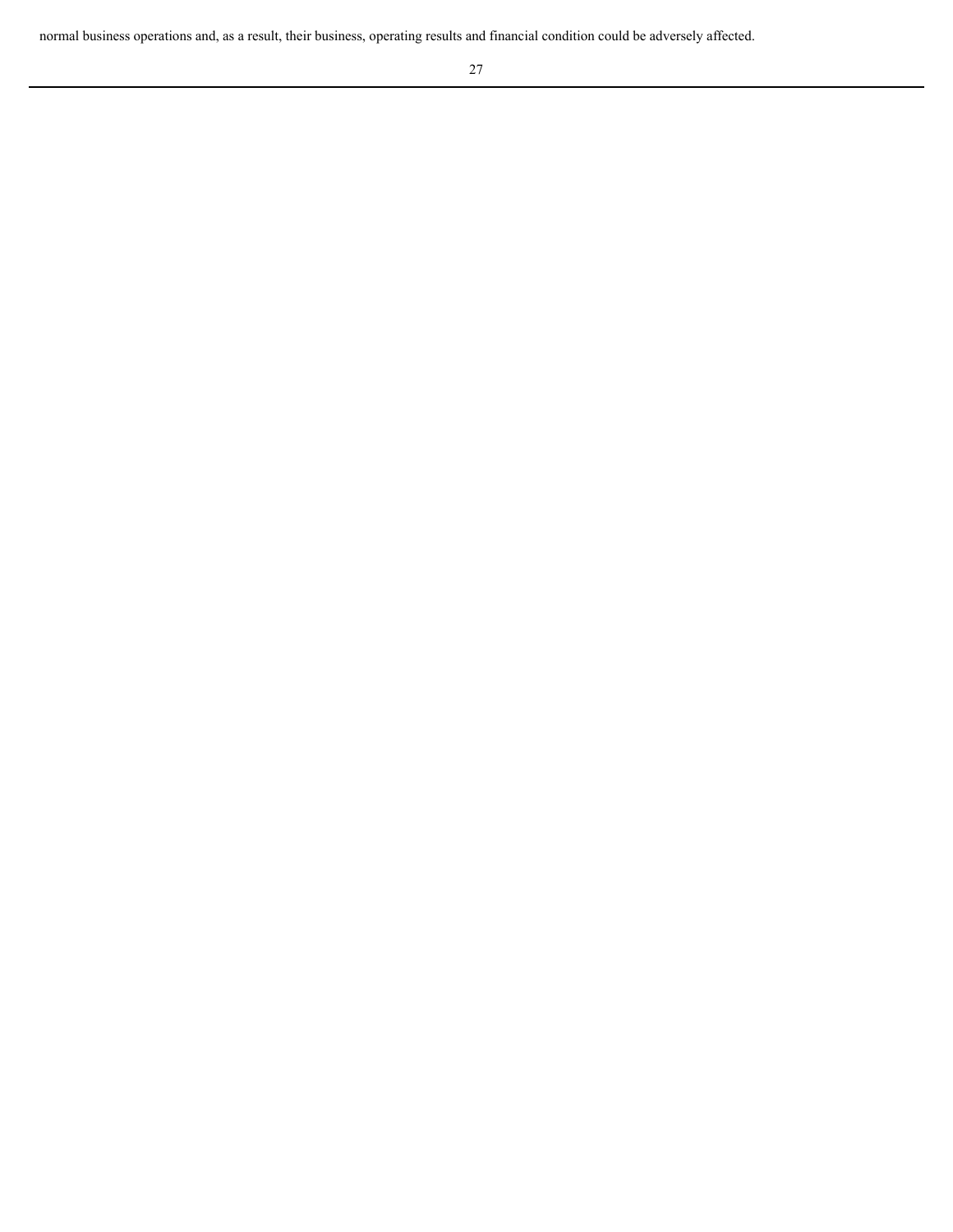We cannot provide assurance that our companies' disaster recovery plans will address all of the issues they may encounter in the event of a disaster or other unanticipated issue, and their business interruption insurance may not adequately compensate them for losses that may occur from any of the foregoing. In the event that a natural disaster, terrorist attack or other catastrophic event were to destroy any part of their facilities or interrupt their operations for any extended period of time, or if harsh weather or health conditions prevent them from delivering products in a timely manner, their business, financial condition and operating results could be adversely affected.

#### **Risks Related to an Investment in our Securities**

#### Fluctuations in the price of the common stock of our publicly traded holdings may affect the price of our common stock.

From time to time, we may hold equity interests in companies that are publicly traded. Fluctuations in the market prices of the common stock of publicly traded holdings may affect the price of our common stock. Historically, the market prices of our publicly traded holdings have been highly volatile and subject to fluctuations unrelated or disproportionate to operating performance.

### The continuing costs and burdens associated with being a public company will constitute a much larger percentage of our expenses and we may in the future delist our common stock with the New York Stock Exchange and seek to deregister our common stock with the SEC.

We will remain a public company and will continue to be subject to the listing standards of the New York Stock Exchange and SEC rules and regulations, including the Dodd-Frank Wall Street Reform and Consumer Protection Act and the Sarbanes-Oxley Act of 2002. The costs and burdens of being a public company will be a significant and continually increasing portion of our expenses if we are able to monetize our company interests. As part of such monetization efforts, we will likely in the future, once the majority of our company interests have been monetized, delist our common stock from the New York Stock Exchange and seek to deregister our common stock with the SEC. However, there can be no assurance as to the timing of such transactions, or whether such transactions will be completed at all, and we will continue to face the costs and burdens of being a public company until such time as our common stock is delisted with the New York Stock Exchange and deregistered with the SEC.

#### *Economic disruptions and downturns may have negative repercussions for us.*

Events in the United States and international capital markets, debt markets and economies may negatively impact our stock price and our ability to pursue certain tactical and strategic initiatives, such as accessing additional public or private equity or debt financing for us or for our companies and selling our interests in companies on terms acceptable to us and in time frames consistent with our expectations.

#### We cannot provide assurance that material weaknesses in our internal control over financial reporting will not be identified in the future.

We cannot assure you that material weaknesses in our internal control over financial reporting will not be identified in the future. Any failure to maintain or implement required new or improved controls, or any difficulties we encounter in their implementation, could result in a material weakness, or could result in material misstatements in our Consolidated Financial Statements. These misstatements could result in a restatement of our Consolidated Financial Statements, cause us to fail to meet our reporting obligations and/or cause investors to lose confidence in our reported financial information, leading to a decline in our stock price.

#### <span id="page-31-0"></span>**Item 3.** *Quantitative and Qualitative Disclosures About Market Risk*

There have been no material changes to the information we previously disclosed under Item 7A of Part II of our Annual Report on Form 10-K for the year ended December 31, 2020, filed with the SEC on March 5, 2021.

### <span id="page-31-1"></span>**Item 4.** *Controls and Procedures*

#### (a) Evaluation of Disclosure Controls and Procedures

Our management, with the participation of our Chief Executive Officer and Chief Financial Officer, evaluated the effectiveness of our disclosure controls and procedures as of the end of the period covered by this report. Based on that evaluation, the Chief Executive Officer and Chief Financial Officer concluded that our disclosure controls and procedures as of June 30, 2021 are functioning effectively to provide reasonable assurance that the information required to be disclosed by us in reports filed under the Securities Exchange Act of 1934 is (i) recorded, processed, summarized and reported within the time periods specified in the SEC's rules and forms and (ii) accumulated and communicated to our management, including the Chief Executive Officer and Chief Financial Officer, as appropriate to allow timely decisions regarding disclosure. A controls system cannot provide absolute assurance that the objectives of the controls system are met, and no evaluation of controls can provide absolute assurance that all control issues and instances of fraud, if any, within a company have been detected.

### (b) Change in Internal Control over Financial Reporting

No change in our internal control over financial reporting occurred during our most recent fiscal quarter that has materially affected, or is reasonably likely to materially affect, our internal control over financial reporting.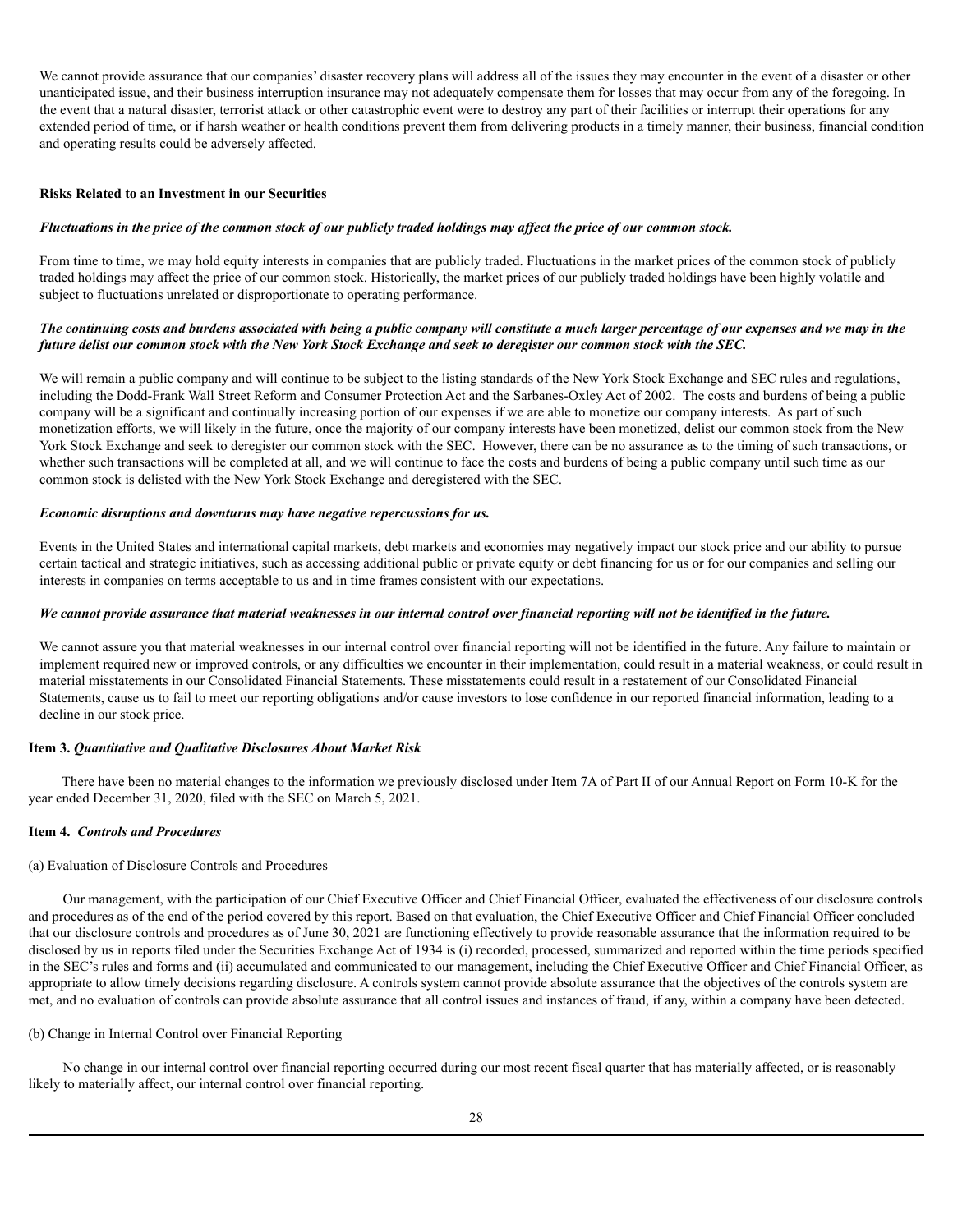# **PART II**

#### **OTHER INFORMATION**

#### <span id="page-32-0"></span>**Item 1.** *Legal Proceedings*

None.

#### <span id="page-32-1"></span>**Item 1A.** *Risk Factors*

Except as included under the heading "Factors That May Affect Future Results" above, there have been no material changes in our risk factors from the information set forth in our Annual Report on Form 10-K for the year ended December 31, 2020.

### <span id="page-32-2"></span>**Item 2.** *Unregistered Sales of Equity Securities and Use of Proceeds*

The following table provides information about purchases of equity securities by the Company and affiliated purchasers of the Company, during the quarter ended June 30, 2021, which equity securities are registered pursuant to Section 12 of the Securities Exchange Act of 1934, as amended (the "Exchange Act"):

|                                | <b>Total</b><br>Number of<br><b>Shares</b><br><b>Purchased</b> |           | Average<br><b>Price Paid</b> | <b>Total Number of</b><br><b>Shares Purchased as</b><br><b>Part of Publicly</b> |                              | <b>Maximum Number (or</b><br><b>Approximate Dollar Value) of</b><br><b>Shares that May Yet Be</b> |
|--------------------------------|----------------------------------------------------------------|-----------|------------------------------|---------------------------------------------------------------------------------|------------------------------|---------------------------------------------------------------------------------------------------|
| Period                         | (a)                                                            | Per Share |                              | <b>Announced Plan (b)</b>                                                       | Purchased Under the Plan (b) |                                                                                                   |
| April 1, 2021 - April 30, 2021 | 1.219                                                          | -S        | 6.58                         | $\overbrace{\phantom{13333}}$                                                   |                              | 20,636,135                                                                                        |
| May 1, 2021 - May 31, 2021     | 141,123                                                        |           | 6.80                         | 141,123                                                                         |                              | 19,676,752                                                                                        |
| June 1, 2021 - June 30, 2021   | 88,676                                                         |           | 7.13                         | 88,163                                                                          |                              | 19,048,315                                                                                        |
| Total                          | 231,018                                                        |           | 6.93                         | 229,286                                                                         |                              |                                                                                                   |

(a) During the second quarter of 2021, the Company repurchased an aggregate of 2 thousand shares of its common stock initially issued as restricted stock awards to employees and subsequently withheld from employees to satisfy the statutory withholding tax liability upon the vesting of such restricted stock awards.

(b) In July 2015, our Board of Directors authorized the Company to repurchase shares of its outstanding common stock with an aggregate value of up to \$25.0 million. These repurchases may be made in open market or privately negotiated transactions, including under plans complying with Rule 10b5-1 of the Exchange Act, based on market conditions, stock price, and other factors. In May 2021, our Board of Directors authorized a new \$6.0 million share repurchase program using existing funds in accordance with the requirements of Rule 10b5-1 and Rule 10b-18 under the Securities Exchange Act of 1934, as amended. The share repurchase programs does not obligate the Company to acquire any specific number of shares.

#### <span id="page-32-3"></span>**Item 3.** *Defaults Upon Senior Securities*

None.

#### <span id="page-32-4"></span>**Item 4.** *Mine Safety Disclosures*

Not applicable.

#### <span id="page-32-5"></span>**Item 5.** *Other Information*

None.

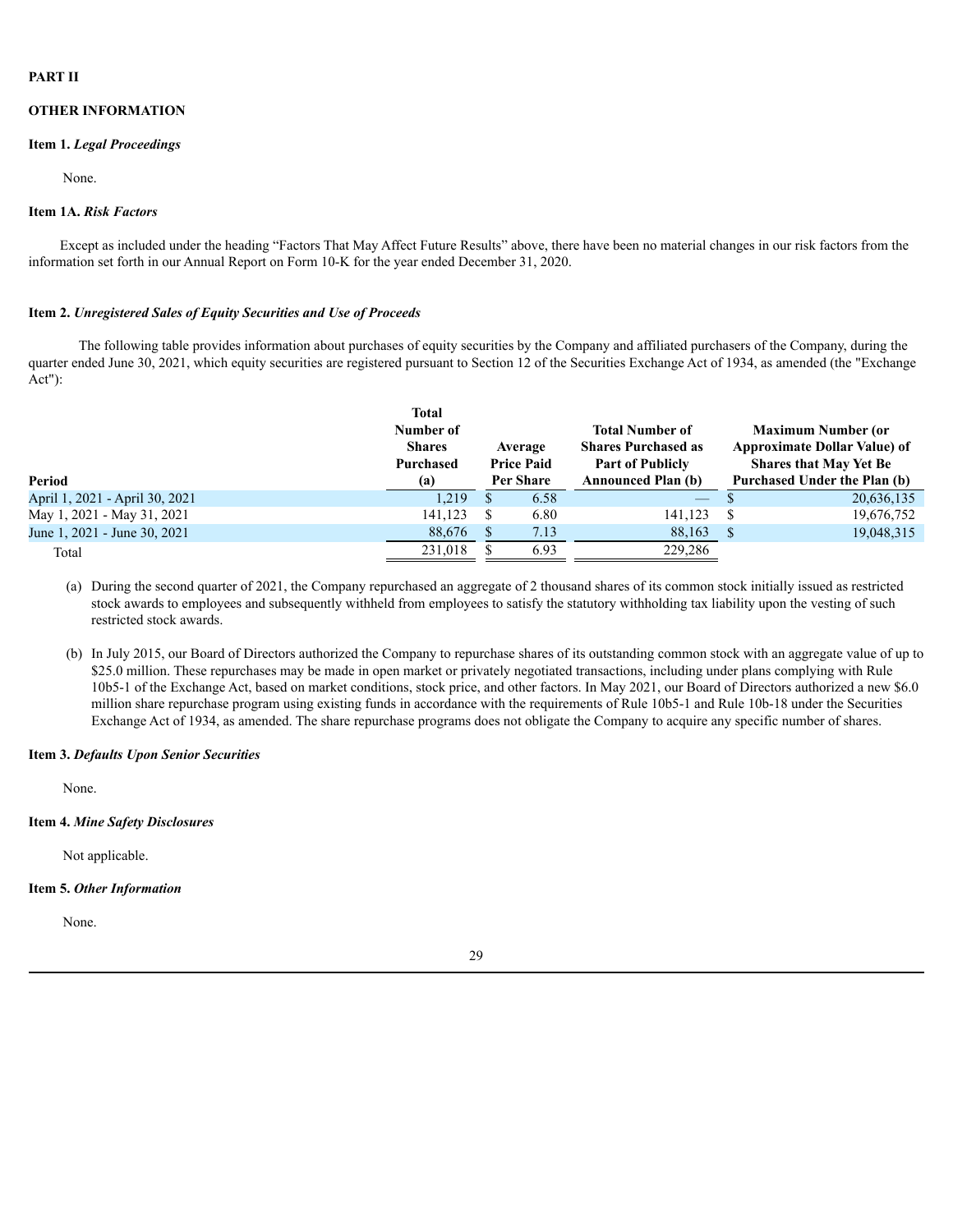# <span id="page-33-0"></span>**Item 6.** *Exhibits*

# (a) Exhibits.

The following is a list of exhibits required by Item 601 of Regulation S-K to be filed as part of this Report. For exhibits that previously have been filed, the Registrant incorporates those exhibits herein by reference. Documents which are incorporated by reference to filings by parties other than the Registrant are identified in a footnote to this table.

| <b>Exhibit</b><br><b>Number</b> |                                                                                                                                                                                                                                                                                   | <b>Description</b>                                                                                                                                                                                                                                                                                                                                                                                                                                                                                                                                                                         |  |  |
|---------------------------------|-----------------------------------------------------------------------------------------------------------------------------------------------------------------------------------------------------------------------------------------------------------------------------------|--------------------------------------------------------------------------------------------------------------------------------------------------------------------------------------------------------------------------------------------------------------------------------------------------------------------------------------------------------------------------------------------------------------------------------------------------------------------------------------------------------------------------------------------------------------------------------------------|--|--|
|                                 |                                                                                                                                                                                                                                                                                   |                                                                                                                                                                                                                                                                                                                                                                                                                                                                                                                                                                                            |  |  |
| $31.1 \;{\rm t}$                |                                                                                                                                                                                                                                                                                   | Certification of Eric C. Salzman pursuant to Rules $13a-15(e)$ and $15d-15(e)$ of the Securities Exchange Act of 1934.                                                                                                                                                                                                                                                                                                                                                                                                                                                                     |  |  |
| $31.2 \text{ }^{\circ}$         |                                                                                                                                                                                                                                                                                   | Certification of Mark A. Herndon pursuant to Rules $13a-15(e)$ and $15d-15(e)$ of the Securities Exchange Act of 1934.                                                                                                                                                                                                                                                                                                                                                                                                                                                                     |  |  |
| $32.1 \pm$                      |                                                                                                                                                                                                                                                                                   | Certification of Eric C. Salzman pursuant to 18 U.S.C. Section 1350, as adopted pursuant to Section 906 of the Sarbanes-Oxley Act<br>of 2002.                                                                                                                                                                                                                                                                                                                                                                                                                                              |  |  |
| $32.2 \;$ $\ddagger$            |                                                                                                                                                                                                                                                                                   | Certification of Mark A. Herndon pursuant to 18 U.S.C. Section 1350, as adopted pursuant to Section 906 of the Sarbanes-Oxley<br>Act of 2002.                                                                                                                                                                                                                                                                                                                                                                                                                                              |  |  |
| 101                             |                                                                                                                                                                                                                                                                                   | The following materials from Safeguard Scientifics, Inc. Quarterly Report on Form 10-Q for the quarter ended June 30, 2021,<br>formatted in iXBRL (Inline eXtensible Business Reporting Language); (i) Consolidated Balance Sheets (unaudited); (ii)<br>Consolidated Statements of Operations (unaudited); (iii) Consolidated Statements of Comprehensive Income (Loss) (unaudited);<br>(iv) Condensed Consolidated Statements of Cash Flows (unaudited); (v) Consolidated Statement of Changes in Equity (unaudited);<br>and (vi) Notes to Consolidated Financial Statements (unaudited). |  |  |
| 104                             |                                                                                                                                                                                                                                                                                   | Cover Page Interactive Data File (formatted as Inline XBRL and contained in Exhibit 101).                                                                                                                                                                                                                                                                                                                                                                                                                                                                                                  |  |  |
| $\dagger$                       | Filed herewith                                                                                                                                                                                                                                                                    |                                                                                                                                                                                                                                                                                                                                                                                                                                                                                                                                                                                            |  |  |
| $\ddagger$                      | Furnished herewith                                                                                                                                                                                                                                                                |                                                                                                                                                                                                                                                                                                                                                                                                                                                                                                                                                                                            |  |  |
| $\ast$                          | This exhibit relates to management contracts or compensatory plans, contracts or arrangement in which directors and/or executive officers of the<br>Registrant may participate. Certain portions of this exhibit have been omitted pursuant to Item 601(b)(10) of Regulation S-K. |                                                                                                                                                                                                                                                                                                                                                                                                                                                                                                                                                                                            |  |  |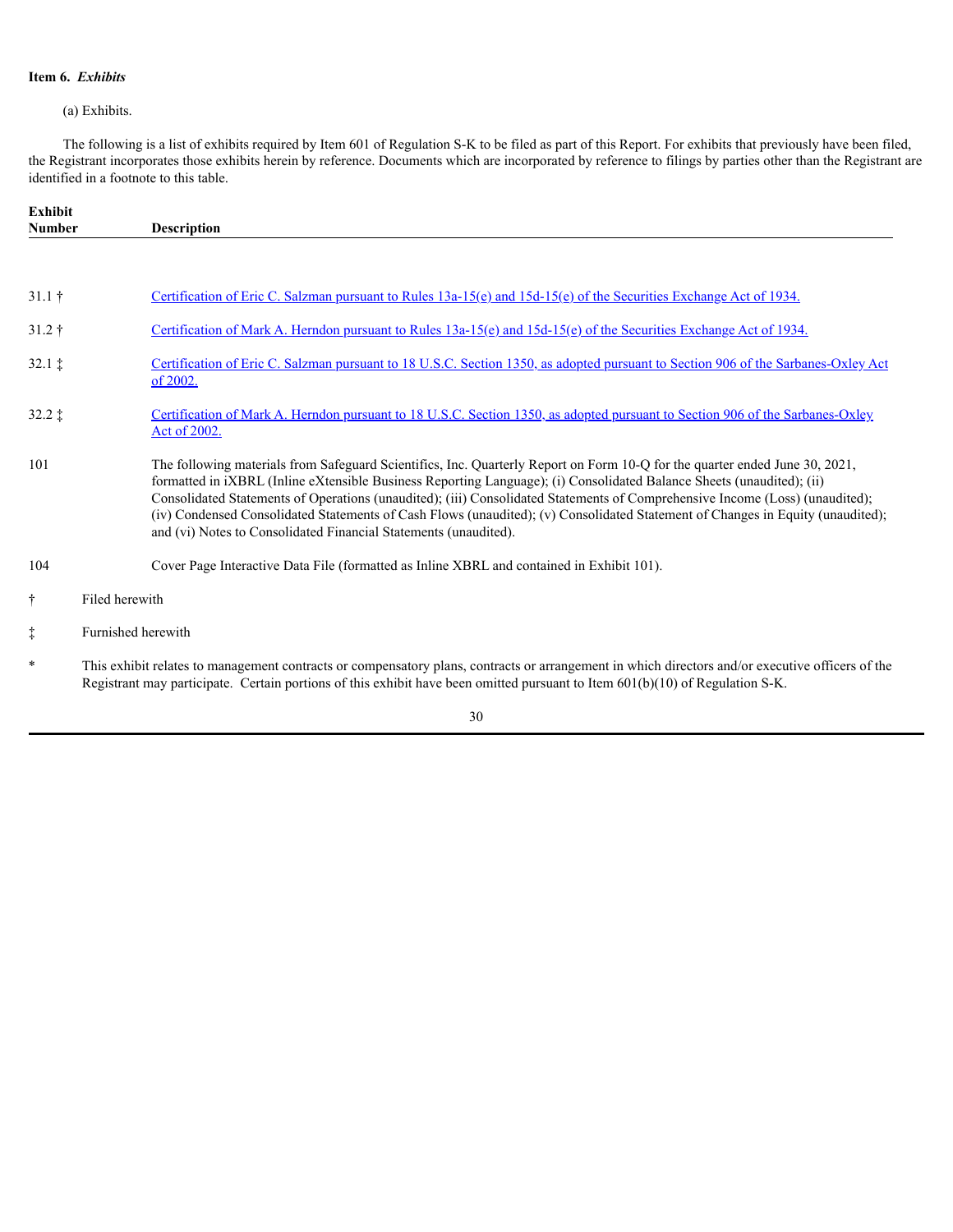### <span id="page-34-0"></span>**SIGNATURES**

Pursuant to the requirements of the Securities Exchange Act of 1934, the Registrant has duly caused this report to be signed on its behalf by the undersigned thereunto duly authorized.

Date: August 12, 2021 /s/ Eric C. Salzman

Date: August 12, 2021 /s/ Mark A. Herndon

SAFEGUARD SCIENTIFICS, INC.

Eric C. Salzman *Chief Executive Of icer*

Mark A. Herndon *Senior Vice President and Chief Financial Of icer*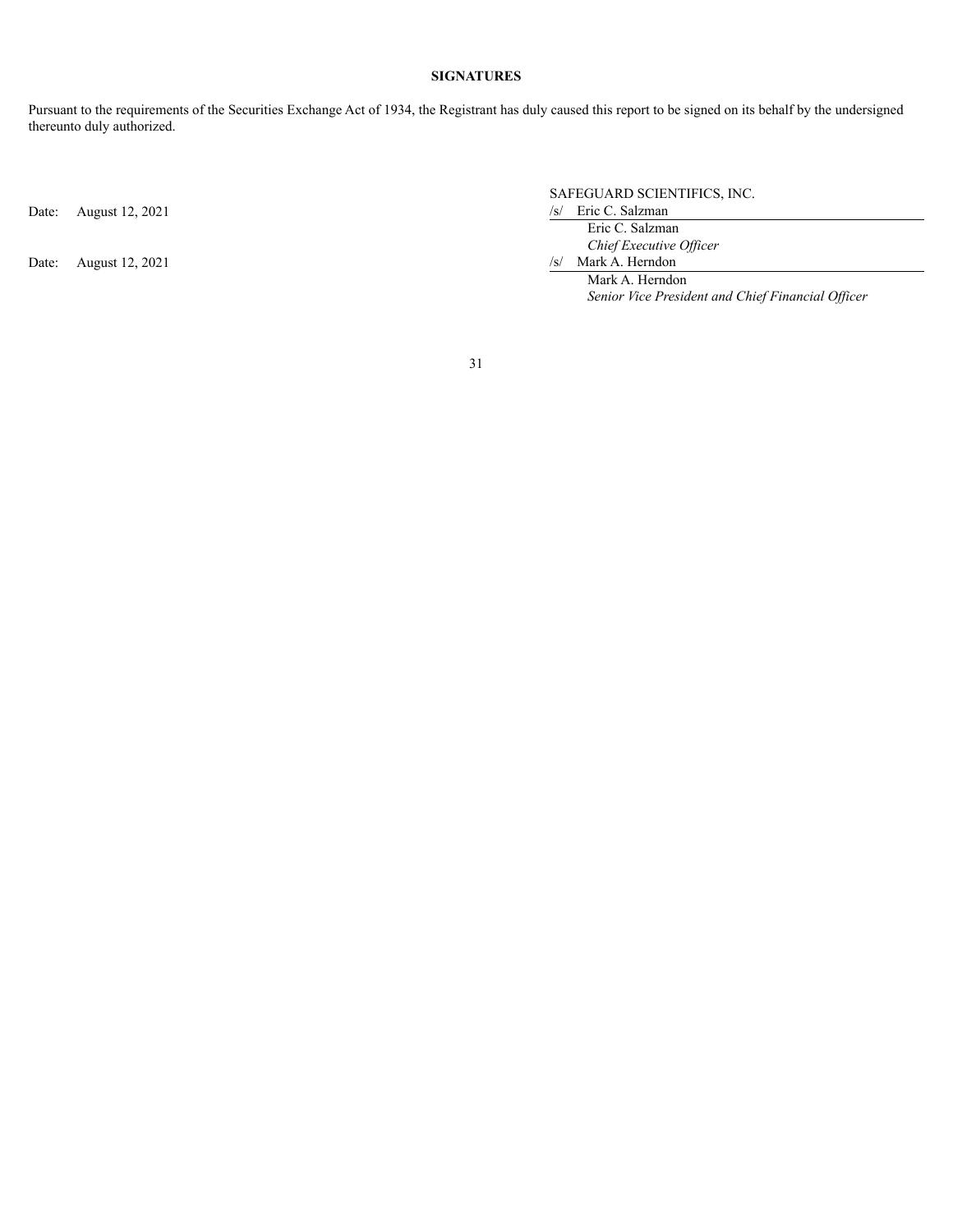### **CERTIFICATION**

<span id="page-35-0"></span>I, Eric C. Salzman, certify that:

- 1. I have reviewed this Quarterly Report on Form 10-Q of Safeguard Scientifics, Inc.;
- 2. Based on my knowledge, this report does not contain any untrue statement of a material fact or omit to state a material fact necessary to make the statements made, in light of the circumstances under which such statements were made, not misleading with respect to the period covered by this report;
- 3. Based on my knowledge, the financial statements, and other financial information included in this report, fairly present in all material respects the financial condition, results of operations and cash flows of the registrant as of, and for, the periods presented in this report;
- 4. The registrant's other certifying officer and I are responsible for establishing and maintaining disclosure controls and procedures (as defined in Exchange Act Rules  $13a-15(e)$  and  $15d-15(e)$  and internal control over financial reporting (as defined in Exchange Act Rules  $13a-15(f)$  and  $15d-15(f)$ ) for the registrant and have:
	- a. designed such disclosure controls and procedures, or caused such disclosure controls and procedures to be designed under our supervision, to ensure that material information relating to the registrant, including its consolidated subsidiaries, is made known to us by others within those entities, particularly during the period in which this report is being prepared;
	- b. designed such internal control over financial reporting, or caused such internal control over financial reporting to be designed under our supervision, to provide reasonable assurance regarding the reliability of financial reporting and the preparation of financial statements for external purposes in accordance with generally accepted accounting principles;
	- c. evaluated the effectiveness of the registrant's disclosure controls and procedures and presented in this report our conclusions about the effectiveness of the disclosure controls and procedures, as of the end of the period covered by this report based on such evaluation; and
	- d. disclosed in this report any change in the registrant's internal control over financial reporting that occurred during the registrant's most recent fiscal quarter (the registrant's fourth fiscal quarter in the case of an annual report) that has materially affected, or is reasonably likely to materially affect, the registrant's internal control over financial reporting; and
- 5. The registrant's other certifying officer and I have disclosed, based on our most recent evaluation of internal control over financial reporting, to the registrant's auditors and the audit committee of the registrant's board of directors (or persons performing the equivalent functions):
	- a. all significant deficiencies and material weaknesses in the design or operation of internal control over financial reporting which are reasonably likely to adversely affect the registrant's ability to record, process, summarize and report financial information; and
	- b. any fraud, whether or not material, that involves management or other employees who have a significant role in the registrant's internal control over financial reporting.

SAFEGUARD SCIENTIFICS, INC.

Date: August 12, 2021 /s/ Eric C. Salzman

Eric C. Salzman Chief Executive Officer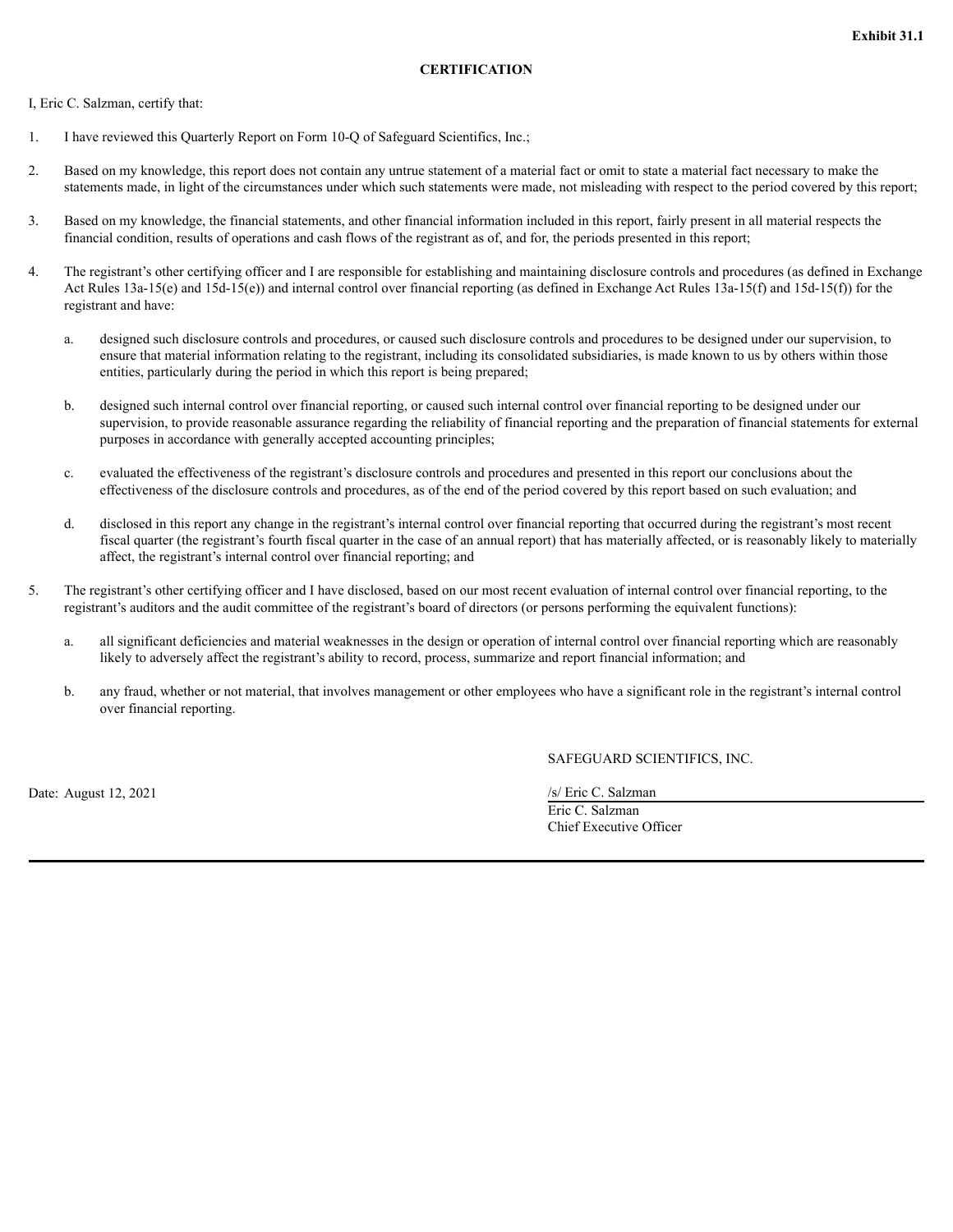### **CERTIFICATION**

<span id="page-36-0"></span>I, Mark A. Herndon, certify that:

- 1. I have reviewed this Quarterly Report on Form 10-Q of Safeguard Scientifics, Inc.;
- 2. Based on my knowledge, this report does not contain any untrue statement of a material fact or omit to state a material fact necessary to make the statements made, in light of the circumstances under which such statements were made, not misleading with respect to the period covered by this report;
- 3. Based on my knowledge, the financial statements, and other financial information included in this report, fairly present in all material respects the financial condition, results of operations and cash flows of the registrant as of, and for, the periods presented in this report;
- 4. The registrant's other certifying officer and I are responsible for establishing and maintaining disclosure controls and procedures (as defined in Exchange Act Rules  $13a-15(e)$  and  $15d-15(e)$  and internal control over financial reporting (as defined in Exchange Act Rules  $13a-15(f)$  and  $15d-15(f)$ ) for the registrant and have:
	- a. designed such disclosure controls and procedures, or caused such disclosure controls and procedures to be designed under our supervision, to ensure that material information relating to the registrant, including its consolidated subsidiaries, is made known to us by others within those entities, particularly during the period in which this report is being prepared;
	- b. designed such internal control over financial reporting, or caused such internal control over financial reporting to be designed under our supervision, to provide reasonable assurance regarding the reliability of financial reporting and the preparation of financial statements for external purposes in accordance with generally accepted accounting principles;
	- c. evaluated the effectiveness of the registrant's disclosure controls and procedures and presented in this report our conclusions about the effectiveness of the disclosure controls and procedures, as of the end of the period covered by this report based on such evaluation; and
	- d. disclosed in this report any change in the registrant's internal control over financial reporting that occurred during the registrant's most recent fiscal quarter (the registrant's fourth fiscal quarter in the case of an annual report) that has materially affected, or is reasonably likely to materially affect, the registrant's internal control over financial reporting; and
- 5. The registrant's other certifying officer and I have disclosed, based on our most recent evaluation of internal control over financial reporting, to the registrant's auditors and the audit committee of the registrant's board of directors (or persons performing the equivalent functions):
	- a. all significant deficiencies and material weaknesses in the design or operation of internal control over financial reporting which are reasonably likely to adversely affect the registrant's ability to record, process, summarize and report financial information; and
	- b. any fraud, whether or not material, that involves management or other employees who have a significant role in the registrant's internal control over financial reporting.

SAFEGUARD SCIENTIFICS, INC.

Date: August 12, 2021 /s/ Mark A. Herndon Mark A. Herndon Senior Vice President and Chief Financial Officer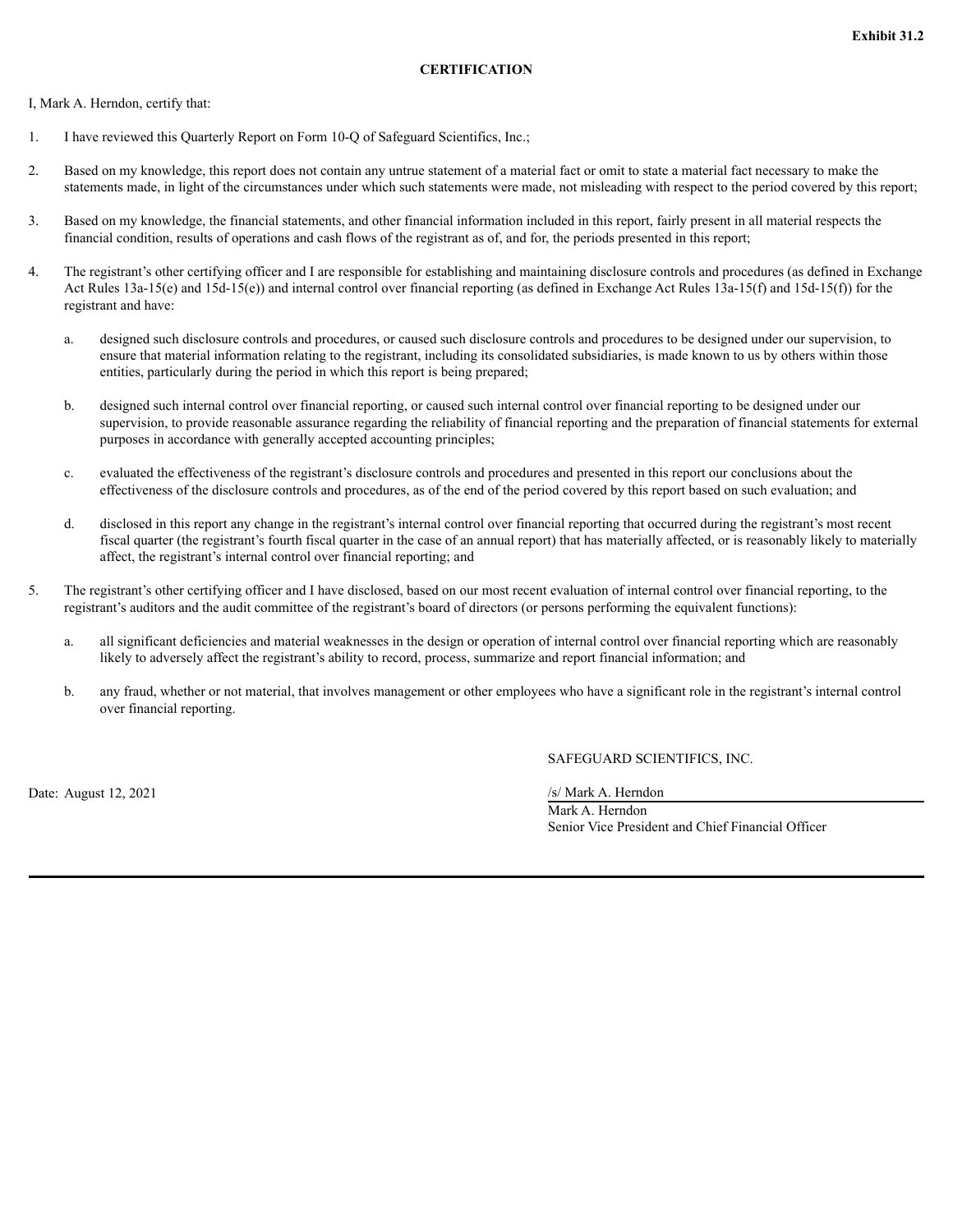#### **Certification Pursuant to 18 U.S.C. Section 1350, as Adopted Pursuant to Section 906 of the Sarbanes-Oxley Act of 2002**

<span id="page-37-0"></span>In connection with the Quarterly Report of Safeguard Scientifics, Inc. ("Safeguard") on Form 10-Q for the six months ended June 30, 2021 as filed with the Securities and Exchange Commission on the date hereof (the "Report"), I, Eric C. Salzman, Chief Executive Officer of Safeguard, certify, pursuant to 18 U.S.C. Section 1350, as adopted pursuant to Section 906 of the Sarbanes-Oxley Act of 2002, that:

- 1. The Report fully complies with the requirements of section 13(a) of the Securities Exchange Act of 1934, (15 U.S.C. 78m(a)); and
- 2. The information contained in the Report fairly presents, in all material respects, the financial condition and results of operations of Safeguard.

SAFEGUARD SCIENTIFICS, INC.

Date: August 12, 2021 /s/ Eric C. Salzman

Eric C. Salzman Chief Executive Officer